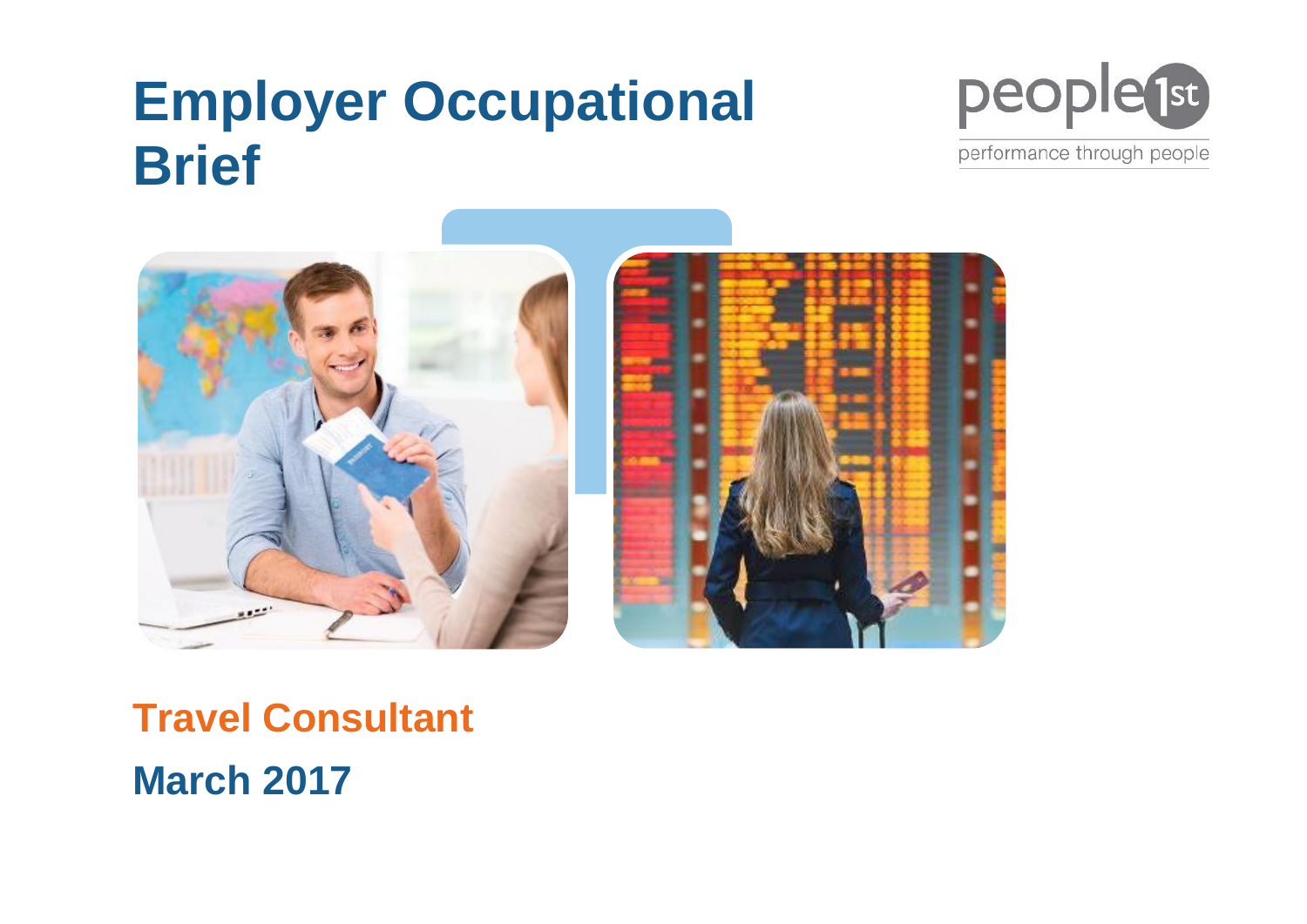

# **My Journey**

| <b>Examples of evidence types to include in My Journey</b> |                                      |
|------------------------------------------------------------|--------------------------------------|
| Service Level agreements                                   | Learning records                     |
| <b>Itineraries</b>                                         | Case studies                         |
| <b>Proposals</b>                                           | Projects                             |
| <b>Customer feedback</b>                                   | <b>Workbooks</b>                     |
| Annual performance review                                  | Account management details           |
| Personal development plans                                 | Repeat custom                        |
| Sales trackers                                             | Simulation                           |
| 1:1 notes                                                  | <b>Question and answers</b>          |
| 360 feedback                                               | Recorded interactions with customers |
| <b>Witness statements</b>                                  | Naturally occurring work evidence    |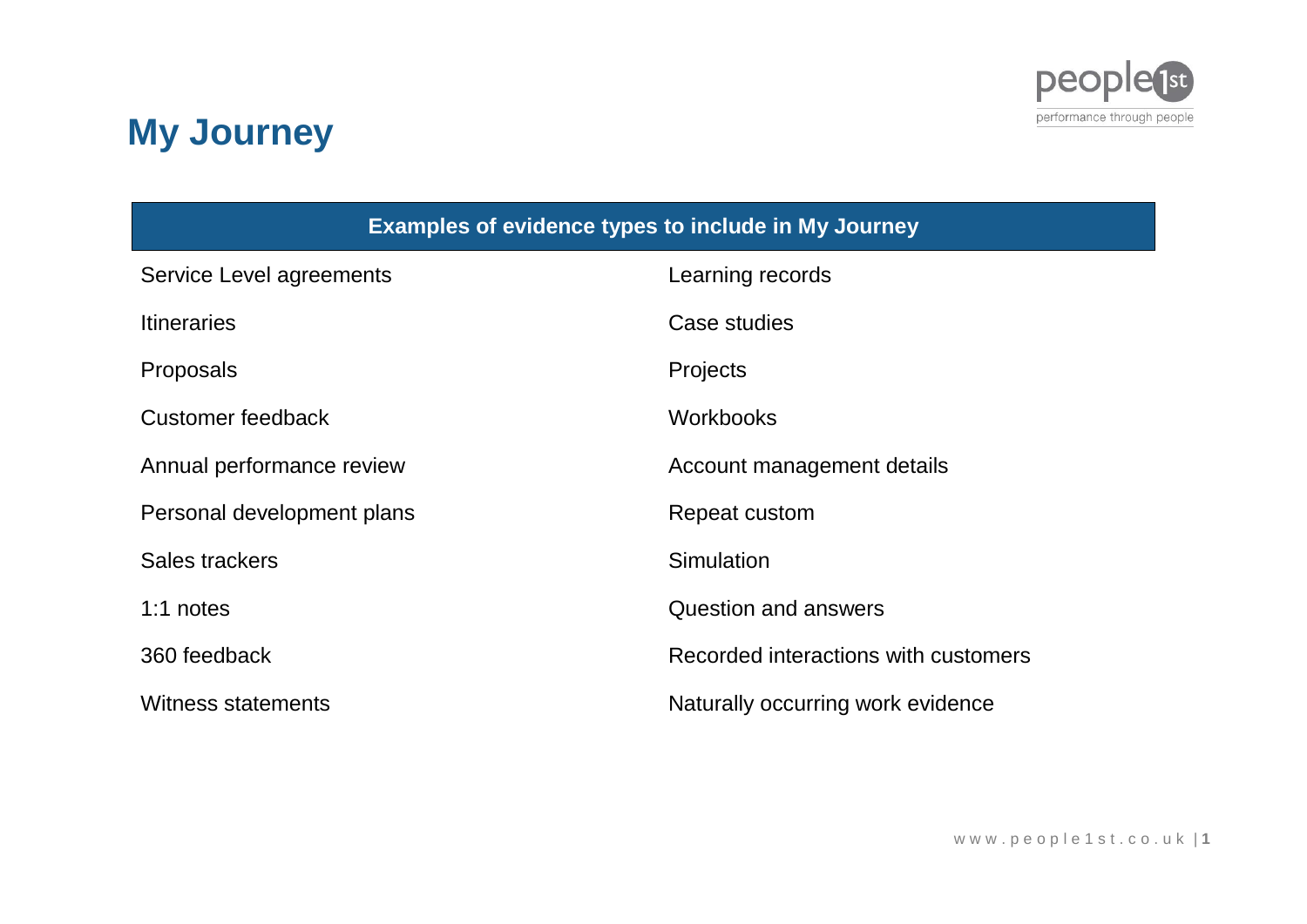



|   |                           |     | Know a variety of world-wide geography and popular travel destinations to help inform customers' travel plans                                                                                                               |                                                                                                                                                                                                                                                                                                                        |                 |                 |                   |
|---|---------------------------|-----|-----------------------------------------------------------------------------------------------------------------------------------------------------------------------------------------------------------------------------|------------------------------------------------------------------------------------------------------------------------------------------------------------------------------------------------------------------------------------------------------------------------------------------------------------------------|-----------------|-----------------|-------------------|
|   | <b>Breakdown</b>          |     | <b>NOS mapping</b>                                                                                                                                                                                                          | <b>Shared range</b>                                                                                                                                                                                                                                                                                                    | <b>NOS</b>      | <b>Ref</b>      | <b>Assessment</b> |
| 1 | Know world-wide geography | 1.1 | Names and locations of worldwide<br>destinations                                                                                                                                                                            | All continents, all<br>countries, major<br>capital cities (key<br>European and<br>Warsaw, Sofia,<br>Bucharest, Zagreb,<br>Moscow, Hong<br>Kong, Canberra,<br>Washington DC,<br>Ottawa,<br>Johannesburg,<br>Cairo, Dubai,<br>Singapore, Kuala<br>Lumpur, Bangkok,<br>New Delhi, Sao<br>Paolo, Nairobi,<br>Abuja) oceans | <b>TT01</b>     | K <sub>10</sub> | <b>Test</b>       |
|   |                           | 1.2 | How to read maps to identify the location<br>of the major airports, destinations, major<br>cities and country groups                                                                                                        | Top 10 ABTA<br>destinations                                                                                                                                                                                                                                                                                            | T <sub>11</sub> | <b>K27</b>      | <b>Test</b>       |
|   |                           | 1.3 | The names and locations of continents,<br>countries, capitals, resorts, gateway<br>airports and seaports (major cruising<br>ports), major towns, cities, tourist<br>attractions, oceans and seas, main<br>physical features |                                                                                                                                                                                                                                                                                                                        | <b>TT12</b>     | K31.1           | <b>Test</b>       |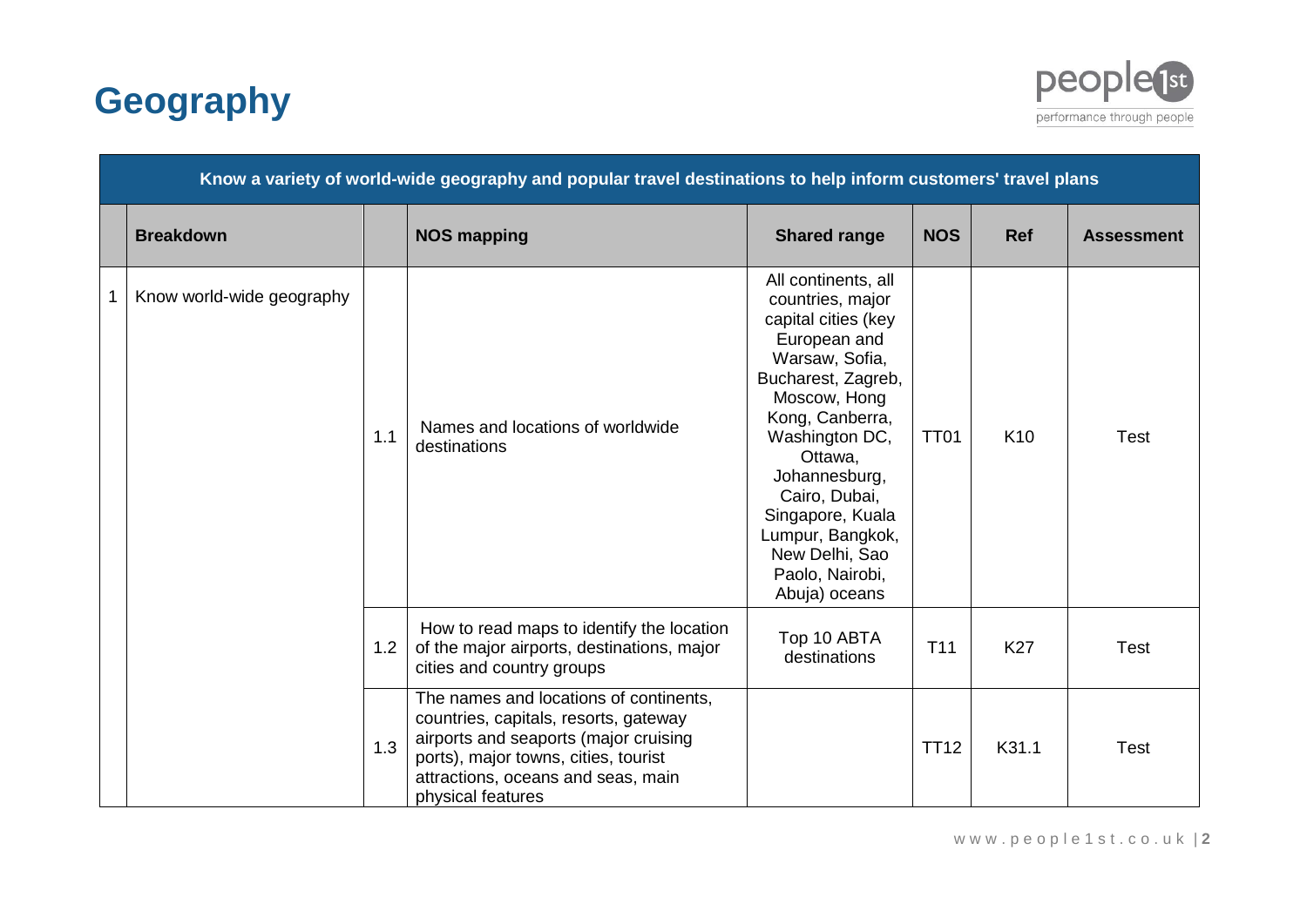

|                |                                                           | 1.4 | The names and locations of UK towns,<br>cities, gateway airports and seaports                                                                              |                                                              | T <sub>12</sub> | K30.1          | <b>Test</b> |
|----------------|-----------------------------------------------------------|-----|------------------------------------------------------------------------------------------------------------------------------------------------------------|--------------------------------------------------------------|-----------------|----------------|-------------|
|                |                                                           | 1.5 | The names and locations of UK regions<br>and resorts, national parks                                                                                       |                                                              | <b>TT12</b>     | K30.2          | <b>Test</b> |
|                |                                                           | 1.6 | 3-letter airport codes and how to encode<br>them                                                                                                           |                                                              | <b>TT19</b>     | K24            | <b>Test</b> |
| $\overline{2}$ |                                                           | 2.1 | Features of products and destinations<br>which key to your organisation's<br>customers                                                                     |                                                              | <b>TT11</b>     | K20            | <b>PD</b>   |
|                | Know popular travel<br>destinations                       | 2.2 | The location of major tourist attractions<br>and special events in the UK, Europe and<br>throughout the world                                              |                                                              | <b>TT11</b>     | K <sub>9</sub> | <b>Test</b> |
|                |                                                           | 2.3 | The locations and features of specialist<br>destinations for your organisation's<br>customers                                                              |                                                              | <b>TT12</b>     | K32.1-6        | <b>PD</b>   |
| 3              |                                                           | 3.1 | Know the added value that a wide range<br>of geographical knowledge gives to travel<br>proposals                                                           | credibility, able to<br>suggest efficient<br>travel plans    | <b>NEW</b>      |                | <b>PD</b>   |
|                | Help inform travel plans                                  | 3.2 | The importance of knowing the features of<br>popular travel destinations                                                                                   | cross selling<br>opportunities,,<br>enhancements,<br>add-ons | <b>NEW</b>      |                | <b>PD</b>   |
|                |                                                           |     | Source and provide reliable and relevant geographical information that will help inform enquiries, support, customers' travel<br>decisions and close sales |                                                              |                 |                |             |
|                | Source geographical<br>information                        | 1.1 | Reliable sources of information are used<br>to meet customers' requirements                                                                                | FCO, trade press,<br>travel magazines,<br>colleagues         | <b>TT08</b>     | P <sub>2</sub> | MJ/PD       |
| $\overline{2}$ | Provide reliable and relevant<br>geographical information | 2.1 | Communicate complex geographical<br>information clearly                                                                                                    | time differences.<br>direction of travel                     | <b>New</b>      |                | MJ/PD       |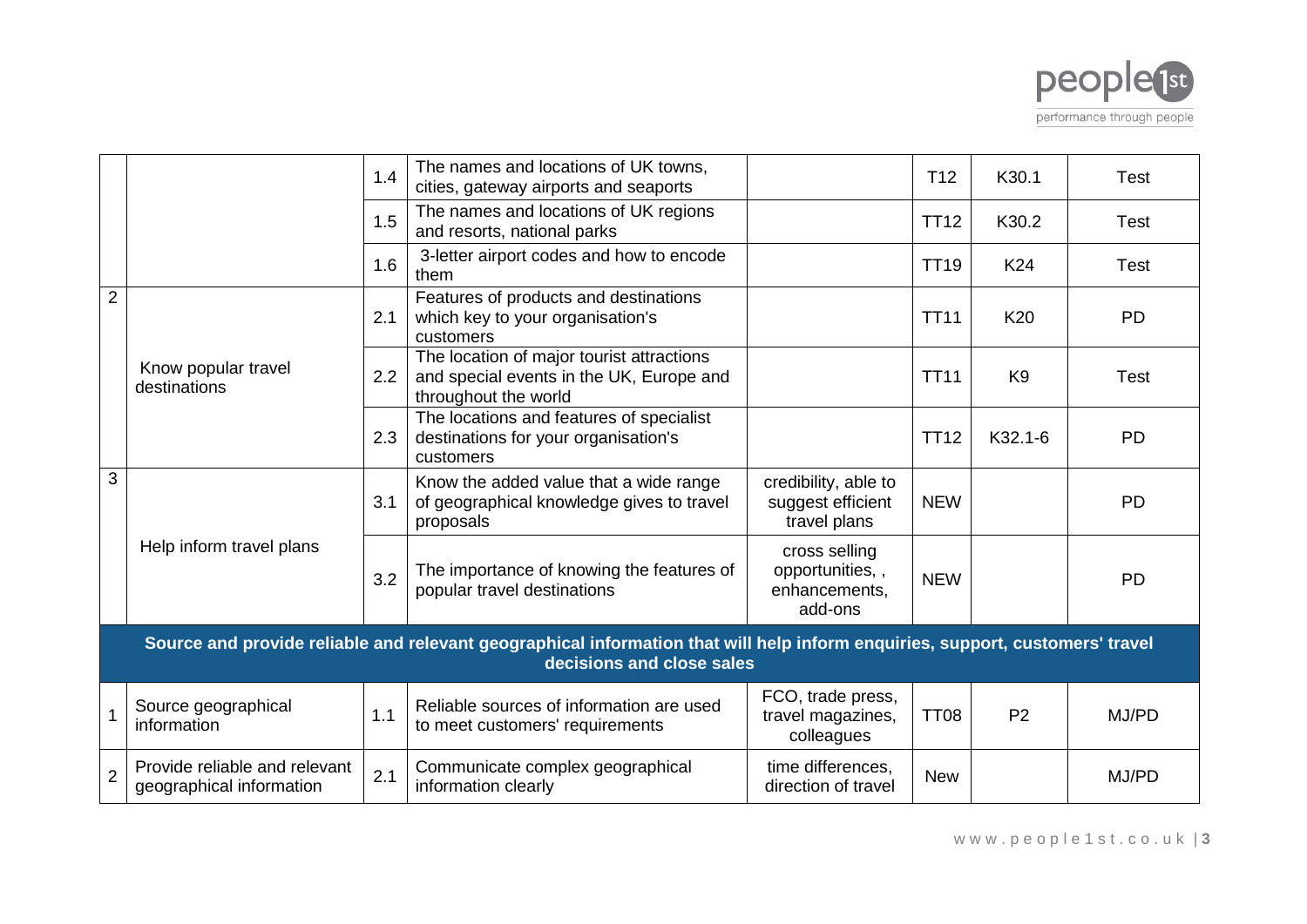

|                                                                                 | 2.2 | All geographical information provided to<br>customers is accurate and up to date                        |                                                                     | TT <sub>08</sub> | P <sub>5</sub> | MJ/PD |
|---------------------------------------------------------------------------------|-----|---------------------------------------------------------------------------------------------------------|---------------------------------------------------------------------|------------------|----------------|-------|
| Help inform enquiries,<br>support customers travel<br>decisions and close sales | 3.1 | Support customers to make informed<br>decisions about purchases using<br>geographical knowledge         |                                                                     | <b>New</b>       |                | MJ/PD |
|                                                                                 |     | Proactively keep up to date with worldwide geography and current affairs that could impact on customers |                                                                     |                  |                |       |
| Proactively keep up to date<br>with worldwide geography                         | 1.1 | Keep up to date with current affairs related<br>to the industry                                         |                                                                     | <b>NEW</b>       |                | PD    |
|                                                                                 | 1.2 | Keep professional knowledge current and<br>up to date                                                   |                                                                     | <b>TT10</b>      | <b>B5</b>      | PD    |
|                                                                                 | 1.3 | Use knowledge and awareness of travel<br>geography to establish the confidence of<br>customers          | Eg not<br>recommending<br>driving between<br>dangerous<br>locations | <b>TT20</b>      | <b>B4</b>      | MJ/PD |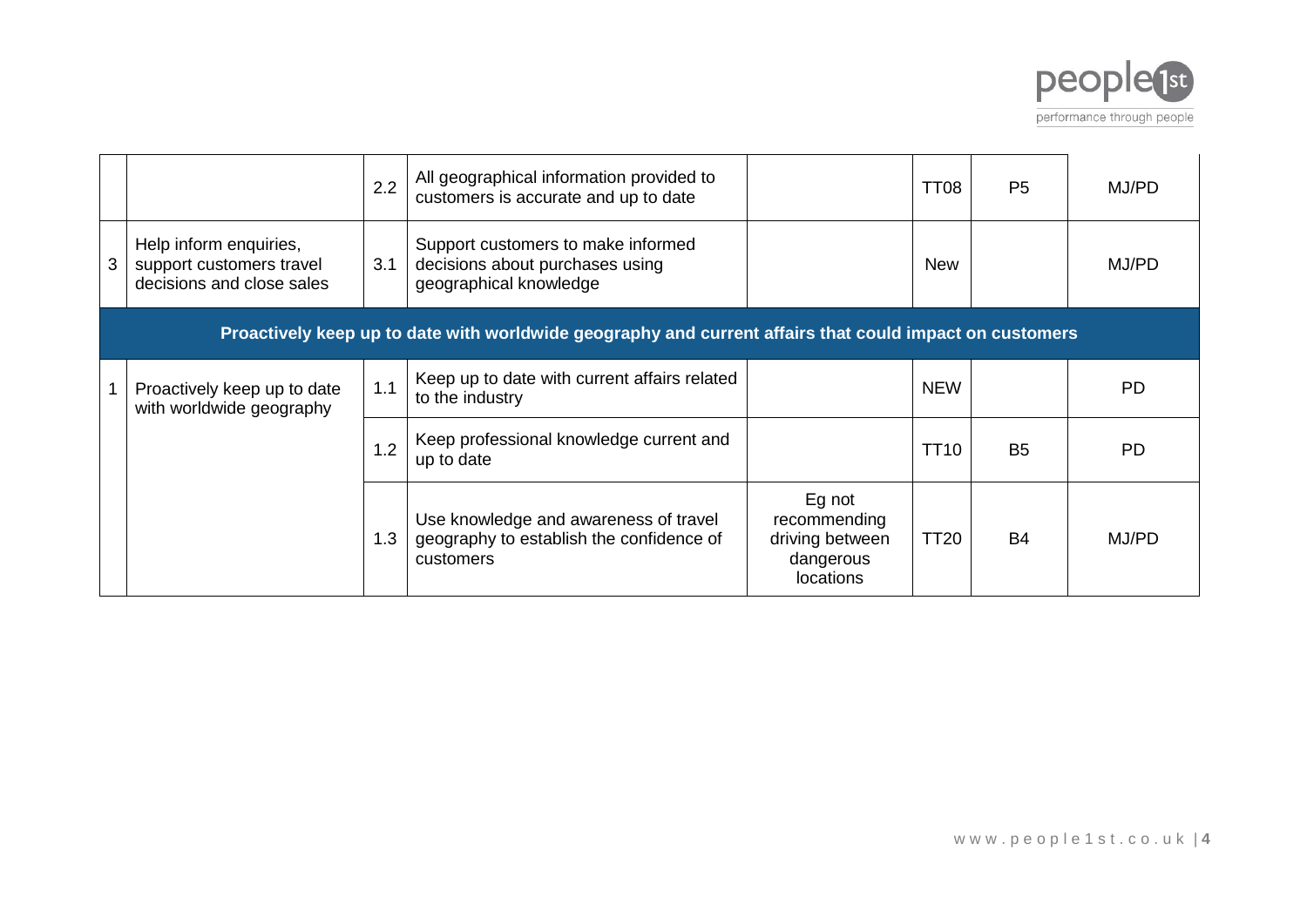# **Travel information**



|   |                           |     | Knowledge - Know travel information including: passport and visa requirements, diversity for example local cultures, customs and<br>tradition, differences in time zones, climate, medical safety information, foreign office advice and foreign exchange information |                         |                                                                                                              |                 |                 |                   |
|---|---------------------------|-----|-----------------------------------------------------------------------------------------------------------------------------------------------------------------------------------------------------------------------------------------------------------------------|-------------------------|--------------------------------------------------------------------------------------------------------------|-----------------|-----------------|-------------------|
|   | <b>Breakdown</b>          |     | <b>NOS mapping</b>                                                                                                                                                                                                                                                    | <b>Leisure</b><br>range | <b>Shared range</b>                                                                                          | <b>NOS</b>      | <b>Ref</b>      | <b>Assessment</b> |
| 1 | <b>Travel information</b> | 1.1 | The range of enquiries you may be<br>called upon to handle                                                                                                                                                                                                            |                         |                                                                                                              | <b>TT14</b>     | K <sub>25</sub> | <b>PD</b>         |
|   |                           | 1.2 | The importance of ensuring that<br>information provided to customers is<br>accurate and up to date                                                                                                                                                                    |                         | Missed flights,<br>baggage, passports,<br>security; legal and<br>financial implications,<br>customer loyalty | TT <sub>1</sub> | K <sub>4</sub>  |                   |
|   |                           | 1.3 | The relevant booking conditions and<br>restrictions that customers need to be<br>made aware of                                                                                                                                                                        |                         | Cancellation policies,<br>amendments                                                                         | <b>TT11</b>     | K36             | <b>PD</b>         |
|   |                           | 1.4 | How to maintain awareness of current<br>and emerging trends and<br>developments within the industry and<br>why this is important                                                                                                                                      |                         | Trade press, FCO,<br>news, organisational<br>updates, industry<br>publications, CPD<br>activities            | <b>TT10</b>     | K11             | <b>Test</b>       |
|   |                           | 1.5 | Your organisation's policies for meeting<br>customers' needs for information,<br>advice and materials                                                                                                                                                                 |                         |                                                                                                              | <b>TT14</b>     | <b>K27</b>      | <b>PD</b>         |
|   |                           | 1.6 | Where to find specialist expertise and<br>information                                                                                                                                                                                                                 |                         | Colleagues, external<br>organisations, suppliers                                                             | <b>TT16</b>     | K11             | <b>PD</b>         |
|   |                           | 1.7 | Relevant and reliable sources of<br>information within your organisation                                                                                                                                                                                              |                         | Intranet, colleagues,<br>training, supplier reps,<br>specialist expertise                                    | <b>TT16</b>     | K12             | <b>PD</b>         |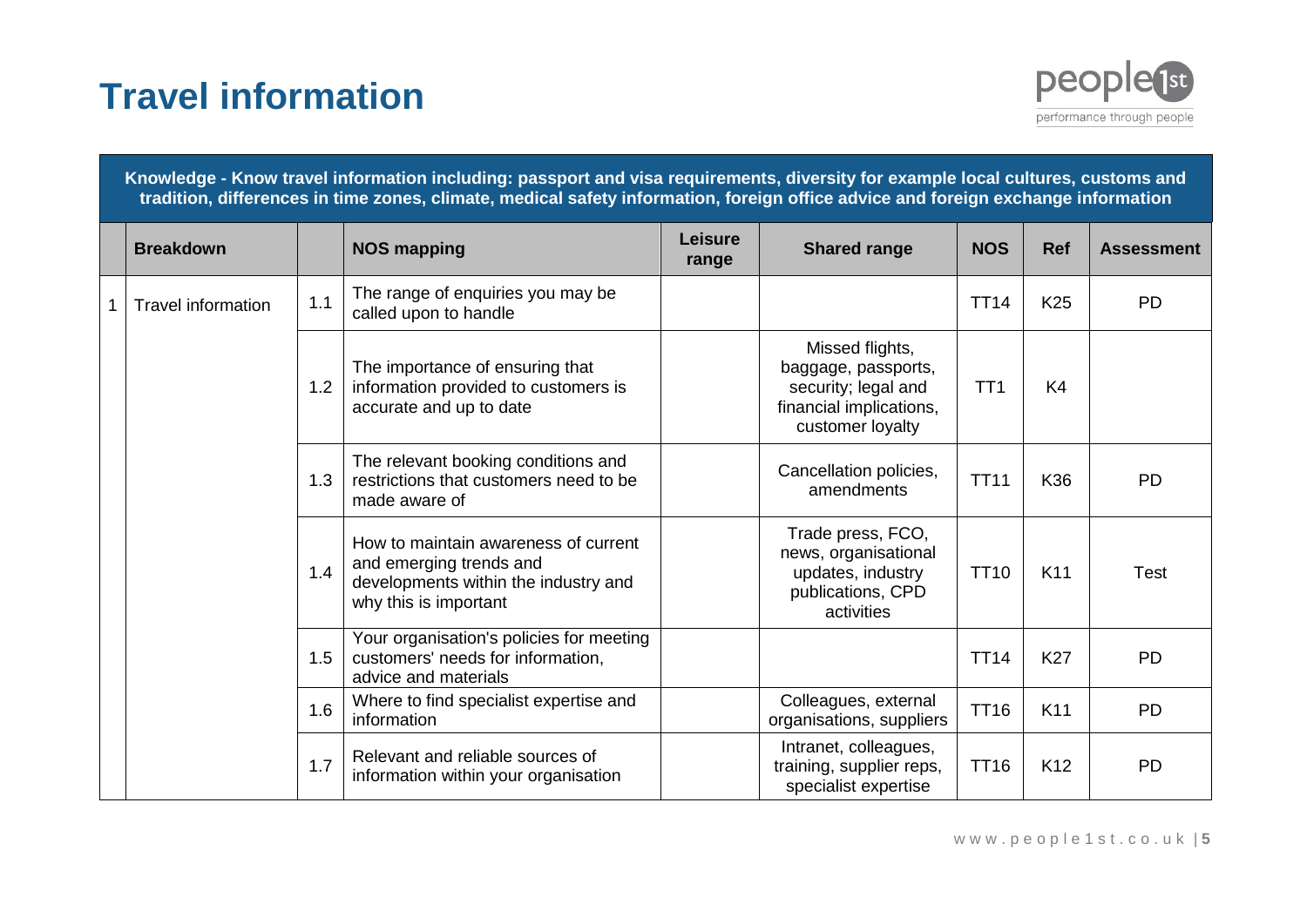

| $\overline{2}$ | Passport and visa<br>requirements           | 2.1 | Visa types and where to find<br>information on visa and passport entry<br>requirements                                       | Transit, tourist,<br>business, single entry,<br>multiple entry, pay on<br>arrival, electronic  | <b>TT12</b> | K <sub>3</sub> | <b>Test</b> |
|----------------|---------------------------------------------|-----|------------------------------------------------------------------------------------------------------------------------------|------------------------------------------------------------------------------------------------|-------------|----------------|-------------|
|                | information                                 | 2.2 | Questions to ask customers concerning<br>passports and visas                                                                 |                                                                                                | <b>TT12</b> | K33            | <b>Test</b> |
|                |                                             | 3.1 | Food, clothing, shopping,<br>entertainment, and culture in key<br>destinations for your organisation's<br>customers          |                                                                                                | <b>TT12</b> | K31.3          | <b>PD</b>   |
| 3              | <b>Diversity</b><br>information             | 3.2 | Local cultures and customs around the<br>world                                                                               | Religious, special<br>events, sacred sites,<br>traditions, LGBT<br>awareness                   | <b>NEW</b>  |                | <b>PD</b>   |
|                |                                             | 3.3 | Different languages spoken across the<br>world                                                                               | South America, Tunisia,<br>all European countries,<br>Norway, Finland,<br>Canada, China, India | <b>TT12</b> | K31.2          | <b>Test</b> |
|                | Time zones and<br>climate information       | 4.1 | How to calculate time zones                                                                                                  |                                                                                                | <b>TT12</b> | K31.2          | Test        |
| 4              |                                             | 4.2 | The climate in popular destinations for<br>your organisation's customers                                                     |                                                                                                | <b>NEW</b>  |                | <b>PD</b>   |
| 5              | Medical safety<br>information               | 5.1 | What information to give customers to<br>enable them to find out current,<br>mandatory and recommended health<br>precautions |                                                                                                | <b>TT11</b> | K31            | <b>Test</b> |
|                | Foreign office<br>advice and<br>information | 6.1 | The importance of following Foreign<br>Office advice                                                                         |                                                                                                | <b>TT17</b> | K63            | <b>PD</b>   |
| 6              |                                             | 6.2 | The role and responsibilities of the<br>Foreign Office                                                                       |                                                                                                | <b>NEW</b>  |                | <b>Test</b> |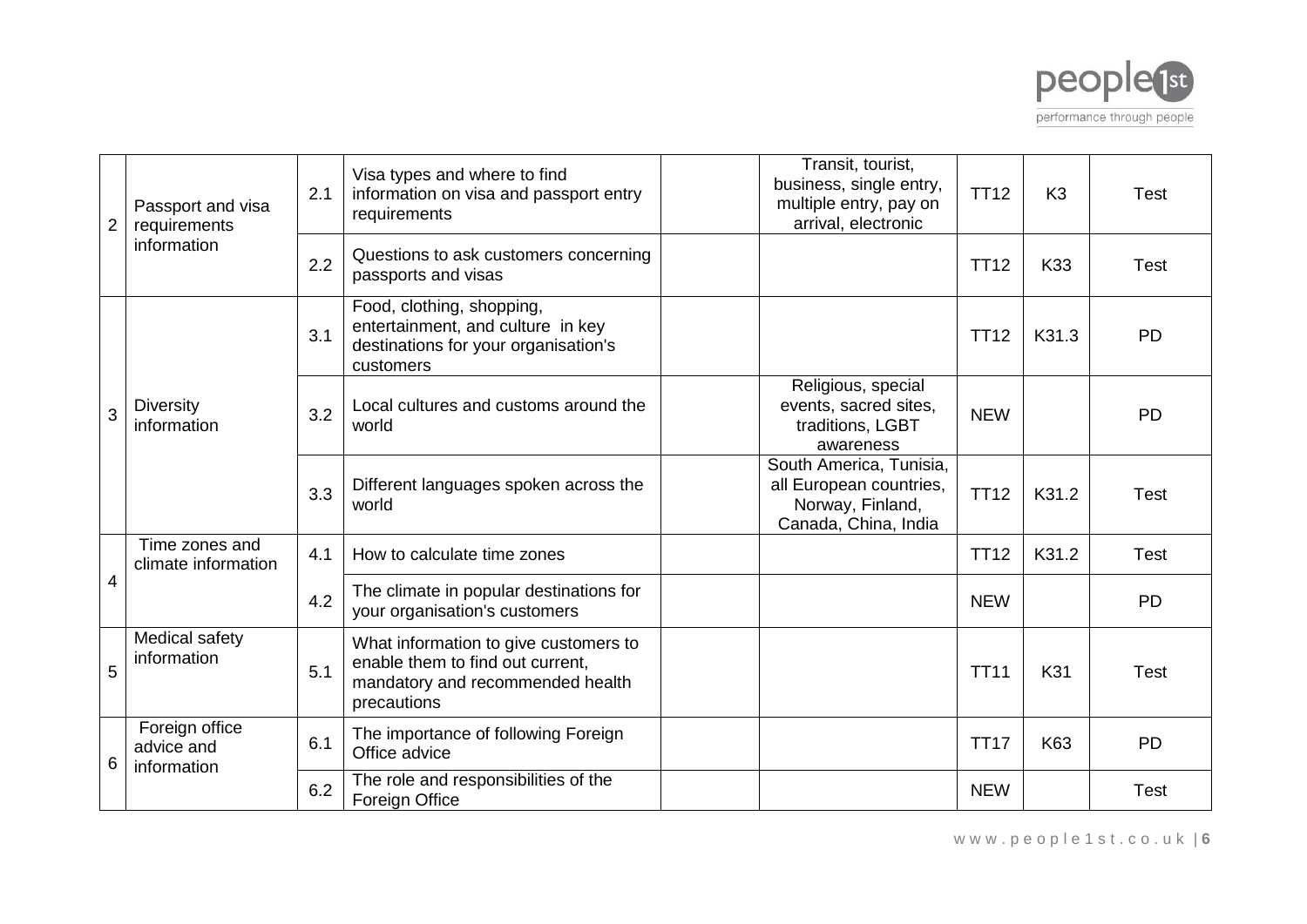

|                | Foreign exchange<br>information    | 7.1 | Where to find information on national<br>currencies worldwide                                                                            |                                                 | Internal listings,<br>Columbus world travel<br>guide, online atlas | <b>TT17</b> | K <sub>3</sub>  | <b>PD</b>   |
|----------------|------------------------------------|-----|------------------------------------------------------------------------------------------------------------------------------------------|-------------------------------------------------|--------------------------------------------------------------------|-------------|-----------------|-------------|
|                |                                    | 7.2 | Currency codes                                                                                                                           |                                                 |                                                                    | <b>NEW</b>  |                 | <b>Test</b> |
|                |                                    | 7.3 | Where to find exchange rates and what<br>commission is charged                                                                           |                                                 |                                                                    | <b>TT17</b> | K <sub>5</sub>  | <b>PD</b>   |
|                |                                    | 7.4 | Types of exchange rates and when<br>and how to use them                                                                                  | <b>Difference</b><br>between<br>buy and<br>sell |                                                                    | <b>TT17</b> | K <sub>8</sub>  | <b>Test</b> |
|                |                                    |     | Skills - Source and provide accurate and relevant travel information that will ensure customers have a positive travel experience        |                                                 |                                                                    |             |                 |             |
|                | Source information                 | 1.1 | Use reliable sources of information                                                                                                      |                                                 | Internal and external                                              | <b>TT14</b> | PC <sub>3</sub> | MJ/PD       |
|                | Provide accurate                   | 2.1 | Customers are clear about any<br>implications arising from their query<br>and receive accurate and complete<br>information to resolve it |                                                 |                                                                    | <b>TT04</b> | PC <sub>1</sub> | MJ/PD       |
| $\overline{2}$ | and relevant travel<br>information | 2.2 | Answer customers' questions correctly                                                                                                    |                                                 |                                                                    | <b>TT04</b> | <b>PC10</b>     | MJ/PD       |
|                |                                    |     | Provide customers with relevant,                                                                                                         |                                                 |                                                                    |             |                 |             |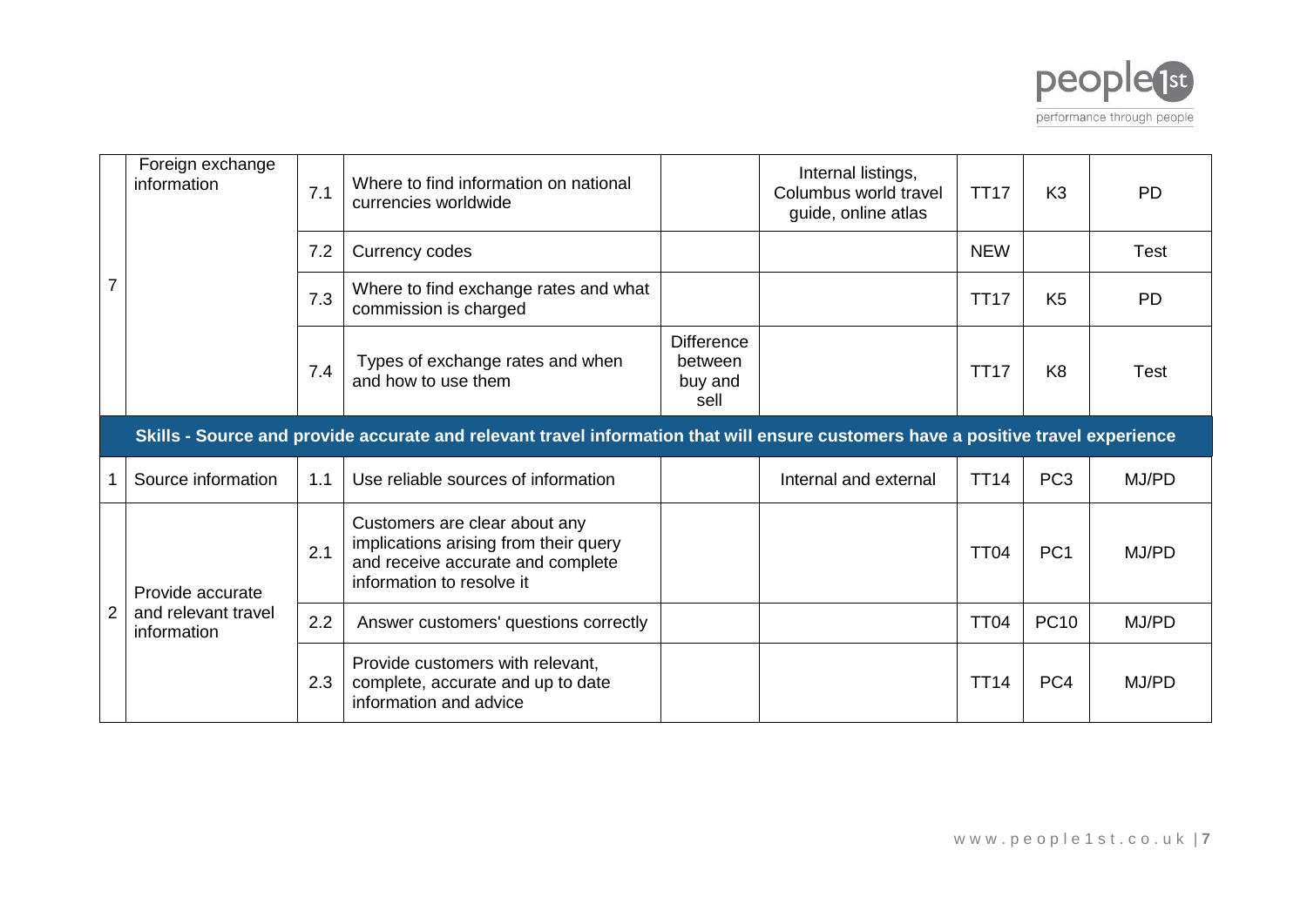

| 3 | Ensure customers<br>have a positive<br>travel experience                                                        | 3.1 | Customers are satisfied with your<br>service                                                                                                                         |  | TT04             | <b>PC12</b>    | MJ/PD     |
|---|-----------------------------------------------------------------------------------------------------------------|-----|----------------------------------------------------------------------------------------------------------------------------------------------------------------------|--|------------------|----------------|-----------|
|   |                                                                                                                 |     | Behaviours - Proactively keep up to date with travel information according to the customer profile of the customer and the ever<br>changing dynamics of the industry |  |                  |                |           |
|   | Proactively keep up<br>to date with travel<br>information                                                       | 1.1 | Enlist the support of colleagues where<br>necessary to help identify sources,<br>secure information and to verify<br>findings                                        |  | TT <sub>08</sub> | B <sub>3</sub> | <b>PD</b> |
|   | according to the<br>customer profile of<br>the customer and<br>the ever changing<br>dynamics of the<br>industry | 1.2 | Keep up to date with security and<br>safety risks that could affect customers                                                                                        |  | TT17             | <b>B2</b>      | <b>PD</b> |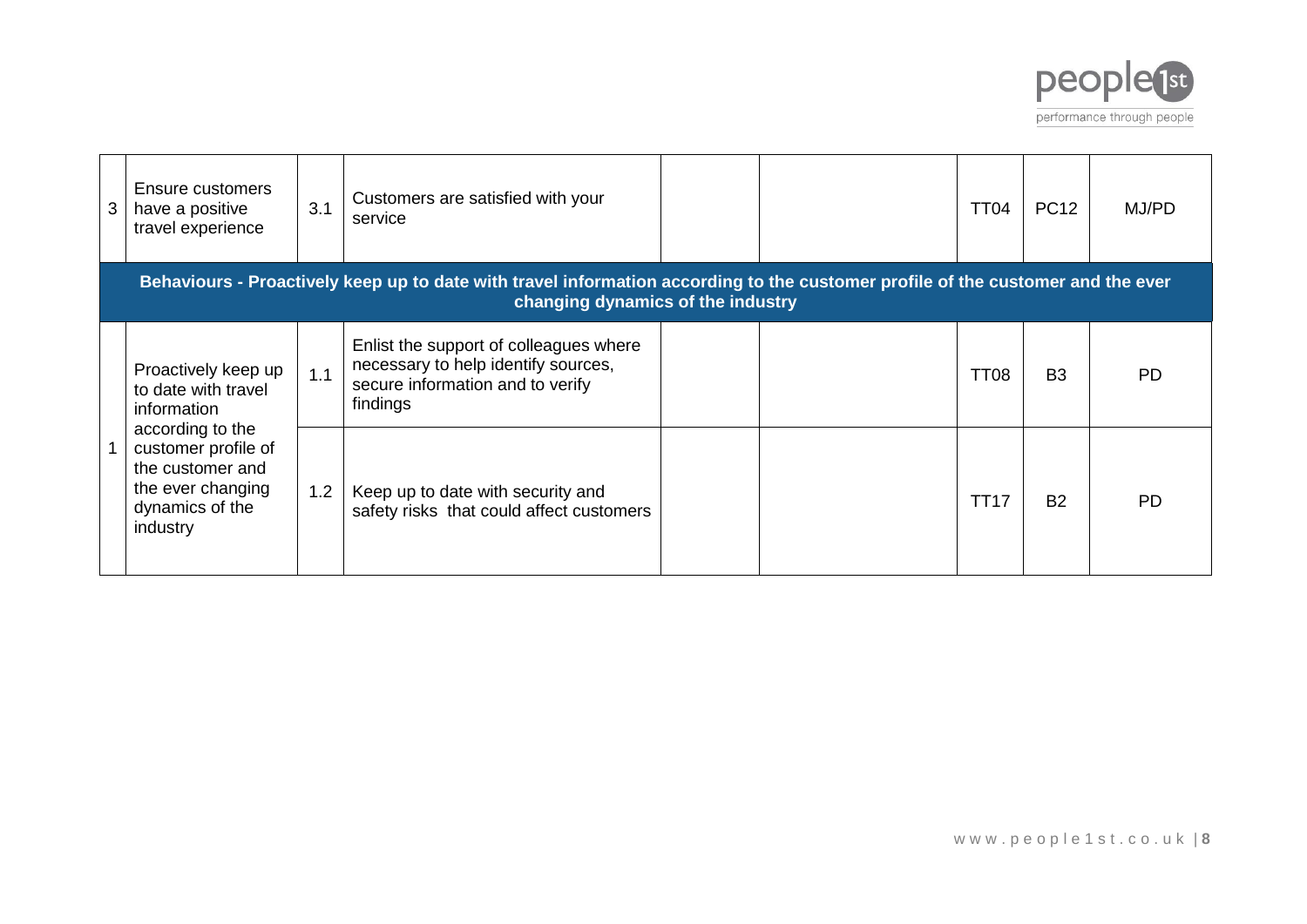### **Industry Practice**



**Know the travel industry and the systems that support it, including those for reservations and booking, the importance of booking the correct product / service and key information such as travel terminology, abbreviated industry codes, preferred operators' current fare and ticketing rules, and travel regulations**

|   | <b>Breakdown</b>                                          |     | <b>NOS mapping</b>                                                                                                                     | <b>Business</b><br>range                                                         | <b>Shared range</b>                                                                                                  | <b>NOS</b>  | <b>Ref</b> | <b>Assessment</b> |
|---|-----------------------------------------------------------|-----|----------------------------------------------------------------------------------------------------------------------------------------|----------------------------------------------------------------------------------|----------------------------------------------------------------------------------------------------------------------|-------------|------------|-------------------|
|   | Know the travel                                           | 1.1 | A travel employees' main<br>responsibilities under current industry<br>codes of practice                                               |                                                                                  |                                                                                                                      | <b>TT11</b> | K24        | <b>Test</b>       |
| 1 | industry and<br>systems that<br>support it                | 1.2 | The main industry trade associations,<br>and consortiums their main purposes<br>and the benefits of membership to your<br>organisation |                                                                                  | ABTA, IATA, GTMC,<br><b>ATOC</b>                                                                                     | <b>TT11</b> | K41        | <b>Test</b>       |
|   |                                                           | 1.3 | Types of systems that support your<br>organisation                                                                                     |                                                                                  | Booking, admin, back<br>office, master<br>information, FE,<br>computerised<br>reservation system,<br>payment systems | <b>NEW</b>  |            | <b>PD</b>         |
| 3 | Importance of<br>booking correct<br>products/<br>services | 3.1 | The implications of incorrectly booking<br>products and services                                                                       | Business: not<br>meeting SLAs,<br>losing large<br>customers, loss<br>of revenue, |                                                                                                                      | <b>NEW</b>  |            | <b>Test</b>       |
| 4 | Travel<br>terminology                                     | 4.1 | The industry terminology used when<br>providing travel arrangements                                                                    |                                                                                  |                                                                                                                      | <b>TT11</b> | K38        | <b>Test</b>       |
|   | abbreviated<br>4.2<br>industry codes                      |     | The phonetic alphabet                                                                                                                  |                                                                                  |                                                                                                                      | <b>TT11</b> | K16        | <b>Test</b>       |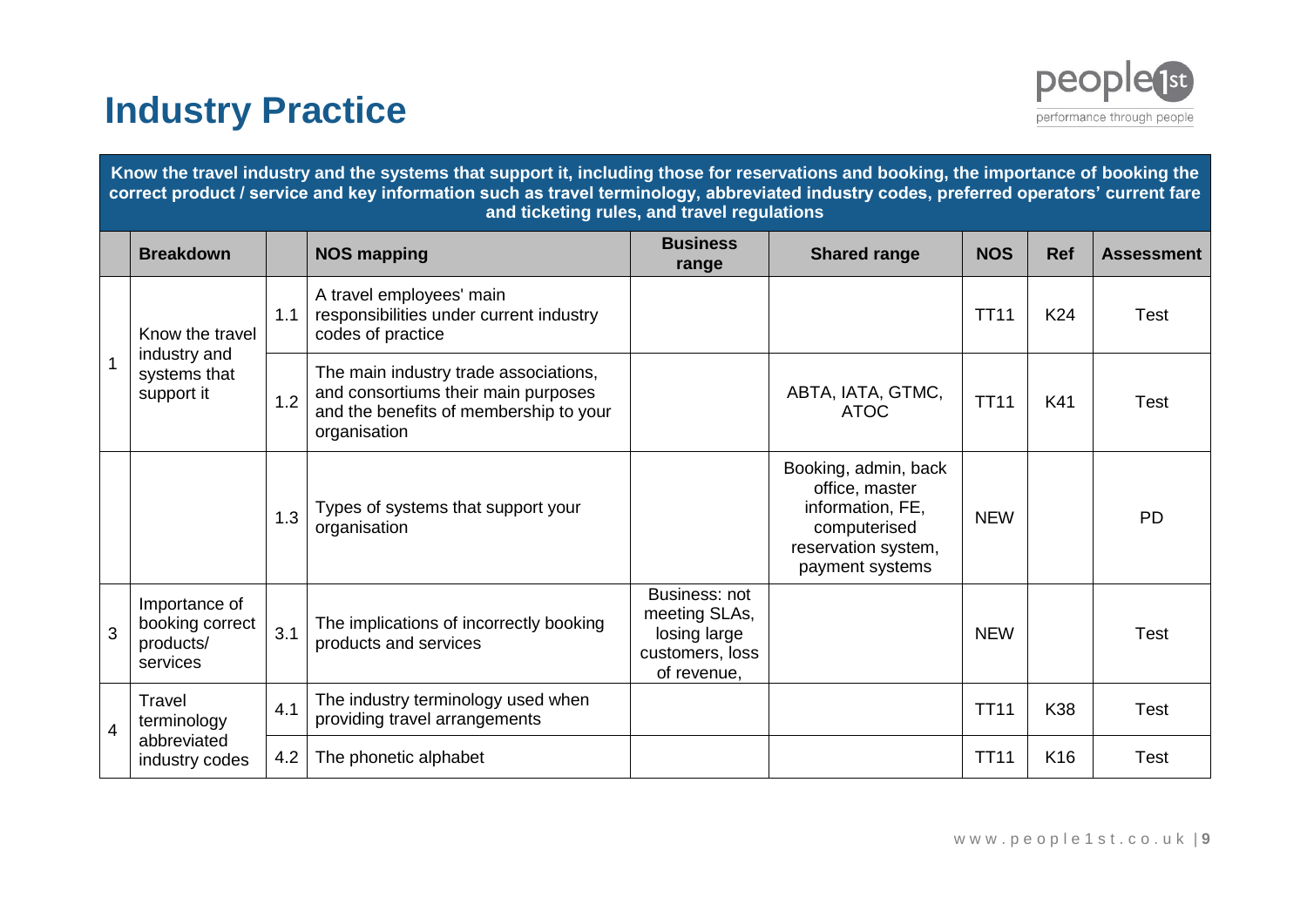

|   |                                                  | 4.3 | Abbreviated codes                                                                                                                                                                                                                                         |                                                        | Both: Airport, Ports,<br>Business: TOD, ACM,<br><b>ADM</b>                                        | <b>TT11</b>     | K <sub>19</sub> | Test      |
|---|--------------------------------------------------|-----|-----------------------------------------------------------------------------------------------------------------------------------------------------------------------------------------------------------------------------------------------------------|--------------------------------------------------------|---------------------------------------------------------------------------------------------------|-----------------|-----------------|-----------|
| 5 | Operators'<br>current fare                       | 5.1 | Variations in fare types and rules                                                                                                                                                                                                                        |                                                        | ITX, net, published,<br>low cost, refundable,<br>non-refundable,<br>advanced purchase,<br>anytime | <b>NEW</b>      |                 | Test      |
|   | and ticketing<br>rules                           | 5.2 | <b>Customer loyalty schemes</b>                                                                                                                                                                                                                           |                                                        | Airmiles                                                                                          | <b>NEW</b>      |                 | <b>PD</b> |
|   |                                                  | 5.3 | Preferential rates offered by your<br>organisation                                                                                                                                                                                                        | Business: route<br>deals,<br>negotiated<br>hotel rates |                                                                                                   |                 |                 |           |
| 6 | Travel<br>regulations                            | 6.1 | Where to access information about<br>travel regulations                                                                                                                                                                                                   | Business:<br>changes                                   |                                                                                                   | <b>NEW</b>      |                 | <b>PD</b> |
|   |                                                  |     | Carry out transactions, using a range of reservation and booking systems, according to standard industry practices and the<br>procedures of the business, ensuring that customers are offered travel options that will meet their individual needs within | agreed deadlines                                       |                                                                                                   |                 |                 |           |
|   | Carry out                                        | 1.1 | Appropriate booking systems are used<br>correctly, safely and securely                                                                                                                                                                                    |                                                        |                                                                                                   | TT <sub>2</sub> | P <sub>2</sub>  | MJ/PD     |
|   | transactions,<br>using a range<br>of reservation | 1.2 | Information is recorded accurately and<br>confidentiality is maintained                                                                                                                                                                                   |                                                        |                                                                                                   | TT <sub>2</sub> | P <sub>3</sub>  | MJ/PD     |
|   | and booking<br>systems                           | 1.3 | Use your organisation's relevant web-<br>based research and selling facilities<br>correctly and with confidence                                                                                                                                           | Leisure only                                           |                                                                                                   | <b>TT53</b>     | PC <sub>1</sub> | MJ/PD     |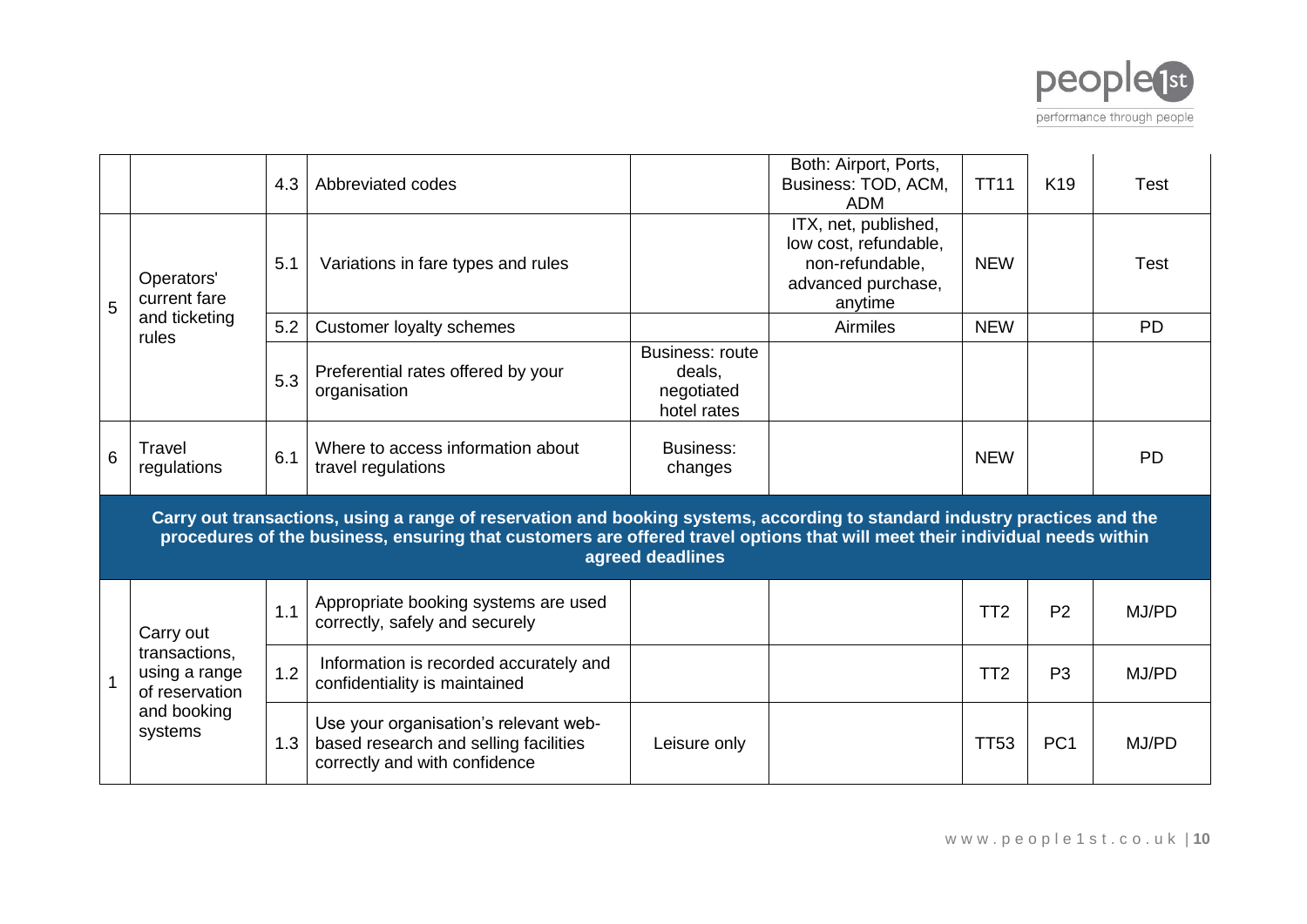

|                |                                                                                                                                                                                                                                         | 1.4 | Promote the use of web-based facilities<br>with enthusiasm, relating their features<br>and benefits to the relevant needs of<br>your customers             | Apps for weather,<br>airports, weather,<br>internal apps, web<br>based systems | <b>TT54</b>     | PC <sub>3</sub> | MJ/PD     |
|----------------|-----------------------------------------------------------------------------------------------------------------------------------------------------------------------------------------------------------------------------------------|-----|------------------------------------------------------------------------------------------------------------------------------------------------------------|--------------------------------------------------------------------------------|-----------------|-----------------|-----------|
|                |                                                                                                                                                                                                                                         | 1.5 | Customer information is recorded,<br>processed and stored to meet the<br>organisation's procedures and legal<br>requirements                               |                                                                                | TT <sub>1</sub> | PC <sub>2</sub> | MJ/PD     |
| $\overline{2}$ | Adhere to<br>standard<br>industry<br>practices and<br>the procedures<br>of the<br>business,<br>ensuring that<br>customers are<br>offered travel<br>options that will<br>meet their<br>individual<br>needs within<br>agreed<br>deadlines | 2.1 | The booking/administration is completed<br>promptly and correctly to meet your<br>organisation's procedures and other<br>legal and regulatory requirements |                                                                                | <b>TT19</b>     | <b>PC12</b>     | MJ/PD     |
|                |                                                                                                                                                                                                                                         |     | Take a keen interest in travel industry developments to keep professional knowledge current and up to date                                                 |                                                                                |                 |                 |           |
| 1              |                                                                                                                                                                                                                                         | 1.1 | Show enthusiasm for keeping up to date<br>with wider travel industry developments                                                                          |                                                                                | <b>NEW</b>      |                 | <b>PD</b> |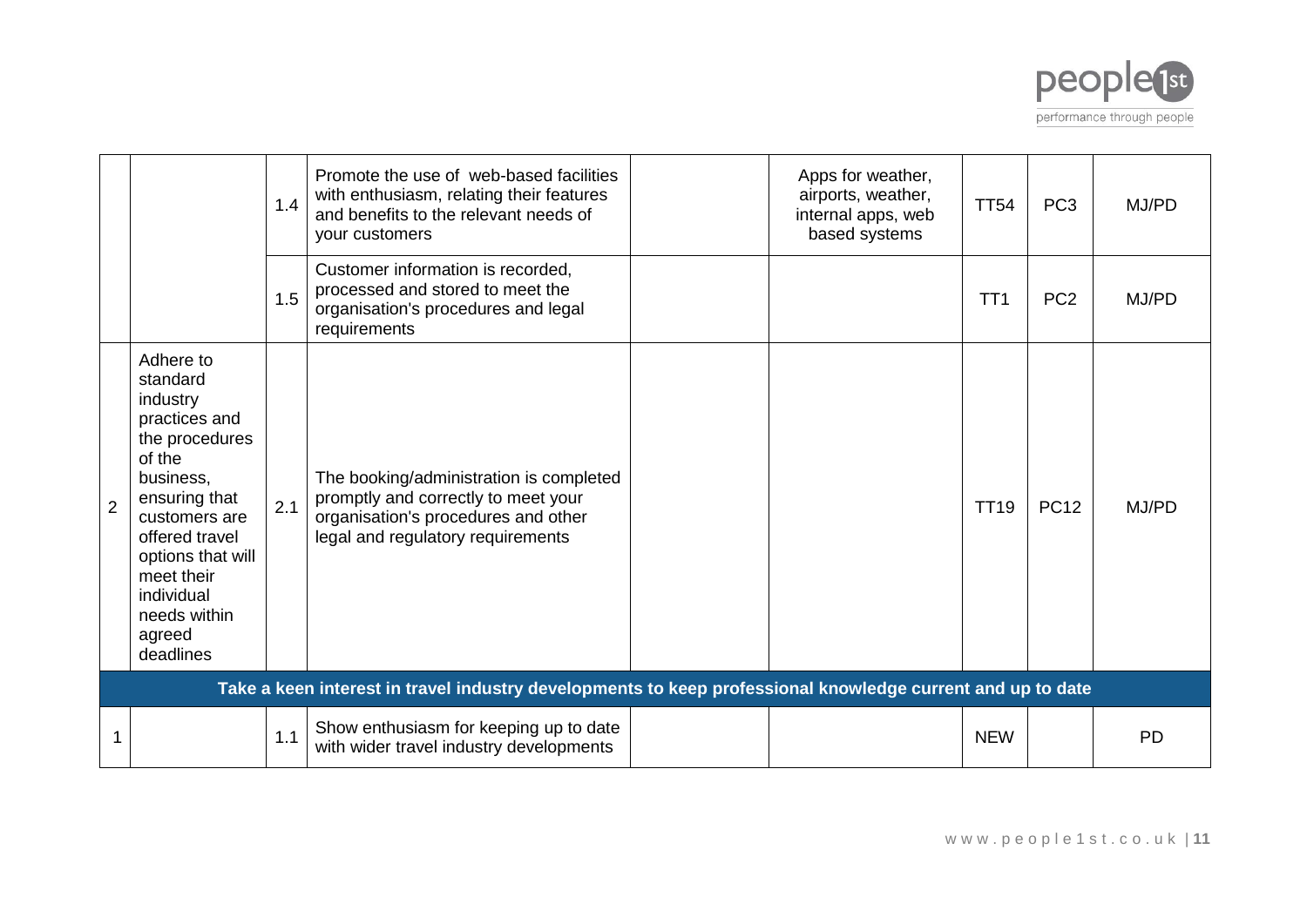

# **Travel Options**

|  |                      |     | Know the variety and alternative combination of travel options that are available to customers including modes of transportation,<br>types of accommodation and how to produce an itinerary that will meet customers' precise needs |                          |               |                                                                                                                                                   |             |                 |                   |
|--|----------------------|-----|-------------------------------------------------------------------------------------------------------------------------------------------------------------------------------------------------------------------------------------|--------------------------|---------------|---------------------------------------------------------------------------------------------------------------------------------------------------|-------------|-----------------|-------------------|
|  | <b>Breakdown</b>     |     | <b>NOS mapping</b>                                                                                                                                                                                                                  | <b>Business</b><br>range | Leisure range | <b>Shared range</b>                                                                                                                               | <b>NOS</b>  | <b>Ref</b>      | <b>Assessment</b> |
|  |                      | 1.1 | Car rental terms                                                                                                                                                                                                                    |                          |               | CDW, PAI,<br>AGE, TP, DLR                                                                                                                         | <b>TT19</b> | K <sub>15</sub> | <b>Test</b>       |
|  | Transport<br>options | 1.2 | Sources of information on<br>major parking operators at<br>the main UK airports                                                                                                                                                     |                          |               |                                                                                                                                                   | <b>TT19</b> | K <sub>18</sub> | <b>PD</b>         |
|  |                      | 1.3 | How to use and interpret<br>reference sources to<br>provide car hire information<br>and costs on different<br>groups and models                                                                                                     |                          |               | Potentially<br>amalgamate<br>with car rental<br>terms?                                                                                            | <b>TT27</b> | <b>K37</b>      | <b>Test</b>       |
|  |                      | 1.4 | Sources of information on<br>airport taxi and transport<br>arrangements to major UK<br>departure points                                                                                                                             |                          |               |                                                                                                                                                   | <b>TT19</b> | K <sub>19</sub> | <b>PD</b>         |
|  |                      | 1.5 | Common air fare concepts<br>and how these impact on<br>the offer presented to the<br>customer                                                                                                                                       |                          |               | including open-<br>jaw itineraries,<br>low-cost<br>carriers, spilt<br>ticketing,<br>interline<br>agreements,<br>codeshares,<br>airline alliances. | <b>TT27</b> | K11             | <b>Test</b>       |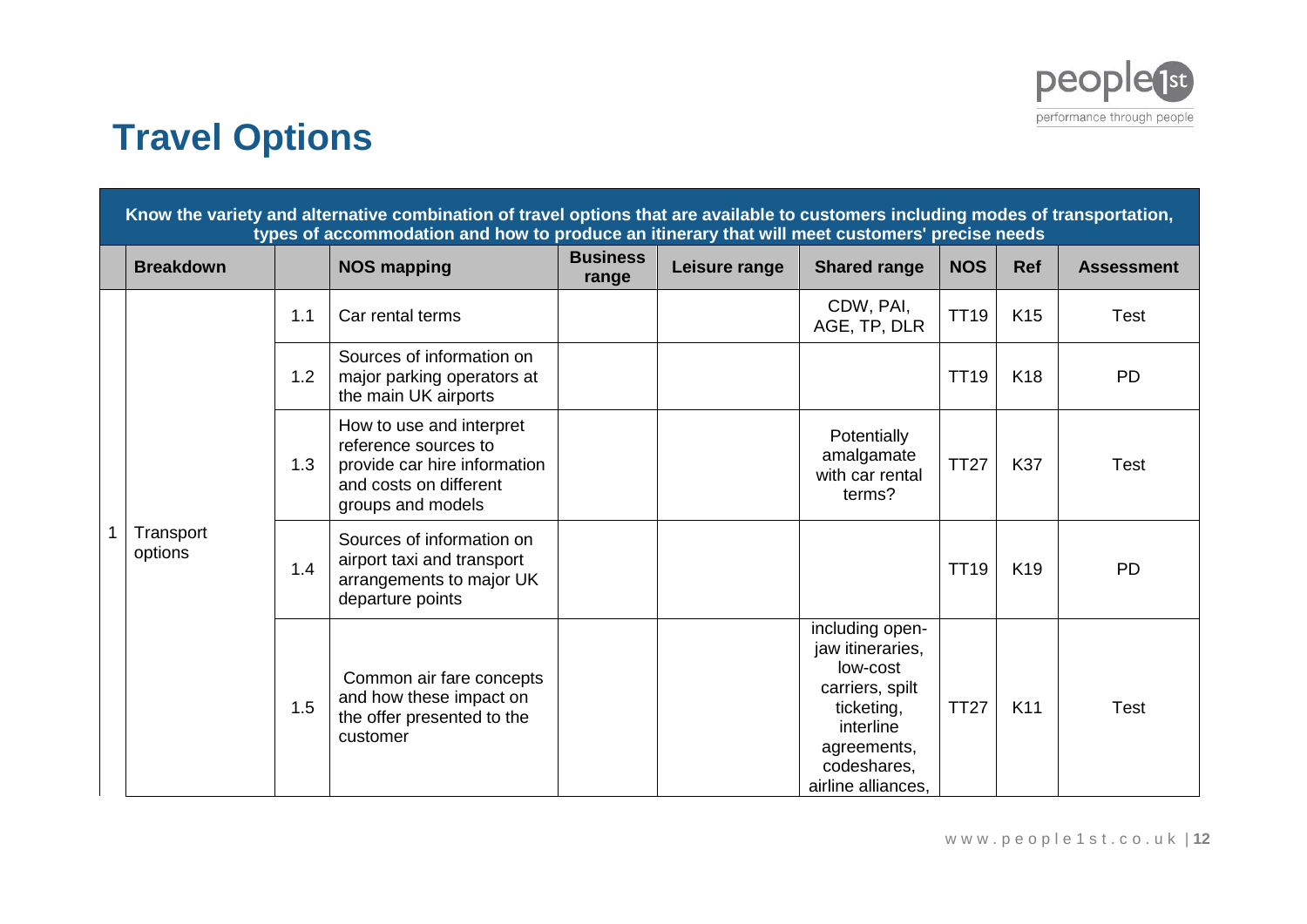

|      |                                                                                         |                 | net/consol<br>fares, private<br>fares, route<br>deals, and<br>niche fares e.g.<br>marine and<br>offshore fares |             |                 |             |
|------|-----------------------------------------------------------------------------------------|-----------------|----------------------------------------------------------------------------------------------------------------|-------------|-----------------|-------------|
| 1.6  | Features, advantages<br>benefits and costs of VIP<br>lounges                            |                 |                                                                                                                | <b>TT27</b> | K14             | <b>Test</b> |
| 1.7  | Where to access and how<br>to interpret information<br>about onward travel              | Leisure<br>only |                                                                                                                | <b>TT27</b> | K <sub>19</sub> | <b>PD</b>   |
| 1.8  | Cruising operators, routes,<br>ship types, capacity and<br>tonnage                      | Leisure<br>only |                                                                                                                | <b>TT12</b> | <b>K67</b>      | <b>Test</b> |
| 1.9  | Cruising terms and cabin<br>types                                                       | Leisure<br>only |                                                                                                                | <b>TT12</b> | K69             | <b>Test</b> |
| 1.1  | Differences between<br>cruising and other travel<br>products                            | Leisure<br>only | dress<br>codes, tipping,<br>methods of<br>payment on<br>board                                                  | <b>TT12</b> | <b>K70</b>      | <b>Test</b> |
| 1.11 | How to use and interpret<br>online and offline sources<br>to provide travel information |                 |                                                                                                                | <b>TT12</b> | K71             |             |
| 1.12 | Deck plans, on-board<br>facilities, excursions,                                         | Leisure<br>only |                                                                                                                | <b>TT12</b> | K71.2           | <b>PD</b>   |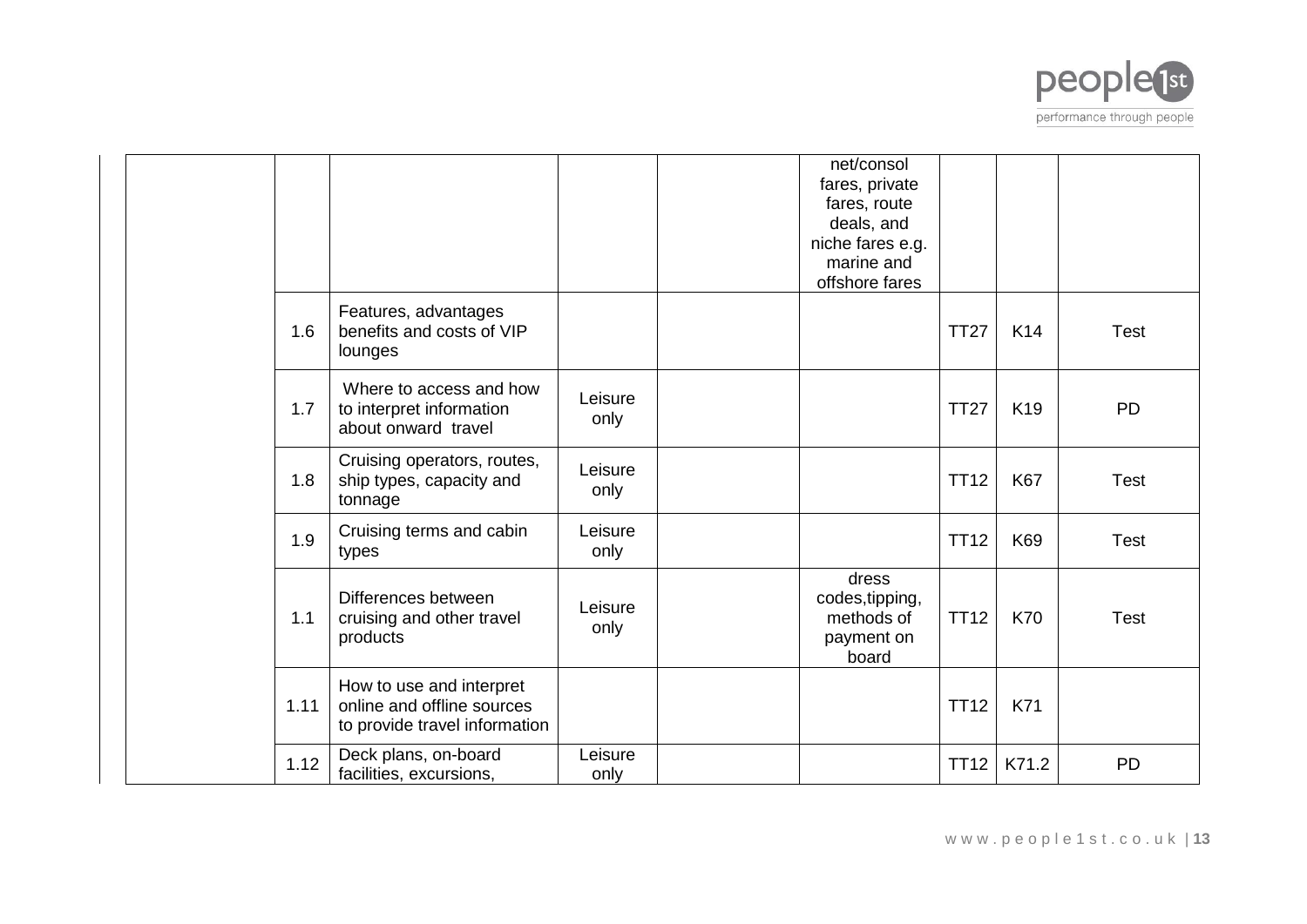

|                |                          |      | entertainment and<br>restaurant sittings                                                                                              |  |                                                                                                                                       |             |                 |             |
|----------------|--------------------------|------|---------------------------------------------------------------------------------------------------------------------------------------|--|---------------------------------------------------------------------------------------------------------------------------------------|-------------|-----------------|-------------|
|                |                          | 1.13 | Train and rail operators,<br>types of train, types of train<br>journey                                                                |  |                                                                                                                                       | <b>TT12</b> | K73             | <b>Test</b> |
|                |                          | 1.14 | Main train routes worldwide<br>and in Europe                                                                                          |  |                                                                                                                                       | <b>TT12</b> | <b>K74</b>      | <b>Test</b> |
|                |                          | 1.15 | How to calculate costings<br>for all types of travel                                                                                  |  |                                                                                                                                       | <b>TT12</b> | K76             | <b>PD</b>   |
|                |                          | 1.16 | Different classes of travel                                                                                                           |  |                                                                                                                                       | <b>NEW</b>  |                 |             |
|                |                          | 2.1  | Official grading and<br>categorisations for<br>accommodation                                                                          |  | country grading,<br>tour operator<br>gradings,<br>official, AA,<br>reviews                                                            | <b>TT27</b> | K <sub>20</sub> | <b>Test</b> |
| $\overline{2}$ | Accommodation<br>options | 2.2  | The different types of<br>accommodation                                                                                               |  | hotels, self-<br>catering, private<br>accommodation<br>and holiday<br>centres; room<br>types, facilities<br>and meal basis,<br>villas | <b>TT27</b> | K20.1           | <b>Test</b> |
|                |                          | 2.3  | The different methods of<br>booking and paying for<br>accommodation only,<br>including the implications of<br>guaranteed reservations |  |                                                                                                                                       | <b>TT27</b> | K21             | <b>Test</b> |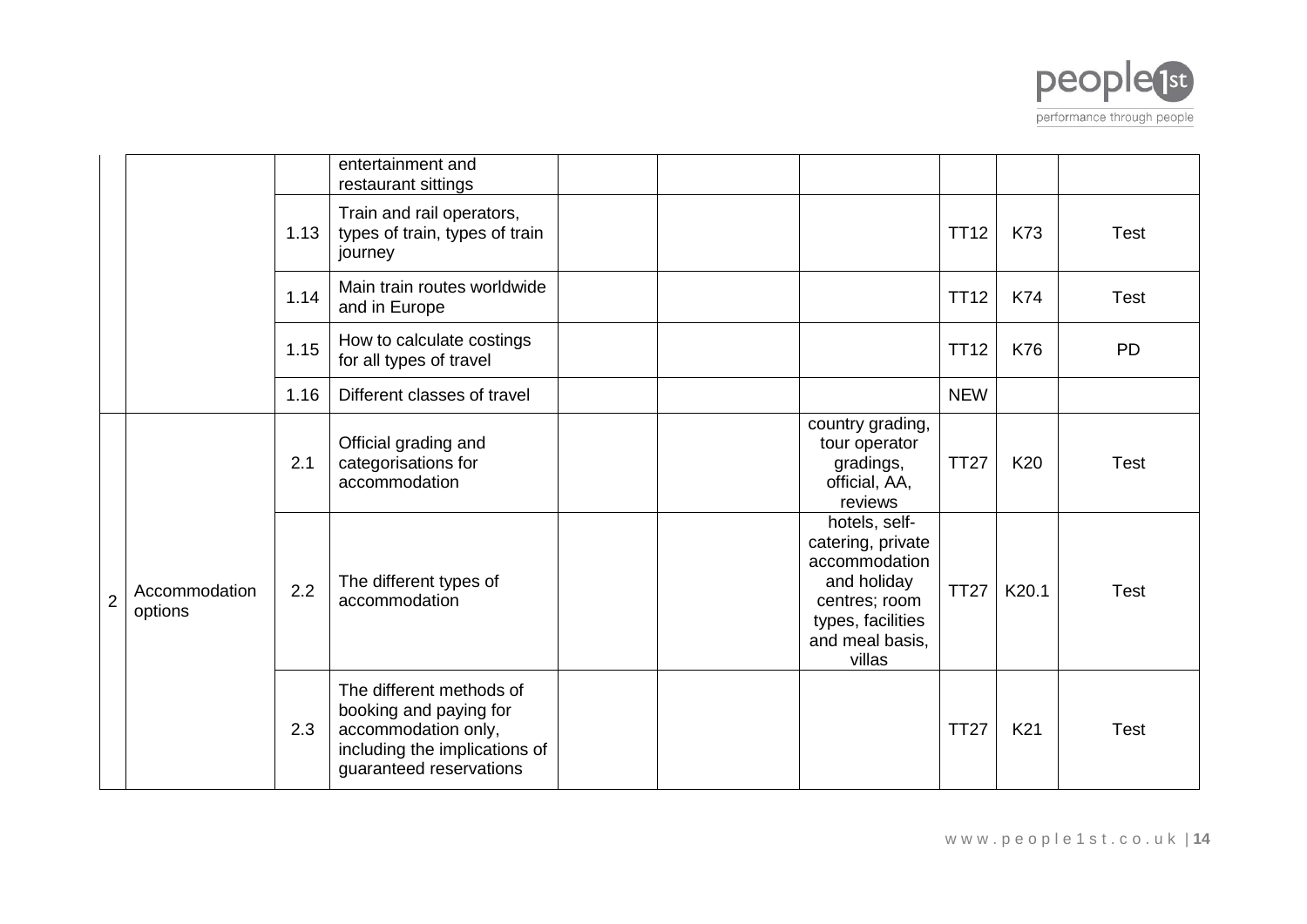

|   |                                                                   | 2.4 | Service charges - what they<br>are and when they need to<br>be applied                                  | <b>Business:</b><br>terms of<br>agreement<br>with<br>clients | transaction fees,<br>merchant fees,<br>management<br>fees               |                                                       | <b>TT27</b> | K32             | <b>PD</b>   |
|---|-------------------------------------------------------------------|-----|---------------------------------------------------------------------------------------------------------|--------------------------------------------------------------|-------------------------------------------------------------------------|-------------------------------------------------------|-------------|-----------------|-------------|
|   |                                                                   | 3.1 | The elements that make up<br>a package                                                                  | Leisure<br>only                                              | flights,<br>accommodation,<br>mode of<br>transport                      |                                                       | <b>TT19</b> | K10.5           | <b>Test</b> |
|   |                                                                   | 3.2 | How to ensure tickets,<br>vouchers and associated<br>documentation are<br>accurate                      |                                                              |                                                                         | organisational<br>quality check<br>queuing<br>process | <b>TT19</b> | K38             | <b>PD</b>   |
| 3 | How to produce<br>an itinerary that<br>will meet the<br>customers | 3.3 | The advantages and<br>disadvantages of<br>unpackaging versus<br>packaging                               | Leisure<br>only                                              | to commercial,<br>customer                                              |                                                       | <b>NEW</b>  |                 | <b>Test</b> |
|   | precise needs                                                     | 3.4 | The importance of<br>presenting alternatives<br>when proposals do not<br>match customer<br>requirements |                                                              |                                                                         |                                                       | <b>TT12</b> | K <sub>13</sub> |             |
|   |                                                                   | 3.5 | The characteristics of a<br>comprehensive travel<br>itinerary                                           | Leisure<br>only                                              | Step by step<br>instruction, most<br>economical<br>sequence.<br>Logical |                                                       | <b>TT20</b> | K <sub>6</sub>  | <b>Test</b> |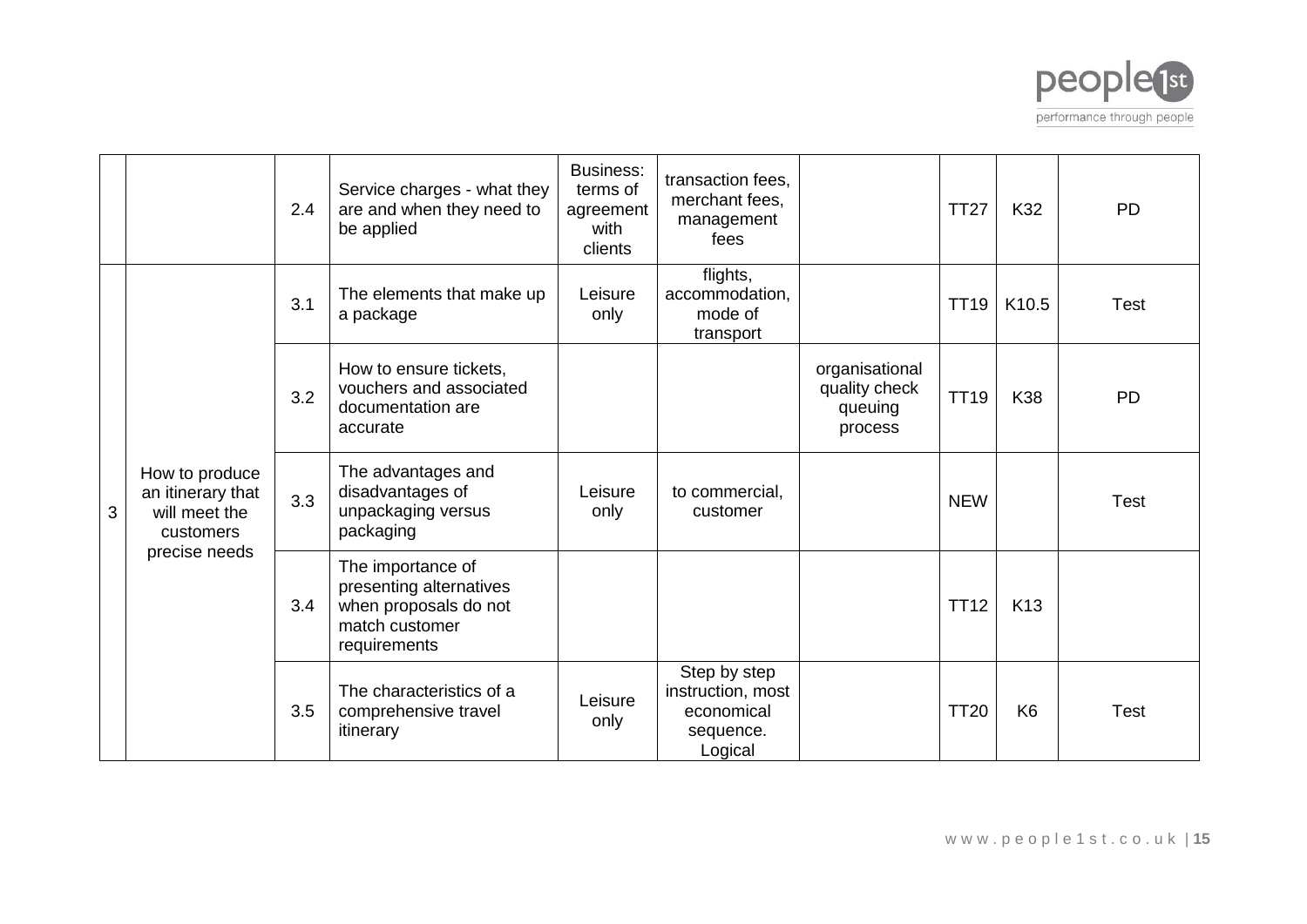

|                | Source travel options, work with relevant industry suppliers and produce detailed itineraries that best meet customers' needs |     |                                                                                                                                               |  |                      |  |             |                 |       |  |  |  |
|----------------|-------------------------------------------------------------------------------------------------------------------------------|-----|-----------------------------------------------------------------------------------------------------------------------------------------------|--|----------------------|--|-------------|-----------------|-------|--|--|--|
|                |                                                                                                                               | 1.1 | Customers are presented<br>with a range of clearly<br>presented and accurate<br>travel options                                                |  |                      |  | <b>TT12</b> | PC <sub>1</sub> | MJ/PD |  |  |  |
|                | Source travel<br>options                                                                                                      | 1.2 | Customers have all<br>possible options made<br>available to them to best<br>meet their expectations and<br>enhance their travel<br>experience |  |                      |  | <b>TT12</b> | PC <sub>3</sub> | MJ/PD |  |  |  |
| $\overline{2}$ | Work with<br>relevant industry<br>suppliers                                                                                   | 2.1 | Travel components from a<br>range of suitable suppliers<br>are identified                                                                     |  | <b>Business only</b> |  | <b>TT20</b> | PC4             | MJ/PD |  |  |  |
|                | Produce detailed                                                                                                              | 3.1 | Produce travel itineraries<br>and costings likely to meet<br>your customers'<br>expectations                                                  |  |                      |  | <b>TT12</b> | PC <sub>5</sub> | MJ/PD |  |  |  |
| 3              | itineraries that<br>best meet<br>customers'                                                                                   | 3.2 | Manage customer<br>expectations around<br>limitations                                                                                         |  |                      |  | <b>NEW</b>  |                 |       |  |  |  |
|                | needs                                                                                                                         | 3.3 | Customers are presented<br>with suitable alternatives<br>where proposals do not<br>specifically match their<br>original requirements          |  |                      |  | <b>TT12</b> | PC <sub>8</sub> | MJ/PD |  |  |  |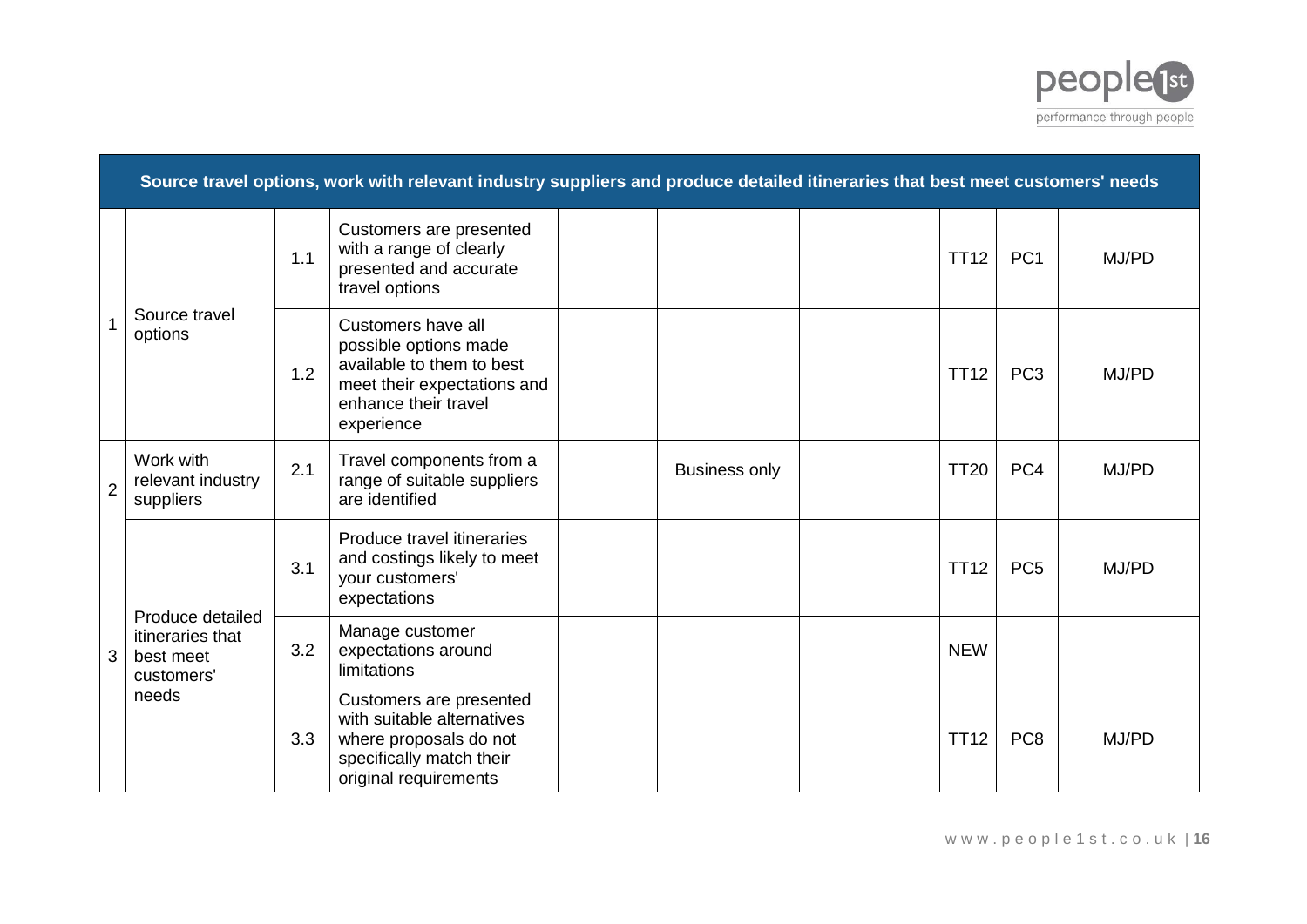

|                |                                                                                                    | 3.4 | Realistic itineraries are<br>drafted based on all<br>available information                                                                                           |                                     | <b>TT20</b> | PC <sub>6</sub> | MJ/PD     |
|----------------|----------------------------------------------------------------------------------------------------|-----|----------------------------------------------------------------------------------------------------------------------------------------------------------------------|-------------------------------------|-------------|-----------------|-----------|
|                |                                                                                                    | 3.5 | Itineraries and prices are<br>presented clearly and<br>accurately                                                                                                    |                                     | <b>TT20</b> | PC <sub>6</sub> | MJ/PD     |
|                |                                                                                                    |     | Demonstrate commercial awareness and consideration for customers' unique needs when selecting and combining different                                                | elements of customers' travel plans |             |                 |           |
|                | Demonstrate<br>commercial                                                                          | 1.1 | Establish and maintain<br>good relationships with<br>suppliers                                                                                                       |                                     | <b>TT20</b> | <b>B5</b>       | <b>PD</b> |
|                | awareness                                                                                          | 1.2 | Select the most profitable<br>options to suit your<br>organisation                                                                                                   |                                     | <b>TT12</b> | B <sub>3</sub>  | MJ/PD     |
| $\overline{2}$ | Demonstrate<br>considerations<br>for customers'<br>unique needs<br>when selecting<br>and combining | 2.1 | Present your proposals in a<br>way that helps customers'<br>understanding, creates<br>goodwill and promotes a<br>positive image of yourself<br>and your organisation |                                     | <b>TT12</b> | <b>B4</b>       | MJ/PD     |
|                | different<br>elements of<br>customers' travel<br>plans                                             | 2.2 | Demonstrate a clear<br>understanding of different<br>customers and their real<br>and perceived needs                                                                 |                                     | <b>TT26</b> | <b>B1</b>       | <b>PD</b> |
|                |                                                                                                    |     |                                                                                                                                                                      |                                     |             |                 |           |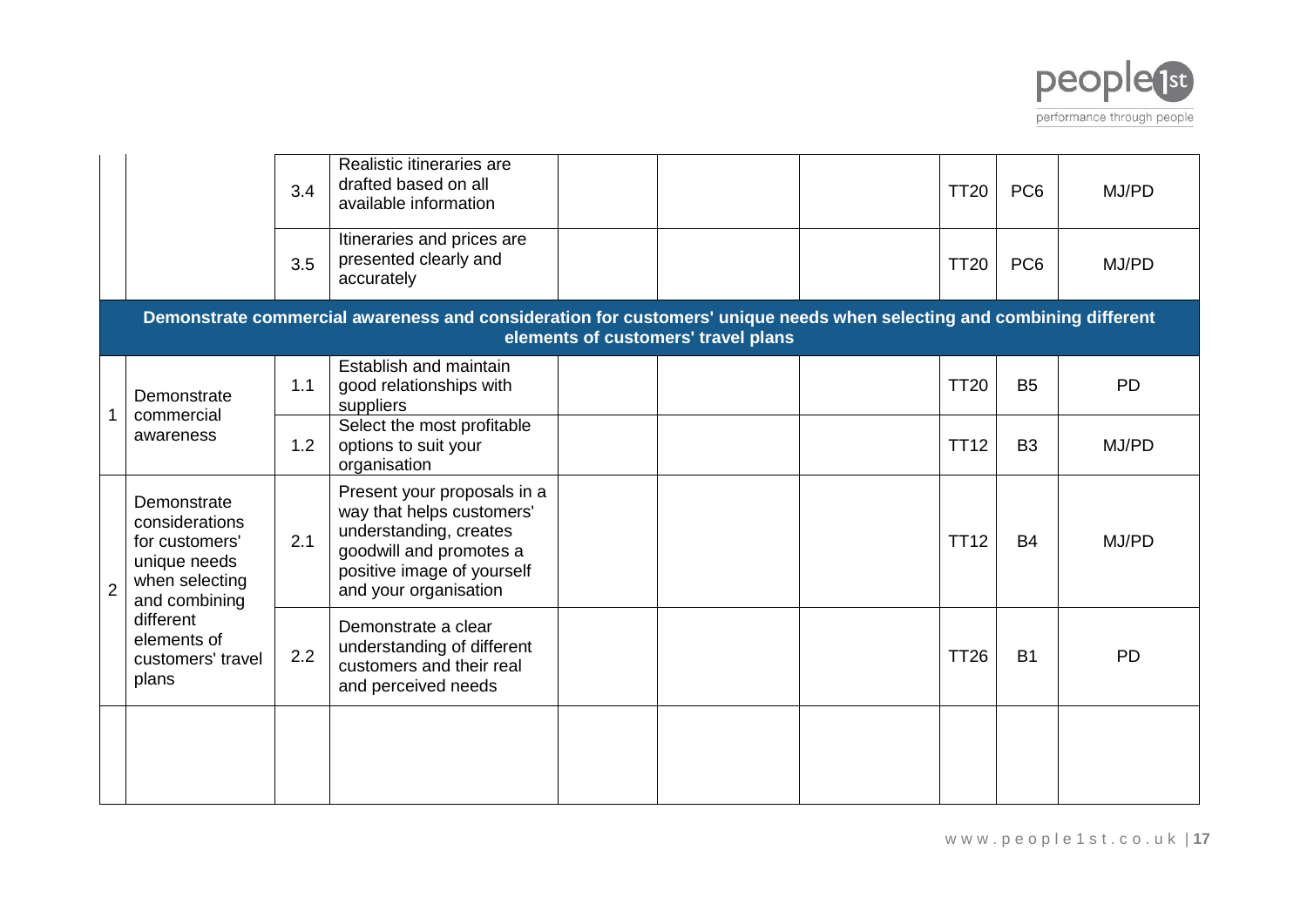# **Product and Services**



|  | Know the unique selling points of travel products and services and understand how to match their features to benefit the customer and<br>provide an enhanced competitive proposition |     |                                                                                                              |                          |                                     |                                                                        |             |                 |                   |  |  |  |  |
|--|--------------------------------------------------------------------------------------------------------------------------------------------------------------------------------------|-----|--------------------------------------------------------------------------------------------------------------|--------------------------|-------------------------------------|------------------------------------------------------------------------|-------------|-----------------|-------------------|--|--|--|--|
|  | <b>Breakdown</b>                                                                                                                                                                     |     | <b>NOS mapping</b>                                                                                           | <b>Business</b><br>range | <b>Leisure</b><br>range             | <b>Shared range</b>                                                    | <b>NOS</b>  | <b>Ref</b>      | <b>Assessment</b> |  |  |  |  |
|  |                                                                                                                                                                                      | 1.1 | The range of the organisation's<br>core and additional products                                              |                          |                                     |                                                                        | <b>TT01</b> | K <sub>19</sub> | <b>PD</b>         |  |  |  |  |
|  |                                                                                                                                                                                      | 1.2 | Key features of the products<br>and destinations which are<br>popular with your<br>organisation's customers  |                          |                                     |                                                                        | <b>TT01</b> | K20             | <b>PD</b>         |  |  |  |  |
|  | Know the<br>unique selling<br>points of travel<br>products and<br>services                                                                                                           | 1.3 | How the travel arrangements<br>and additional services can be<br>combined to match the needs<br>of customers |                          |                                     |                                                                        | <b>TT01</b> | K <sub>25</sub> | <b>PD</b>         |  |  |  |  |
|  |                                                                                                                                                                                      | 1.4 | Characteristics and selling<br>points of different booking<br>options                                        |                          | Dynamic,<br>tailor-made,<br>package |                                                                        | <b>NEW</b>  |                 | <b>PD</b>         |  |  |  |  |
|  |                                                                                                                                                                                      | 1.5 | How to locate additional<br>service benefits                                                                 |                          |                                     | Free all inclusive.<br>butler services,<br>offers, class,<br>chauffeur | <b>NEW</b>  |                 | <b>PD</b>         |  |  |  |  |
|  |                                                                                                                                                                                      | 1.6 | Insurance products offered by<br>your organisation                                                           | Leisure<br>only          |                                     |                                                                        | <b>TT13</b> | <b>K27</b>      | <b>PD</b>         |  |  |  |  |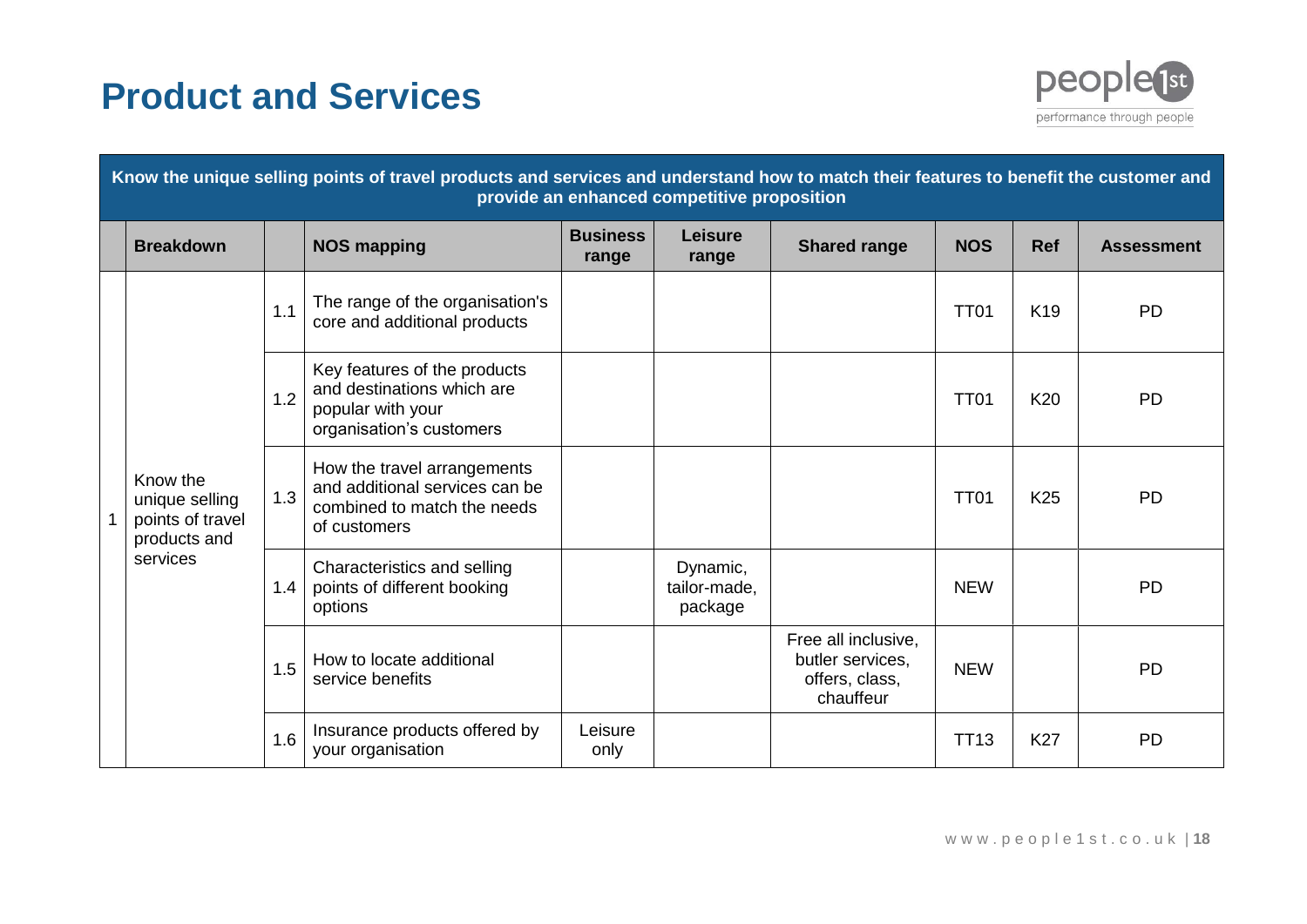

|                | Know how to<br>match features                        | 2.1 | Key features and benefits of<br>different products                                                                                                                                                                            |  | <b>NEW</b>  |                 | <b>PD</b> |
|----------------|------------------------------------------------------|-----|-------------------------------------------------------------------------------------------------------------------------------------------------------------------------------------------------------------------------------|--|-------------|-----------------|-----------|
| $\overline{2}$ | and benefits to<br>customers                         | 2.2 | How to balance the needs of<br>your organisation and the<br>customers                                                                                                                                                         |  | <b>TT12</b> | K20             | <b>PD</b> |
| 3              | Provide an<br>enhanced<br>competitive<br>proposition | 3.1 | How to influence customers'<br>decisions by using your<br>experience and knowledge                                                                                                                                            |  | <b>TT12</b> | K <sub>19</sub> | <b>PD</b> |
|                |                                                      |     | Match customer needs to products and services and identify opportunities to upsell, suggest alternatives, introduce an enhanced<br>competitive offer when appropriate and always aim to maximise profit when closing the sale |  |             |                 |           |
|                |                                                      | 1.1 | Travel products that best match<br>the customer's needs are<br>identified and offered                                                                                                                                         |  | <b>TT01</b> | P <sub>1</sub>  | MJ/PD     |
|                | Match customer<br>needs to                           | 1.2 | The features of travel product<br>and services that accurately<br>match the customer's needs<br>are clearly explained and<br>understanding is confirmed                                                                       |  | <b>TT01</b> | P7              | MJ/PD     |
|                | products and<br>services                             | 1.3 | Customers are given<br>opportunities to fully discuss<br>and explore features and<br>benefits                                                                                                                                 |  | <b>TT01</b> | P <sub>9</sub>  | MJ/PD     |
|                |                                                      | 1.4 | Customers have options made<br>available to them to best meet<br>their expectations and enhance<br>their travel experience                                                                                                    |  | <b>TT12</b> | P <sub>3</sub>  | MJ/PD     |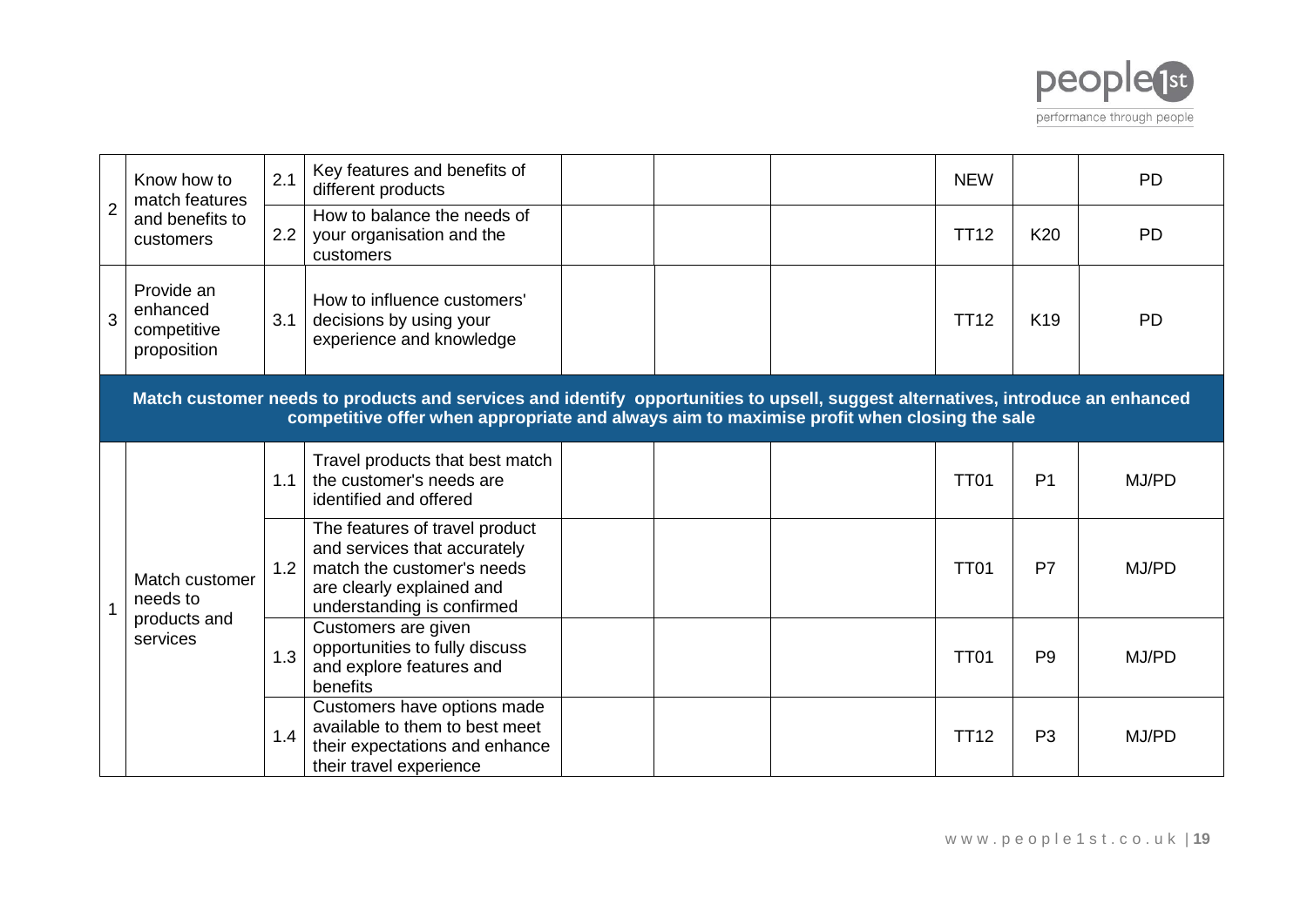

|                |                                                                                                                                          | 2.1 | Additional requirements of the<br>customer are identified                                                                                             |  | <b>TT01</b> | P <sub>3</sub>  | MJ/PD |
|----------------|------------------------------------------------------------------------------------------------------------------------------------------|-----|-------------------------------------------------------------------------------------------------------------------------------------------------------|--|-------------|-----------------|-------|
|                |                                                                                                                                          | 2.2 | Benefits are promoted clearly,<br>accurately and in a way which<br>generates further interest from<br>the customer                                    |  | <b>TT01</b> | P <sub>9</sub>  | MJ/PD |
| $\overline{2}$ | Identify<br>opportunities to<br>upsell and<br>suggest                                                                                    | 2.3 | Specific features and benefits<br>which match or exceed your<br>customers' requirements are<br>highlighted                                            |  | <b>TT12</b> | P7              | MJ/PD |
|                | alternatives                                                                                                                             | 2.4 | Opportunities are identified and<br>used for selling extra tourism<br>products and services at a<br>suitable time in the discussion<br>with customers |  | <b>TT13</b> | P <sub>2</sub>  | MJ/PD |
|                |                                                                                                                                          | 2.5 | Customers are offered<br>alternatives relevant to their<br>request                                                                                    |  | <b>TT13</b> | P <sub>3</sub>  | MJ/PD |
| 3              | Introduce an<br>enhanced<br>competitive<br>offer when<br>appropriate and<br>always aim to<br>maximise profit<br>when closing<br>the sale | 3.1 | Extra travel products and<br>services are identified and sold<br>effectively                                                                          |  | <b>TT01</b> | P <sub>13</sub> | MJ/PD |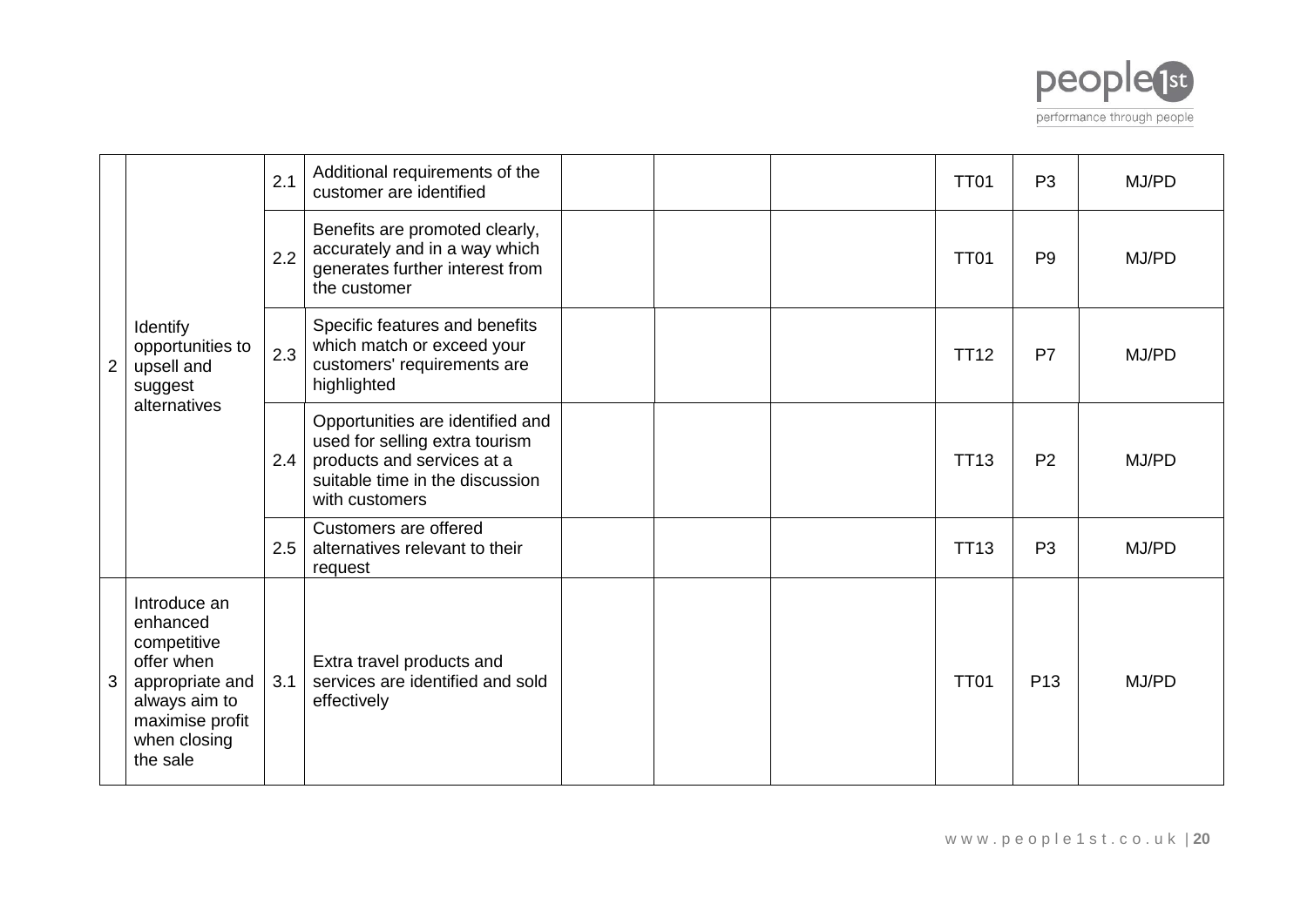

|  | Promote confidence in customers by demonstrating a passion and belief in the products and services being sold b |  |            |           |
|--|-----------------------------------------------------------------------------------------------------------------|--|------------|-----------|
|  | Enthusiasm and passion for<br>products is evident during<br>interactions with customers                         |  | <b>NEW</b> | <b>PD</b> |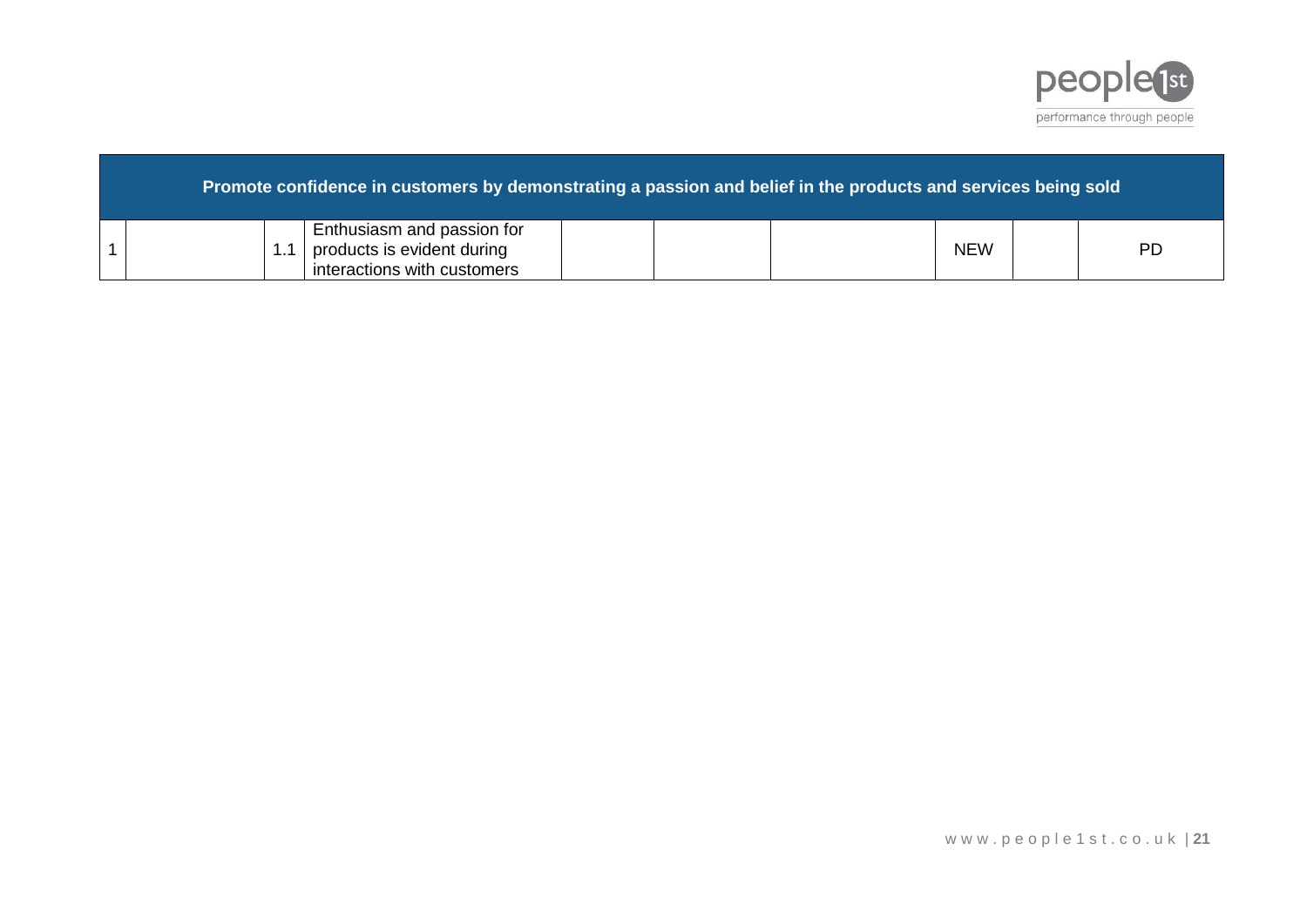



#### **Know different customer profiles, including sole travellers and groups, how to recognise and identify their requirements and individual needs, their preferred method(s) of booking travel, the need for providing a flexible service to support the process, and how to meet the increasing demand for an enhanced travel experience**

| <b>Breakdown</b>                       |     | <b>NOS mapping</b>                                                                                  | <b>Business</b><br>range | Leisure range                                                      | <b>Shared</b><br>range                  | <b>NOS</b>  | Ref            | <b>Assessment</b> |
|----------------------------------------|-----|-----------------------------------------------------------------------------------------------------|--------------------------|--------------------------------------------------------------------|-----------------------------------------|-------------|----------------|-------------------|
|                                        | 1.1 | Different buyer types                                                                               |                          | Sole travellers,<br>groups,<br>couples,<br>special<br>requirements |                                         | <b>NEW</b>  |                | <b>Test</b>       |
|                                        | 1.2 | The importance of<br>understanding that<br>customers have different<br>expectations                 | Employer                 |                                                                    | Age,<br>culture,<br>purpose of<br>visit | CFACSA1     | K <sub>5</sub> | <b>Test</b>       |
| Know different<br>customer<br>profiles | 1.3 | How build long term<br>relationships with<br>customers                                              |                          |                                                                    |                                         | CFACSB15    | K <sub>1</sub> | <b>PD</b>         |
|                                        | 1.4 | The importance of<br>customer loyalty to your<br>organisation                                       |                          |                                                                    |                                         | PPLRPTO36   | K4             | <b>PD</b>         |
|                                        | 1.5 | The key features of a<br>positive relationship with<br>customers and the factors<br>which affect it |                          |                                                                    |                                         | <b>TT20</b> | K <sub>2</sub> | <b>Test</b>       |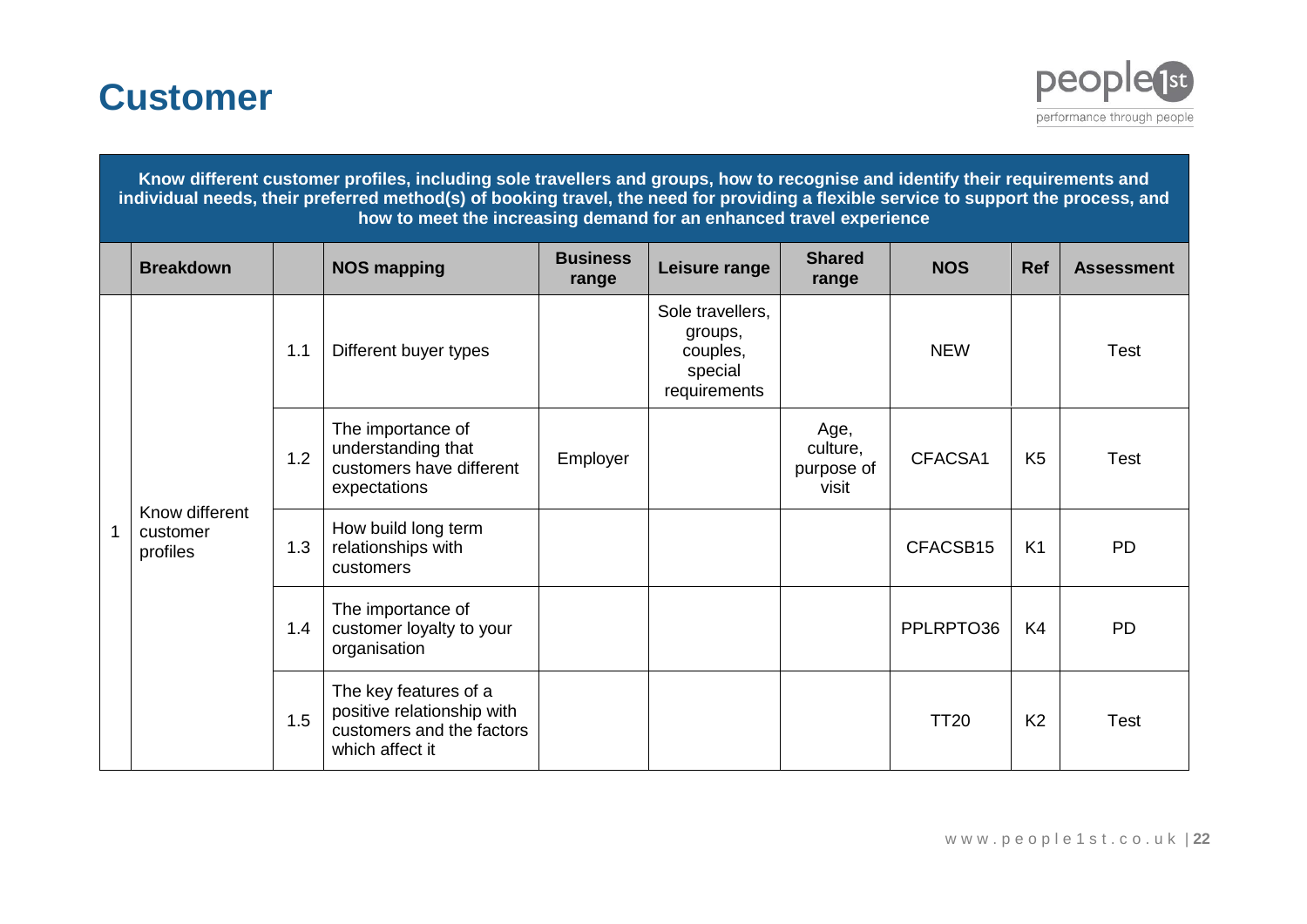

|   |                                                                             | 2.1 | What rapport is and what<br>it looks, sounds and feels<br>like                                                            |                           |                                                        |                                     | CFACSA1  | K <sub>2</sub> | <b>Test</b> |
|---|-----------------------------------------------------------------------------|-----|---------------------------------------------------------------------------------------------------------------------------|---------------------------|--------------------------------------------------------|-------------------------------------|----------|----------------|-------------|
|   |                                                                             | 2.2 | Recognise customers'<br>positive and negative<br>reactions                                                                | Tone<br>(phone,<br>email) | Body<br>language,<br>facial<br>expressions<br>and tone |                                     | CFACSA1  | K4             | <b>Test</b> |
|   | How to<br>recognise and<br>identify<br>requirements                         | 2.3 | Your organisation's<br>guidelines for how to<br>recognise what your<br>customer wants and<br>respond appropriately        |                           |                                                        |                                     | CFACSA4  | K <sub>2</sub> | <b>PD</b>   |
| 2 | and individual<br>needs, their<br>preferred<br>methods of<br>booking travel | 2.4 | Your organisation's<br>standards for timeliness<br>in responding to customer<br>questions and requests<br>for information |                           |                                                        | Customer<br>charter,<br><b>SLAs</b> | CFACSA4  | K <sub>5</sub> | <b>PD</b>   |
|   |                                                                             | 2.5 | Organisational<br>procedures and systems<br>for dealing with customer<br>service problems                                 |                           |                                                        |                                     | PPL2GEN5 | K <sub>1</sub> | <b>PD</b>   |
|   |                                                                             | 2.6 | Types of action that may<br>make a customer problem<br>worse and should be<br>avoided                                     |                           |                                                        |                                     | PPL2GEN5 | K <sub>5</sub> |             |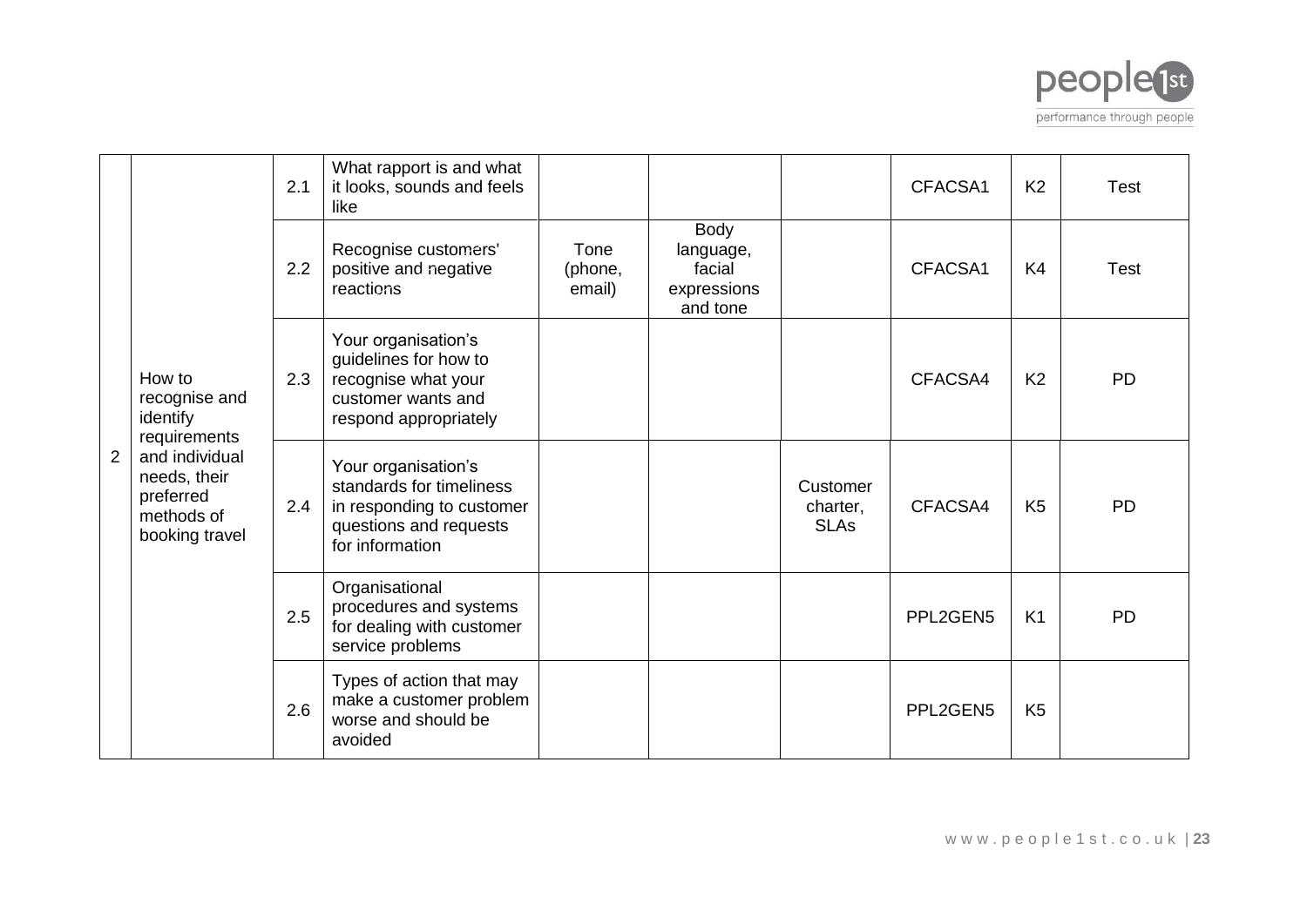

| 3              | The need for<br>providing a<br>flexible service              | 3.1 | Types of service action<br>most customers will see<br>as adding value to<br>customer service                                          |                                                 |                      | 24 hour<br>helplines,<br>duty office,<br>webchat,<br>high street,<br>customer<br>motivations<br>for buying | CFACSA9     | K <sub>3</sub> | <b>Test</b> |
|----------------|--------------------------------------------------------------|-----|---------------------------------------------------------------------------------------------------------------------------------------|-------------------------------------------------|----------------------|------------------------------------------------------------------------------------------------------------|-------------|----------------|-------------|
|                |                                                              | 3.2 | Reasons for providing a<br>flexible service offer                                                                                     |                                                 |                      |                                                                                                            | <b>NEW</b>  |                | <b>Test</b> |
|                |                                                              | 4.1 | Your organisation's rules<br>and procedures that<br>determine your authority<br>to enhance the travel<br>experience                   |                                                 |                      |                                                                                                            | CFACSA9     | K4             | <b>PD</b>   |
|                | How to meet the                                              | 4.2 | Ways in which to<br>enhance a customer's<br>travel experience                                                                         |                                                 |                      |                                                                                                            | <b>NEW</b>  |                | <b>Test</b> |
| $\overline{4}$ | increasing<br>demand for an<br>enhanced travel<br>experience | 4.3 | How to negotiate with<br>customers in a way that<br>balances their<br>expectations that would<br>be acceptable to the<br>organisation | Your<br>organisation<br>client travel<br>policy | Your<br>organisation |                                                                                                            | CFACSB15    | K <sub>6</sub> | <b>PD</b>   |
|                |                                                              | 4.4 | How to meet and exceed<br>customer expectations                                                                                       |                                                 |                      |                                                                                                            | CFACSB15    | K <sub>8</sub> | <b>Test</b> |
|                |                                                              | 4.5 | How to deal with<br>dissatisfied customers                                                                                            |                                                 |                      |                                                                                                            | <b>TT14</b> | K4             |             |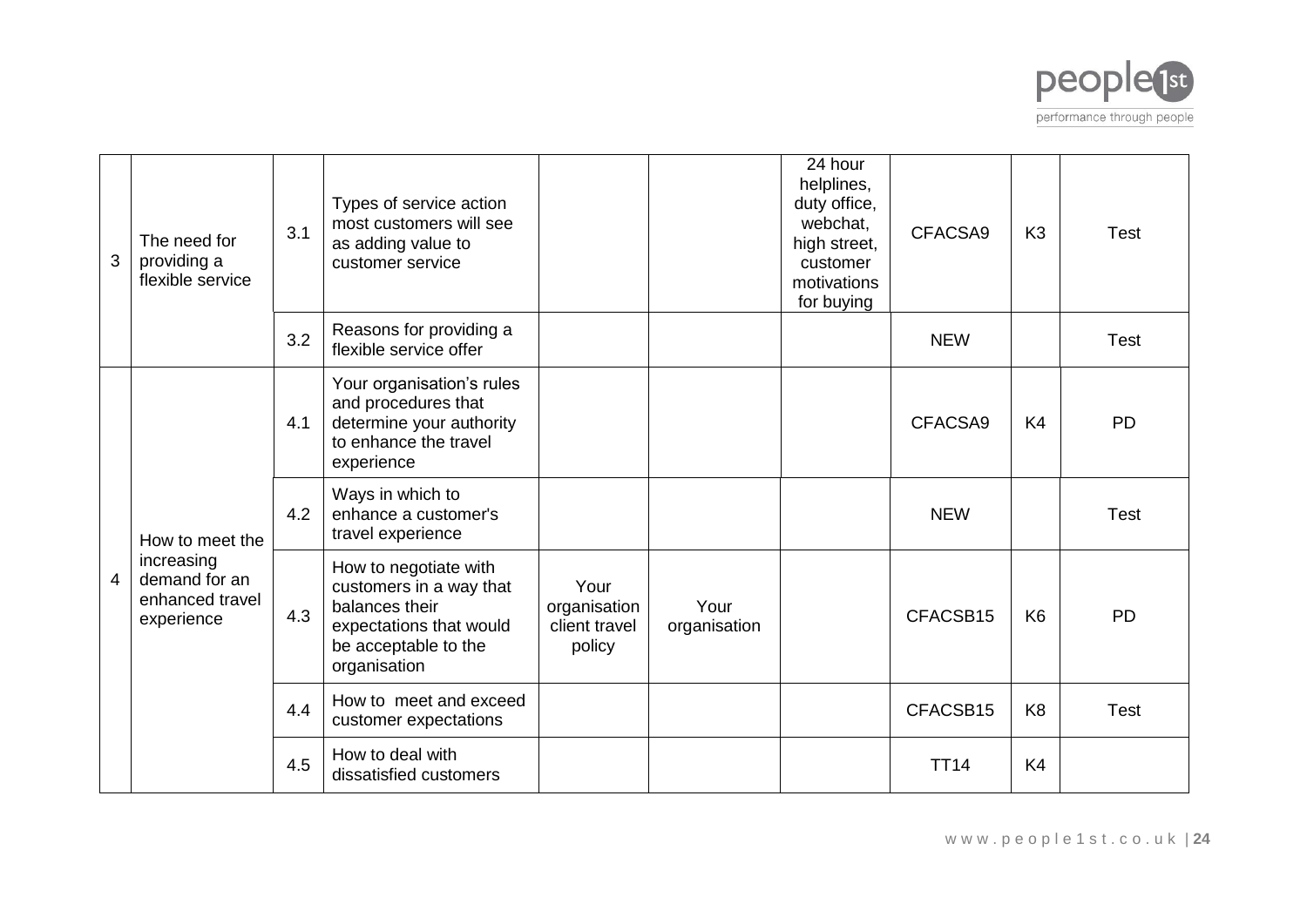

|                                                                                                         | 4.6 | The relationship and<br>inter-dependency<br>between customer<br>experiences of leisure<br>travel services and<br>business travel services                                                                                             |  | Is this<br>relevant? | <b>TT26</b> | K <sub>18</sub>       | <b>PD</b> |
|---------------------------------------------------------------------------------------------------------|-----|---------------------------------------------------------------------------------------------------------------------------------------------------------------------------------------------------------------------------------------|--|----------------------|-------------|-----------------------|-----------|
|                                                                                                         | 4.7 | Methods of monitoring<br>customer/corporate<br>account satisfaction used<br>by your organisation                                                                                                                                      |  |                      | CFACSB15    | K <sub>9</sub>        | <b>PD</b> |
|                                                                                                         |     | Engage customers by building rapport and take opportunities to adapt communication styles to match their needs and deliver<br>an enhanced service which encourages repeat business and consistently aims to exceed their expectations |  |                      |             |                       |           |
| Engage<br>customers by<br>building rapport,<br>adapt<br>communication<br>styles to match<br>their needs | 1.1 | Recognise how<br>customers are feeling and<br>establish a rapport with<br>them                                                                                                                                                        |  |                      | CFACSA1     | P <sub>2</sub>        | MJ/PD     |
|                                                                                                         | 1.2 | Speak to customers<br>clearly and put them at<br>their ease                                                                                                                                                                           |  |                      | CFACSA1     | P <sub>1</sub>        | MJ/PD     |
|                                                                                                         | 1.3 | Recognise that each<br>customer is different and<br>treat them as individuals                                                                                                                                                         |  |                      | CFACSA1     | P <sub>4</sub>        | MJ/PD     |
|                                                                                                         | 1.4 | Show customers respect<br>and reliability at all times<br>and in all circumstances                                                                                                                                                    |  |                      | CFACSA1     | P5,<br>P <sub>6</sub> | MJ/PD     |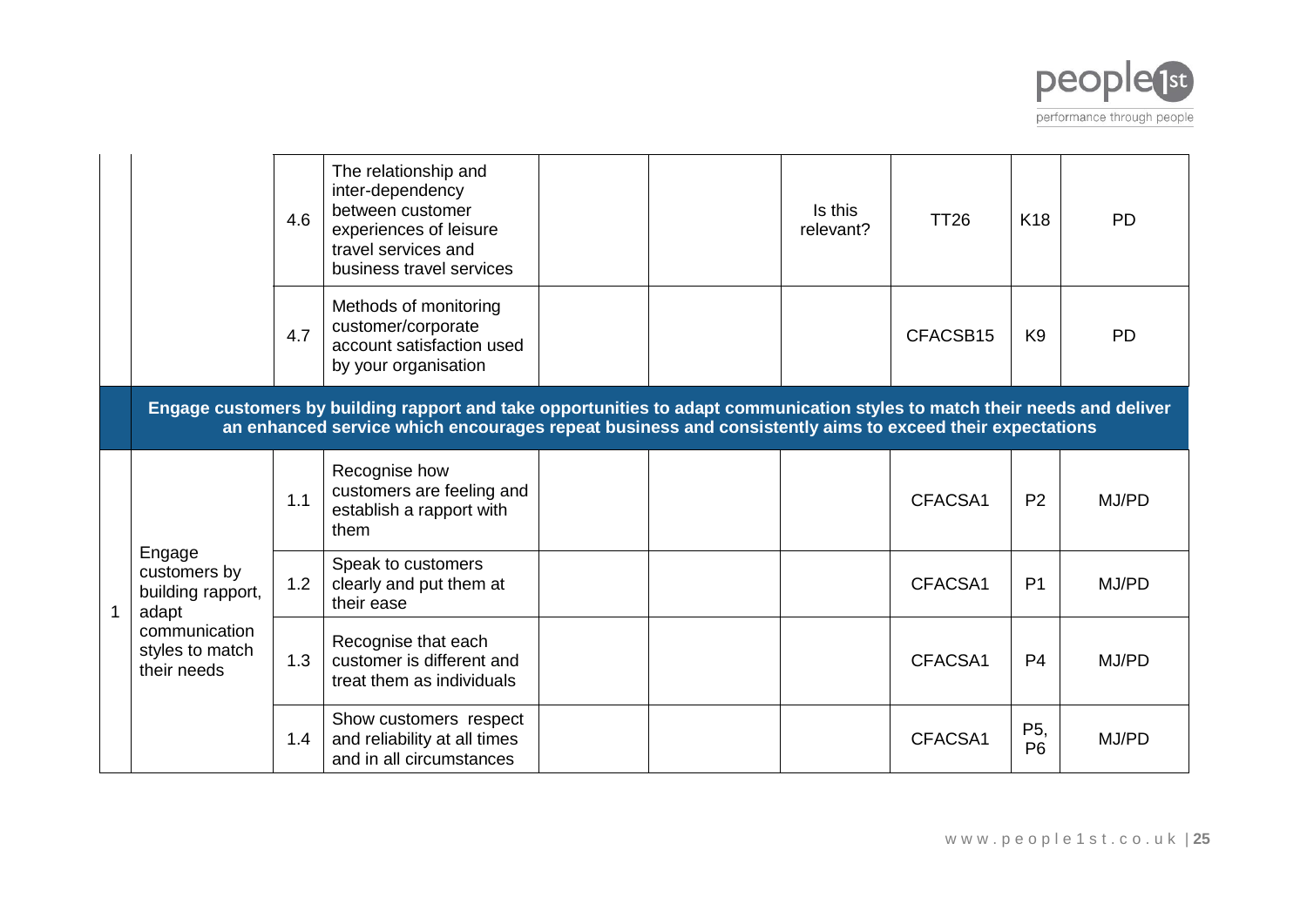

| 1.5  | Greet customers in a<br>polite and positive<br>manner, responding when<br>a customer wants or<br>needs assistance   |  | CFACSA1 | P9,<br>P <sub>10</sub> | MJ/PD |
|------|---------------------------------------------------------------------------------------------------------------------|--|---------|------------------------|-------|
| 1.6  | Identify and confirm<br>customer expectations                                                                       |  | CFACSA4 | P <sub>3</sub>         | MJ/PD |
| 1.7  | Keep customers informed<br>and reassured                                                                            |  | CFACSA4 | P <sub>5</sub>         | MJ/PD |
| 1.8  | Adapt communication<br>style and behaviour                                                                          |  | CFACSA4 | <b>P6</b>              | MJ/PD |
| 1.9  | Check with your customer<br>that you have fully<br>understood their<br>expectations                                 |  | CFACSA4 | P <sub>9</sub>         | MJ/PD |
| 1.1  | Allow your customer time<br>to consider your response<br>and give further<br>explanation when<br>appropriate        |  | CFACSA4 | P <sub>11</sub>        | MJ/PD |
| 1.12 | Recognise information<br>that your customer might<br>find complicated and<br>check whether they fully<br>understand |  | CFACSA4 | P <sub>14</sub>        | MJ/PD |
| 1.13 | Explain clearly to your<br>customers any reasons<br>why their expectations<br>cannot be met                         |  | CFACSA4 | P <sub>15</sub>        | MJ/PD |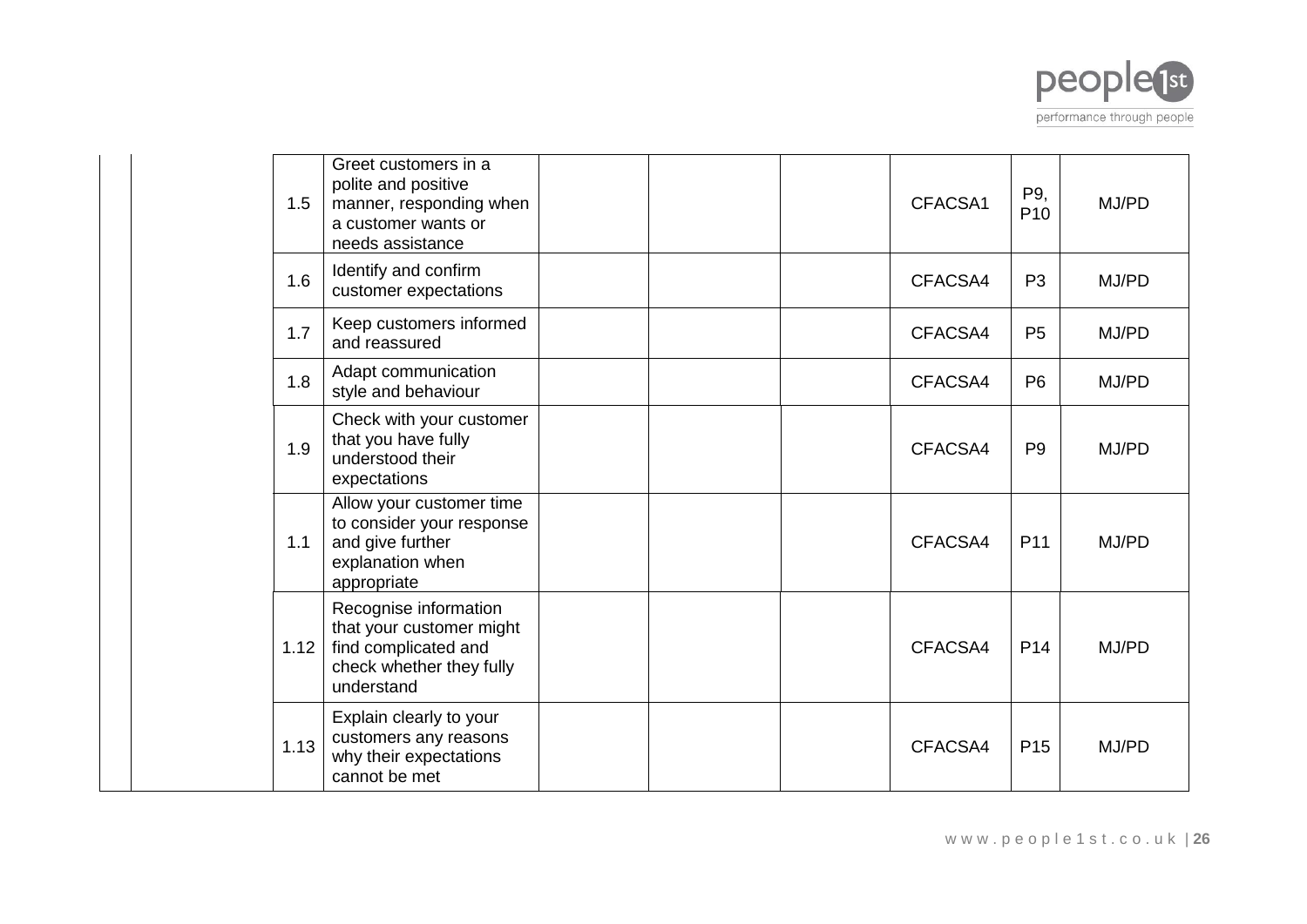

|                |                                                             | 2.1 | Identify options that will<br>give added value to your<br>customer service                                              |                                 |                                                                                                                         | CFACSA9     | P <sub>4</sub>  | MJ/PD |
|----------------|-------------------------------------------------------------|-----|-------------------------------------------------------------------------------------------------------------------------|---------------------------------|-------------------------------------------------------------------------------------------------------------------------|-------------|-----------------|-------|
| $\overline{2}$ |                                                             | 2.2 | Ensure that your<br>customer is aware of the<br>added value of your<br>actions                                          |                                 |                                                                                                                         | CFACSA9     | P <sub>11</sub> | MJ/PD |
|                |                                                             | 2.3 | Secure customer consent<br>to proceed with agreed<br>courses of action                                                  |                                 |                                                                                                                         | <b>TT04</b> | P <sub>3</sub>  |       |
|                | Deliver an<br>enhanced<br>service which<br>encourages       | 2.4 | Inform customers<br>promptly of any changes<br>to bookings and the<br>financial and other<br>implications of the change |                                 |                                                                                                                         | <b>TT04</b> | P <sub>4</sub>  | MJ/PD |
|                | repeat business                                             | 2.5 | Share customer feedback                                                                                                 |                                 |                                                                                                                         | CFACSA9     | P <sub>13</sub> | MJ/PD |
|                | and consistently<br>aims to exceed<br>their<br>expectations | 2.6 | benefits are promoted<br>clearly, accurately and in<br>a way which generates<br>further interest from the<br>customer   | Client<br>account/<br>traveller | Customer                                                                                                                | <b>TT01</b> | P <sub>8</sub>  | MJ/PD |
|                |                                                             | 2.7 | Take action to encourage<br>repeat business                                                                             | Leisure only                    | Loyalty<br>schemes,<br>recognition<br>points<br>preferential<br>rates, targeted<br>offers.<br>customer<br>service calls | <b>NEW</b>  |                 | MJ/PD |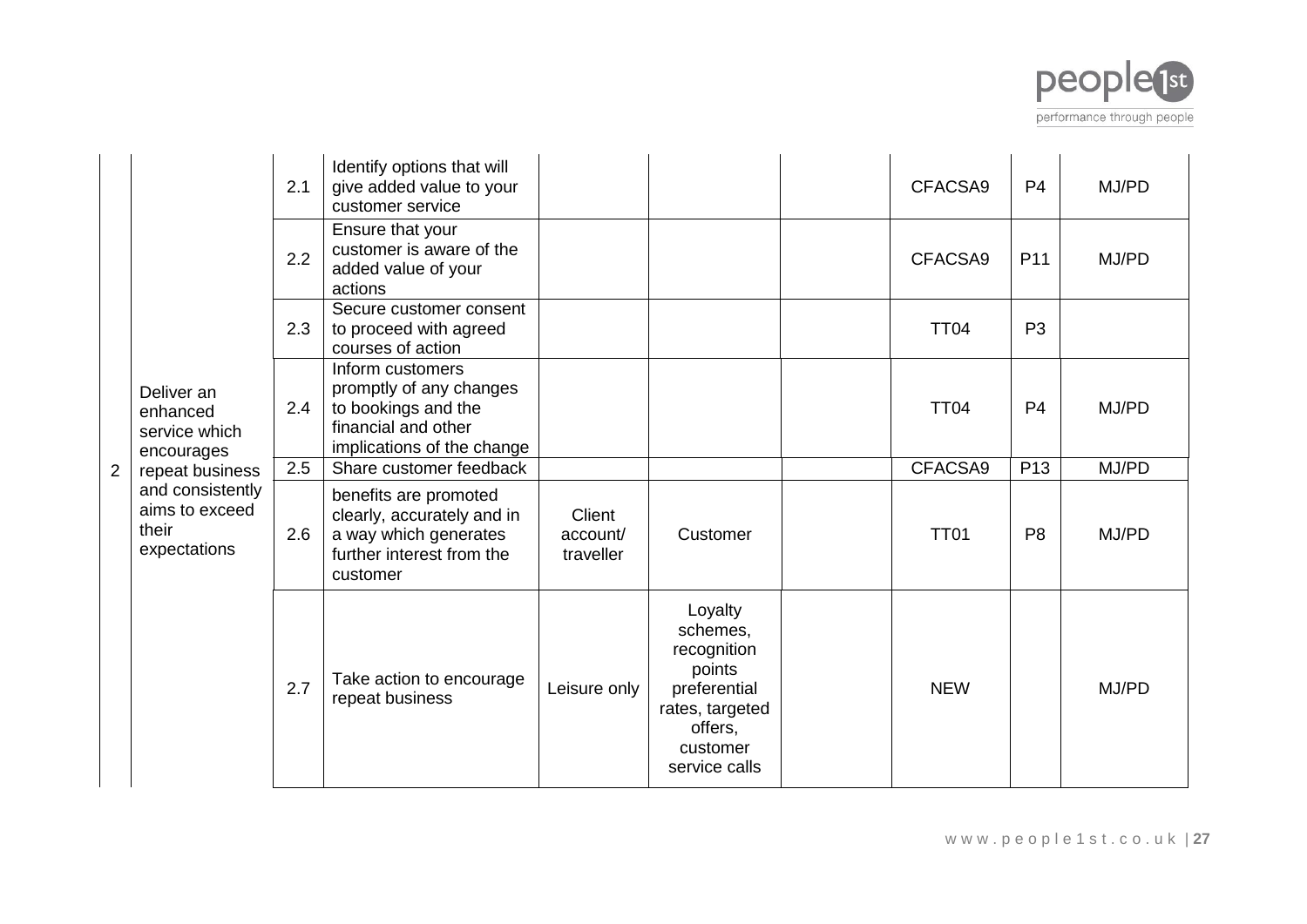

|   | 2.8 | Deal with dissatisfied<br>customers                                                                                                                                     |              |  | <b>NEW</b>  |                |           |
|---|-----|-------------------------------------------------------------------------------------------------------------------------------------------------------------------------|--------------|--|-------------|----------------|-----------|
|   | 2.8 | information on the<br>traveller's travel<br>preferences and travel<br>document data are<br>updated                                                                      |              |  | <b>TT26</b> | P <sub>2</sub> |           |
|   |     | Respond positively and imaginatively to customers' requirements, demonstrating an enthusiasm to inspire and delight them                                                |              |  |             |                |           |
|   | 1.1 | Present your proposals in<br>a way that helps<br>customers'<br>understanding, creates<br>goodwill and promotes a<br>positive image of yourself<br>and your organisation |              |  | <b>TT12</b> | B <sub>5</sub> | MJ/PD     |
| 1 | 1.2 | Take opportunities to<br>promote new and<br>different possibilities to<br>enhance customers'<br>experiences                                                             | Leisure only |  | <b>TT01</b> | B <sub>8</sub> | MJ/PD     |
|   | 1.3 | Act on opportunities to<br>inspire customers in all<br>interactions                                                                                                     |              |  | <b>NEW</b>  |                | <b>PD</b> |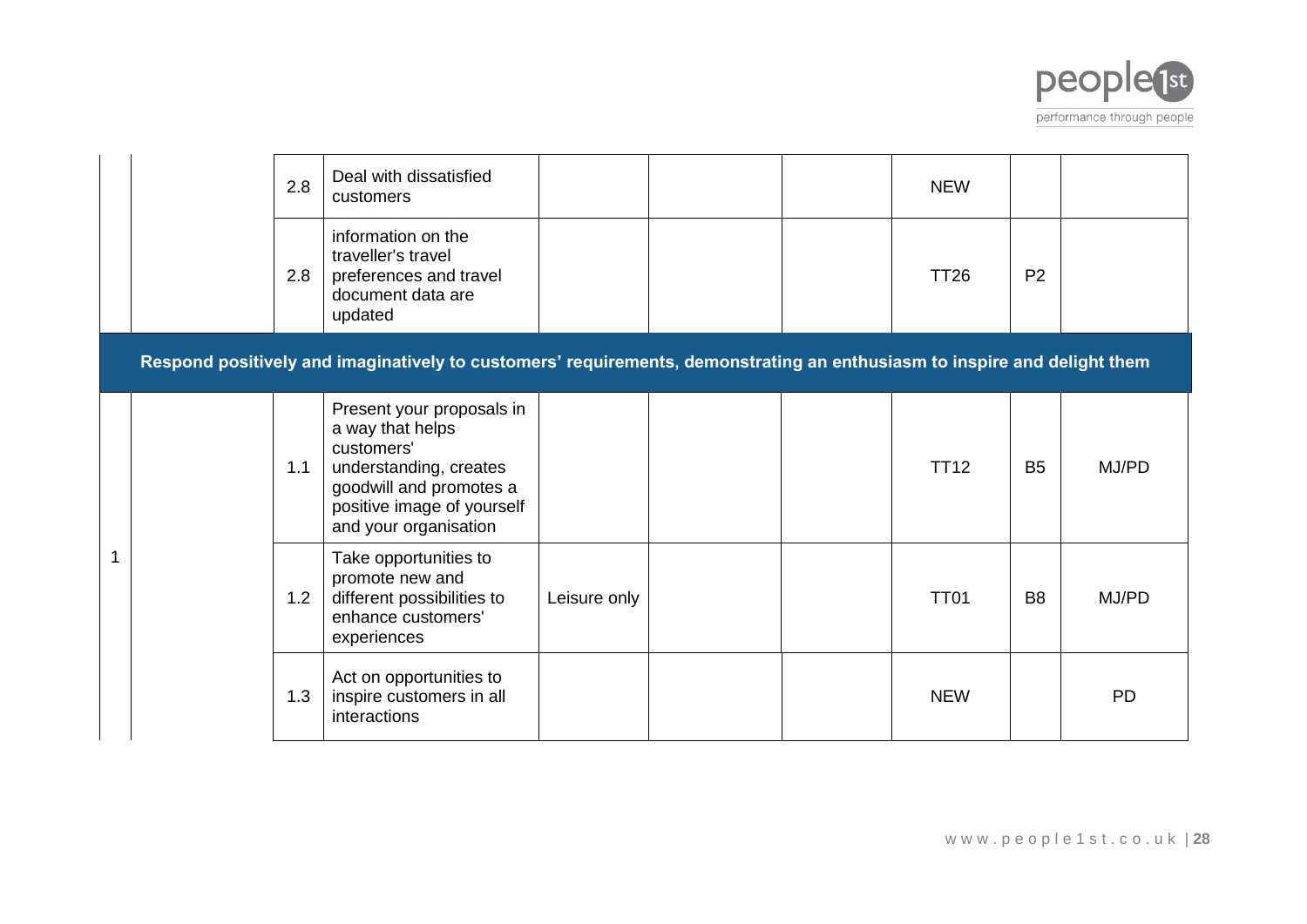

|  | Find alternative ways to<br>help your customers<br>further, when the<br>1.4<br>information you give does<br>not meet their<br>expectations |  | <b>TT14</b> | B <sub>6</sub> | MJ/PD |
|--|--------------------------------------------------------------------------------------------------------------------------------------------|--|-------------|----------------|-------|
|--|--------------------------------------------------------------------------------------------------------------------------------------------|--|-------------|----------------|-------|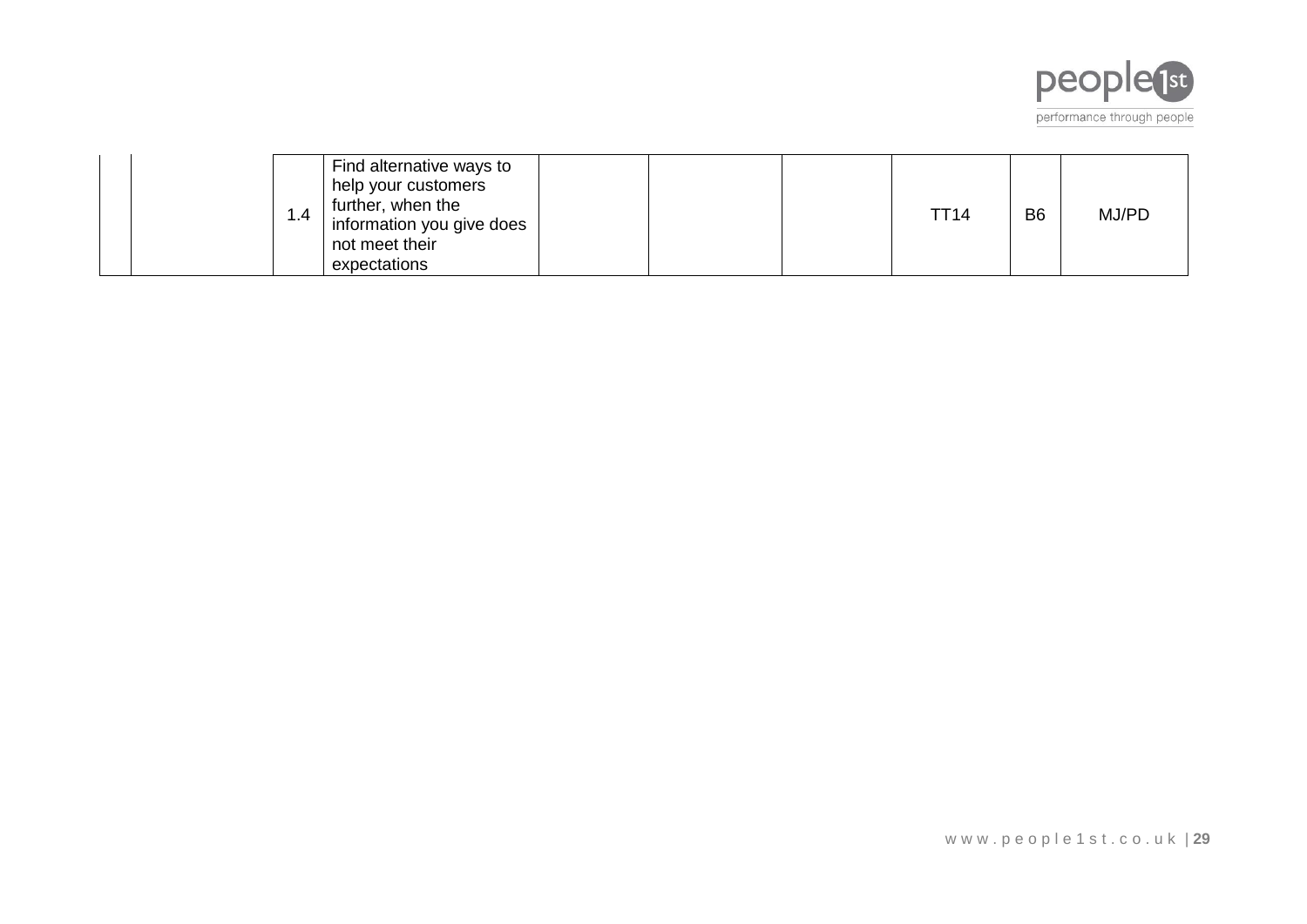# **Legal and Compliance**



|                | Know how to keep customers' details safely and to lawfully process business transactions, recognising the connection with travel<br>industry regulations, business compliance and relevant legislation |     |                                                                                                                                             |                          |                  |                        |             |                   |                   |  |  |  |
|----------------|--------------------------------------------------------------------------------------------------------------------------------------------------------------------------------------------------------|-----|---------------------------------------------------------------------------------------------------------------------------------------------|--------------------------|------------------|------------------------|-------------|-------------------|-------------------|--|--|--|
|                | <b>Breakdown</b>                                                                                                                                                                                       |     | <b>NOS mapping</b>                                                                                                                          | <b>Business</b><br>range | Leisure<br>range | <b>Shared</b><br>range | <b>NOS</b>  | <b>Ref</b>        | <b>Assessment</b> |  |  |  |
|                | Know how to<br>keep                                                                                                                                                                                    | 1.1 | The need for confidentiality and the<br>implications of data protection<br>legislation                                                      |                          |                  |                        | <b>TT01</b> | K7                | <b>Test</b>       |  |  |  |
|                | customers'<br>details safely                                                                                                                                                                           | 1.2 | Your organisation's requirements<br>and procedures for recording and<br>storing data and information and<br>processing data and information |                          |                  |                        | <b>TT08</b> | K <sub>10.1</sub> | <b>PD</b>         |  |  |  |
|                |                                                                                                                                                                                                        | 1.3 | Your organisation's disaster<br>recover and/or business continuity<br>plan                                                                  |                          |                  |                        | <b>NEW</b>  |                   | <b>PD</b>         |  |  |  |
|                |                                                                                                                                                                                                        | 2.1 | Potential consequences of<br>incorrect calculations                                                                                         |                          |                  |                        | <b>TT03</b> | K <sub>13</sub>   | <b>Test</b>       |  |  |  |
| $\overline{2}$ | Lawfully<br>process<br>business                                                                                                                                                                        | 2.2 | Your organisation's procedures for<br>making changes to customer<br>bookings                                                                |                          |                  |                        | <b>TT04</b> | K <sub>14.1</sub> | <b>PD</b>         |  |  |  |
|                | transactions                                                                                                                                                                                           | 2.3 | Your organisation's operating limits<br>on stock holding and till cash<br>holding limits                                                    | Leisure only             |                  |                        | <b>TT17</b> | <b>K27</b>        | <b>PD</b>         |  |  |  |
| 3              | Travel<br>industry<br>regulations                                                                                                                                                                      | 3.1 | The contractual responsibilities of<br>the lead passenger                                                                                   | Leisure only             |                  |                        | <b>TT01</b> | K <sub>15</sub>   | <b>Test</b>       |  |  |  |
| $\overline{4}$ | <b>Business</b><br>compliance                                                                                                                                                                          | 4.1 | The main and current trade codes<br>of practice when selling leisure or<br>business travel                                                  |                          |                  |                        | <b>TT01</b> | K <sub>16</sub>   | <b>Test</b>       |  |  |  |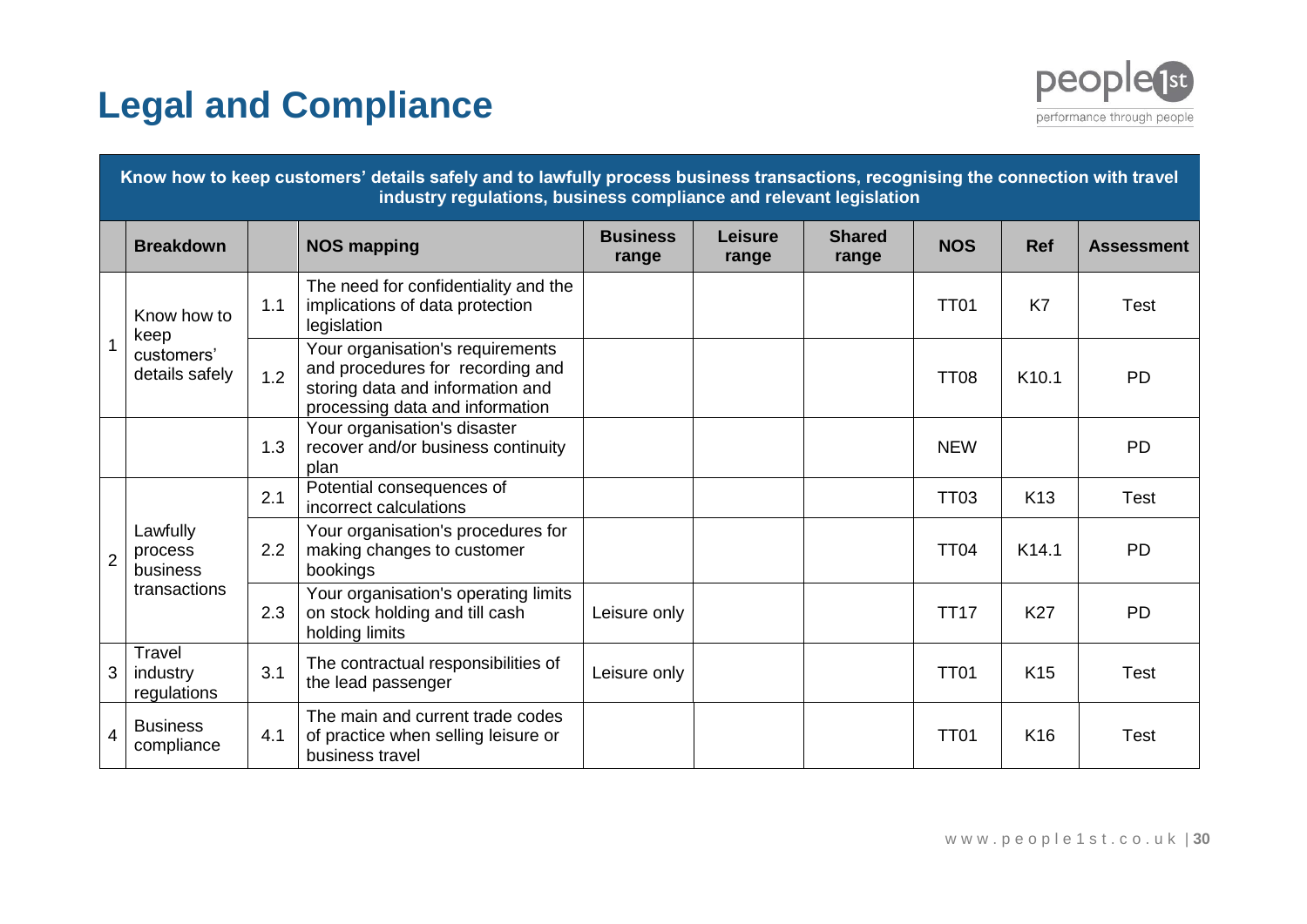

|   |                         | 4.2 | Current industry codes of practice<br>and legislation regarding leisure or<br>business travel ticket-issuing<br>responsibilities              |                                                                                                                                                                                                                                                                                                                                                                                                                                                                                                                                                                        | <b>TT02</b> | K <sub>1</sub>  | <b>Test</b> |
|---|-------------------------|-----|-----------------------------------------------------------------------------------------------------------------------------------------------|------------------------------------------------------------------------------------------------------------------------------------------------------------------------------------------------------------------------------------------------------------------------------------------------------------------------------------------------------------------------------------------------------------------------------------------------------------------------------------------------------------------------------------------------------------------------|-------------|-----------------|-------------|
|   |                         | 4.3 | The consequences of<br>misrepresenting products and<br>services to customers                                                                  |                                                                                                                                                                                                                                                                                                                                                                                                                                                                                                                                                                        | <b>TT01</b> | K <sub>18</sub> | <b>Test</b> |
|   |                         | 5.1 | The relevant parts of the disability<br>discrimination legislation and its<br>implications when giving advice<br>and information to customers |                                                                                                                                                                                                                                                                                                                                                                                                                                                                                                                                                                        | <b>TT01</b> | K <sub>8</sub>  | <b>Test</b> |
| 5 | Relevant<br>legislation | 5.2 | The main requirements of<br>legislation when dealing with<br>customers                                                                        | Shared Range: Retail-related<br>requirements, booking<br>conditions and insurance<br>requirements, including current,<br>applicable regulatory guidelines<br>for insurance selling, disability<br>discrimination act, (e.g. general<br>requirements of air travel<br>legislation, ATOL financial<br>protection arrangements (if<br>appropriate); passenger liability<br>restrictions (if appropriate);<br>booking conditions; passport,<br>visa, health and insurance<br>requirements, including current,<br>applicable regulatory guidelines<br>for insurance selling | <b>TT01</b> | K <sub>9</sub>  | <b>Test</b> |
|   |                         | 5.3 | The importance of ensuring that<br>information provided to customers<br>is accurate and up to date                                            |                                                                                                                                                                                                                                                                                                                                                                                                                                                                                                                                                                        | <b>TT01</b> | <b>K17</b>      | <b>Test</b> |
|   |                         | 5.4 | The importance of using live<br>reservation systems                                                                                           |                                                                                                                                                                                                                                                                                                                                                                                                                                                                                                                                                                        | <b>NEW</b>  |                 | <b>PD</b>   |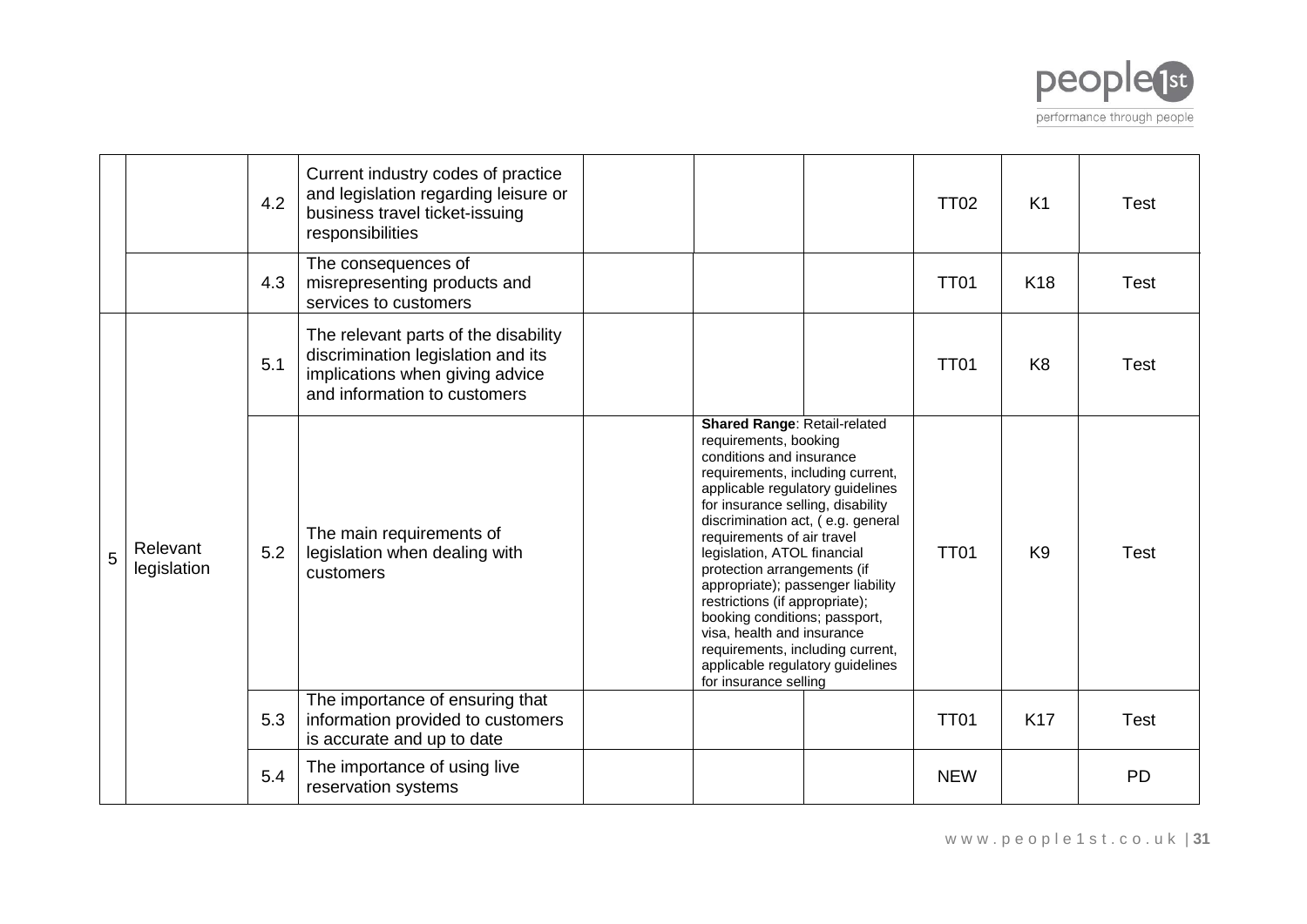

| 5.5  | The principles of the licensing and<br>controlling authorities rules                                                    | Business:<br><b>IATA</b> |  | <b>TT02</b> | K <sub>2</sub>  | <b>Test</b> |
|------|-------------------------------------------------------------------------------------------------------------------------|--------------------------|--|-------------|-----------------|-------------|
| 5.6  | The consequences of booking<br>errors or incorrect issue or process<br>of documents                                     |                          |  | <b>TT02</b> | K <sub>14</sub> | <b>Test</b> |
| 5.7  | Legislative requirements relating to<br>processing payments                                                             |                          |  | <b>TT03</b> | K1              | Test        |
| 5.8  | Responsibilities and legal duties for<br>health and safety in the workplace                                             |                          |  | <b>TT07</b> | K <sub>13</sub> | <b>Test</b> |
| 5.9  | What ATOL stands for and what<br>protection ATOL offers                                                                 |                          |  | <b>TT11</b> | K <sub>13</sub> | <b>Test</b> |
| 5.1  | What the CAA, EASA and IATA<br>stands for and what their roles are                                                      |                          |  | <b>TT11</b> | K <sub>14</sub> | <b>Test</b> |
| 5.11 | The main requirements of current<br>regulations affecting foreign<br>exchange services and money<br>laundering          |                          |  | <b>TT17</b> | K <sub>2</sub>  | <b>Test</b> |
| 5.12 | Current rules and regulations<br>governing the sale of separate<br>travel components, and what<br>constitutes a package | Leisure only             |  | <b>TT20</b> | K <sub>5</sub>  | <b>Test</b> |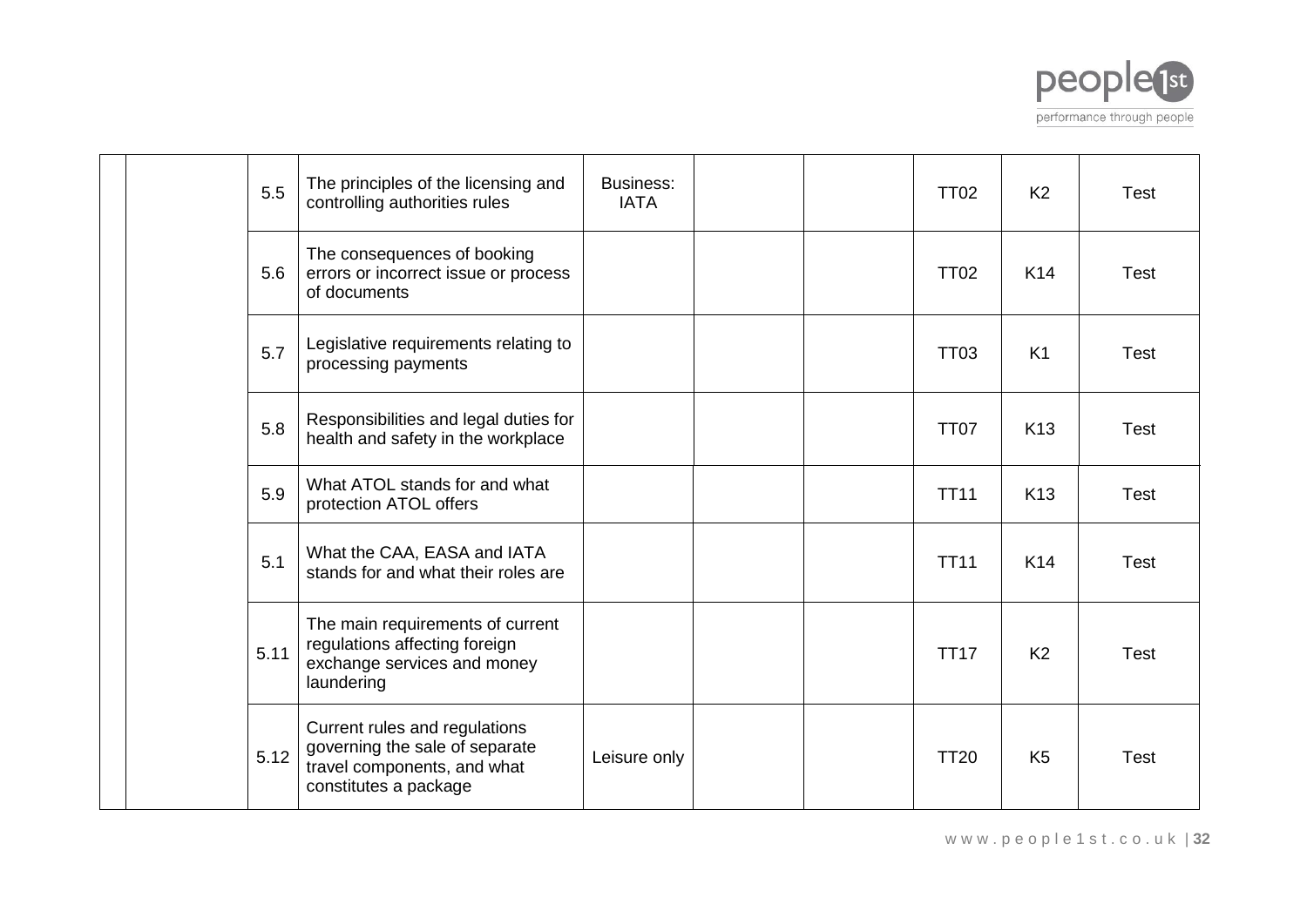

|              |                                                                                                                        |     | Conduct the business transaction in compliance with travel industry regulations, approved codes of practice and business policy<br>and continuously monitor the process to ensure accurate information and advice is given to customers |              |                                                              |             |                 |       |
|--------------|------------------------------------------------------------------------------------------------------------------------|-----|-----------------------------------------------------------------------------------------------------------------------------------------------------------------------------------------------------------------------------------------|--------------|--------------------------------------------------------------|-------------|-----------------|-------|
| $\mathbf{1}$ | Conduct the                                                                                                            | 1.1 | Relevant terms, conditions and<br>legal requirements relating to the<br>sale are described clearly                                                                                                                                      |              |                                                              | <b>TT01</b> | P <sub>11</sub> | MJ/PD |
|              | business<br>transaction in<br>compliance                                                                               | 1.2 | The sale meets your organisation's<br>procedures and legal requirements                                                                                                                                                                 |              |                                                              | <b>TT01</b> | <b>P17</b>      | MJ/PD |
|              | with travel<br>industry<br>regulations,<br>approved<br>codes of<br>practice and<br>business<br>policy,<br>continuously | 1.3 | Customers' information is recorded<br>accurately and confidentiality is<br>maintained                                                                                                                                                   |              |                                                              | <b>TT02</b> | P <sub>3</sub>  | MJ/PD |
|              |                                                                                                                        | 1.4 | The organisation's policies and<br>procedures are followed regarding<br>payment discrepancies,<br>transaction values, and limits                                                                                                        |              |                                                              | <b>TT03</b> | P <sub>4</sub>  | MJ/PD |
|              | monitor the<br>process to<br>ensure                                                                                    | 1.5 | Payments are stored securely and<br>protected                                                                                                                                                                                           |              |                                                              | <b>TT03</b> | P <sub>10</sub> | MJ/PD |
|              | accurate<br>information<br>and advice is<br>given to<br>customers                                                      | 1.6 | Comply with health and safety<br>legislation and organisational<br>procedures in your workplace                                                                                                                                         |              |                                                              | <b>TT07</b> | P <sub>8</sub>  | MJ/PD |
|              |                                                                                                                        | 1.7 | Your organisation's till audit<br>requirements are complied with                                                                                                                                                                        | Leisure only | Foreign<br>exchange,<br>travel tills.<br>card<br>information | <b>TT17</b> | P <sub>5</sub>  | MJ/PD |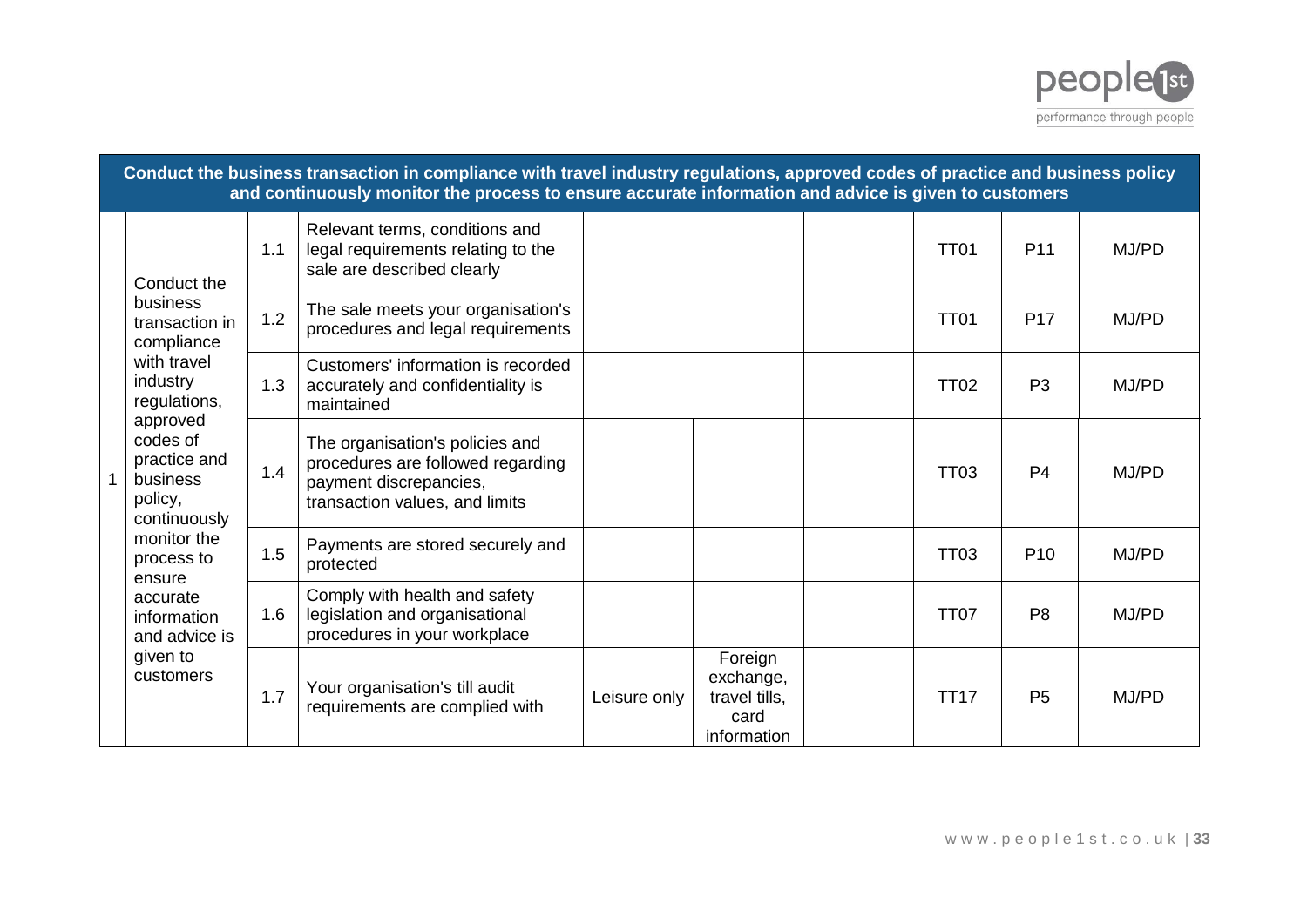

|              |                                                          | 1.8 | Booking information and<br>documentation is stored securely<br>following your organisation's<br>procedures and legal requirements                                                     |  | <b>TT19</b> | P <sub>14</sub> | MJ/PD |
|--------------|----------------------------------------------------------|-----|---------------------------------------------------------------------------------------------------------------------------------------------------------------------------------------|--|-------------|-----------------|-------|
|              |                                                          | 1.9 | Escalate customer service issues<br>in line with organisational<br>procedures                                                                                                         |  | <b>TT24</b> | P <sub>5</sub>  | MJ/PD |
|              |                                                          | 1.1 | Social networking activities are in<br>line with organisational policies and<br>legally compliant                                                                                     |  | <b>TT54</b> | P <sub>10</sub> | MJ/PD |
|              |                                                          |     | Be diligent in upholding protocols and business reputation to ensure customers receive the best quality service and advice and<br>communicate and explain emerging issues and updates |  |             |                 |       |
|              | Be diligent in<br>upholding<br>protocols and<br>business | 1.1 | Record customers' information<br>accurately and maintain adequate<br>confidentiality                                                                                                  |  | <b>TT01</b> | <b>B4</b>       | MJ/PD |
| $\mathbf{1}$ | reputation to<br>ensure<br>customers<br>receive the      | 1.2 | Promote travel products and<br>services in accordance with your<br>organisation's policies and<br>procedures                                                                          |  | <b>TT01</b> | B <sub>6</sub>  | MJ/PD |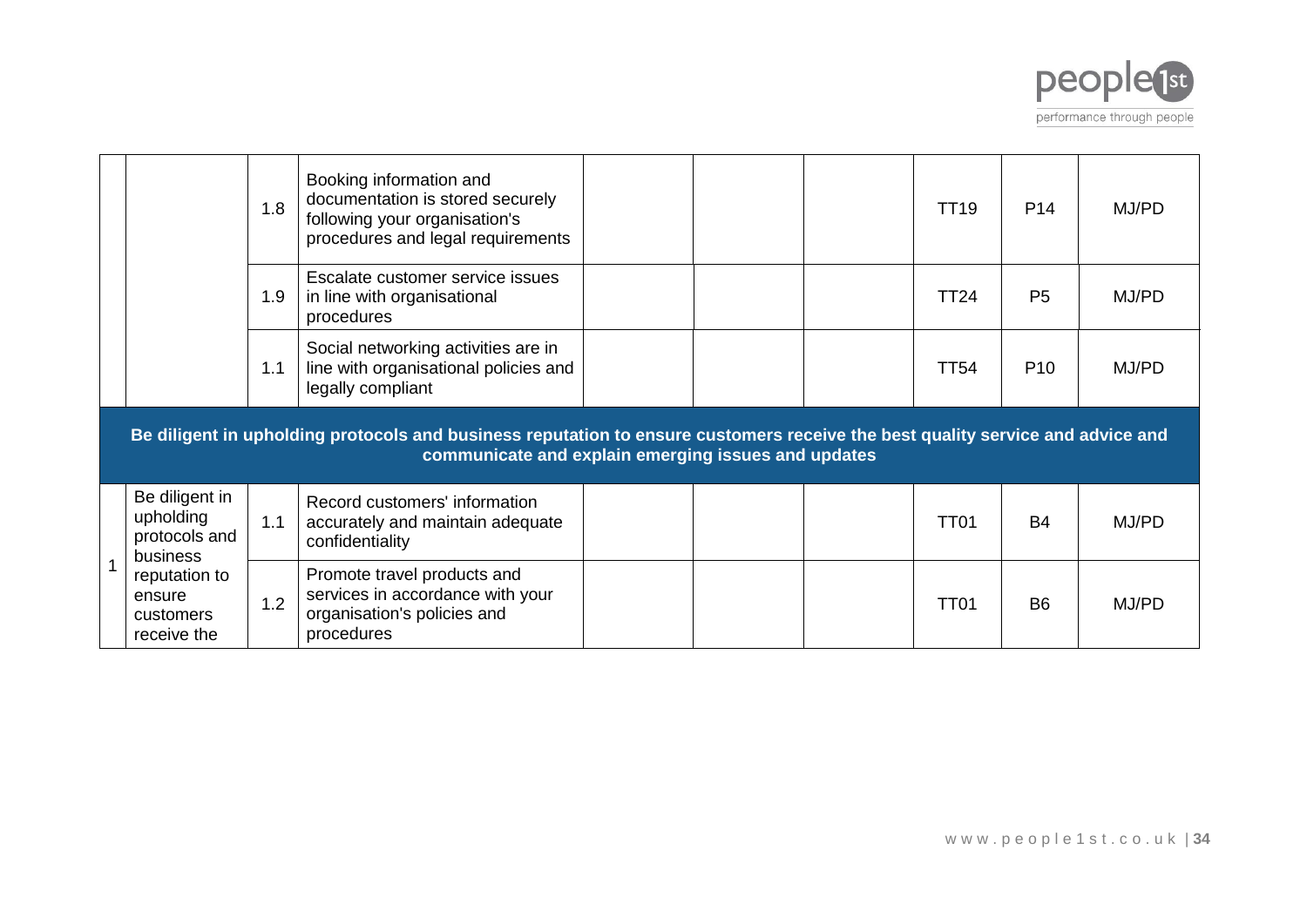

|                | best quality<br>service and<br>advice                           | 1.3 | Comply with legislation, travel<br>industry regulations, approved<br>codes of practice and your<br>organisation's policies and<br>procedures to ensure best quality<br>service and advise when selling<br>travel-related products and<br>services |  | TT <sub>08</sub> | <b>B2</b> | MJ/PD     |
|----------------|-----------------------------------------------------------------|-----|---------------------------------------------------------------------------------------------------------------------------------------------------------------------------------------------------------------------------------------------------|--|------------------|-----------|-----------|
|                |                                                                 | 1.4 | Act with integrity to uphold<br>business reputation                                                                                                                                                                                               |  | <b>NEW</b>       |           | <b>PD</b> |
| $\overline{2}$ | Communicate<br>and explain<br>emerging<br>issues and<br>updates | 2.1 | Seek advice promptly from an<br>appropriate person when you are<br>unsure of how to handle a situation                                                                                                                                            |  | <b>TT15</b>      | <b>B1</b> | <b>PD</b> |
|                |                                                                 | 2.2 | Monitor the validity and reliability of<br>information gathered                                                                                                                                                                                   |  | TTO <sub>8</sub> | <b>B4</b> | MJ/PD     |
|                |                                                                 | 2.3 | Keep customers informed in<br>relation to travel arrangements                                                                                                                                                                                     |  | <b>NEW</b>       |           | <b>PD</b> |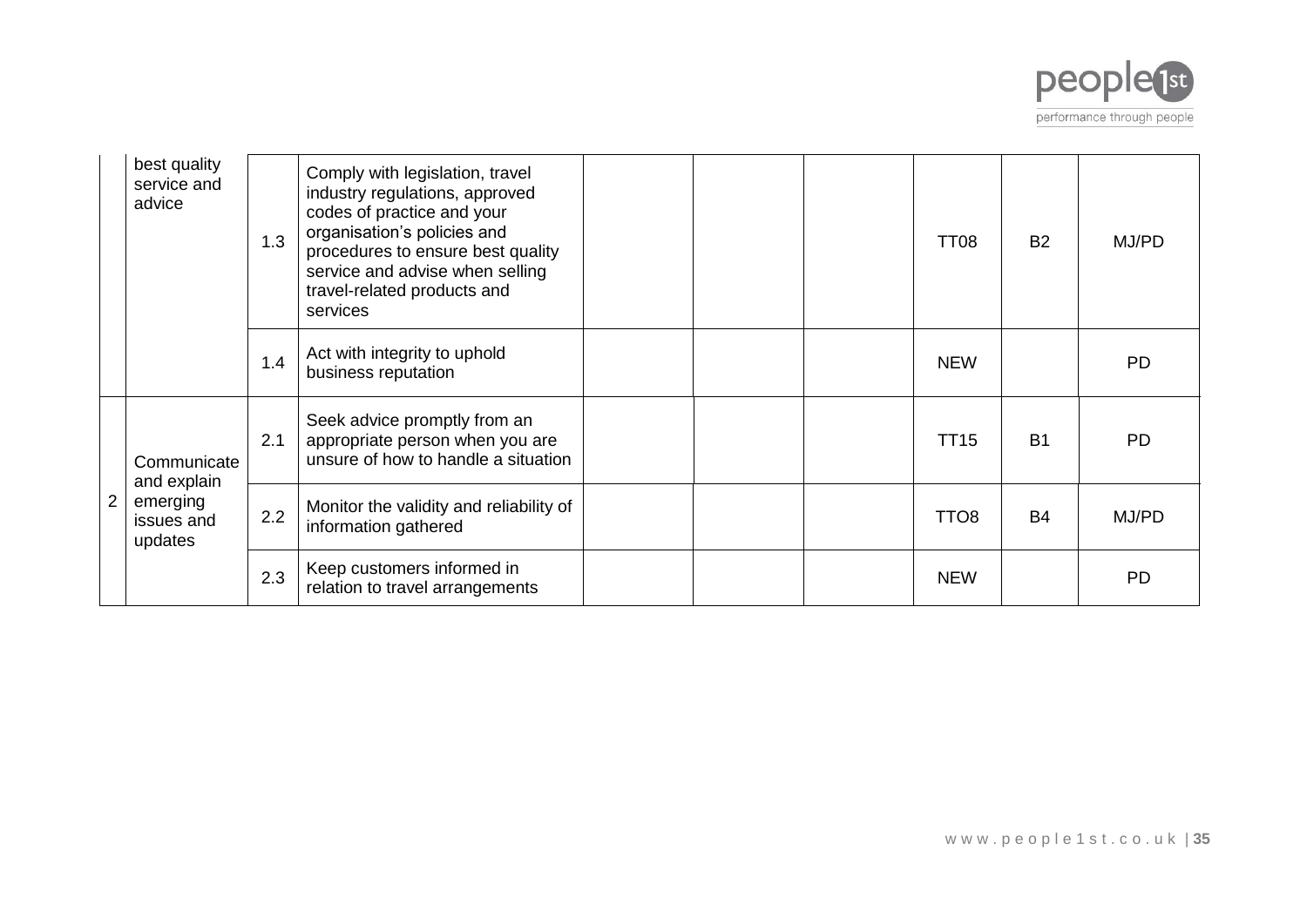# **Industry Technology**



|   | Know how to utilise technology in line with customer and business requirements and the scope of technology used within the<br>business and the industry as a whole |     |                                                                                                              |                          |             |                 |                   |  |  |  |  |  |
|---|--------------------------------------------------------------------------------------------------------------------------------------------------------------------|-----|--------------------------------------------------------------------------------------------------------------|--------------------------|-------------|-----------------|-------------------|--|--|--|--|--|
|   | <b>Breakdown</b>                                                                                                                                                   |     | <b>NOS mapping</b>                                                                                           | <b>Business</b><br>range | <b>NOS</b>  | <b>Ref</b>      | <b>Assessment</b> |  |  |  |  |  |
|   |                                                                                                                                                                    | 1.1 | How to use current travel services booking<br>systems.                                                       |                          | <b>TT02</b> | K <sub>13</sub> | <b>PD</b>         |  |  |  |  |  |
|   | Know how to utilise<br>technology in line<br>with customer and<br>business<br>requirements                                                                         | 1.2 | How technology can support the booking of<br>products and ancillary services                                 |                          | <b>TT02</b> |                 | <b>PD</b>         |  |  |  |  |  |
|   |                                                                                                                                                                    | 1.3 | How to use electronic inputting and recording<br>systems.                                                    | What is<br>this?         | <b>TT08</b> | K <sub>3</sub>  | <b>PD</b>         |  |  |  |  |  |
|   |                                                                                                                                                                    | 1.4 | How to use and interpret any relevant websites<br>and databases to provide information and costings.         |                          | <b>TT12</b> | K48.5           | <b>PD</b>         |  |  |  |  |  |
| 1 |                                                                                                                                                                    | 1.5 | Electronic sources of information relating to<br>products and services and how to use and interpret<br>them. |                          | <b>TT13</b> | K <sub>1</sub>  | <b>PD</b>         |  |  |  |  |  |
|   |                                                                                                                                                                    | 1.6 | How customers access and manage their own<br>electronic profile.                                             |                          | <b>TT26</b> | <b>K15</b>      | <b>PD</b>         |  |  |  |  |  |
|   |                                                                                                                                                                    | 1.7 | How to access and use your organisation's<br>computer reservation systems                                    |                          | <b>TT26</b> | <b>K17</b>      | <b>PD</b>         |  |  |  |  |  |
|   |                                                                                                                                                                    | 1.8 | Your organisation's social networking policy.                                                                |                          | <b>TT54</b> | K <sub>2</sub>  | <b>PD</b>         |  |  |  |  |  |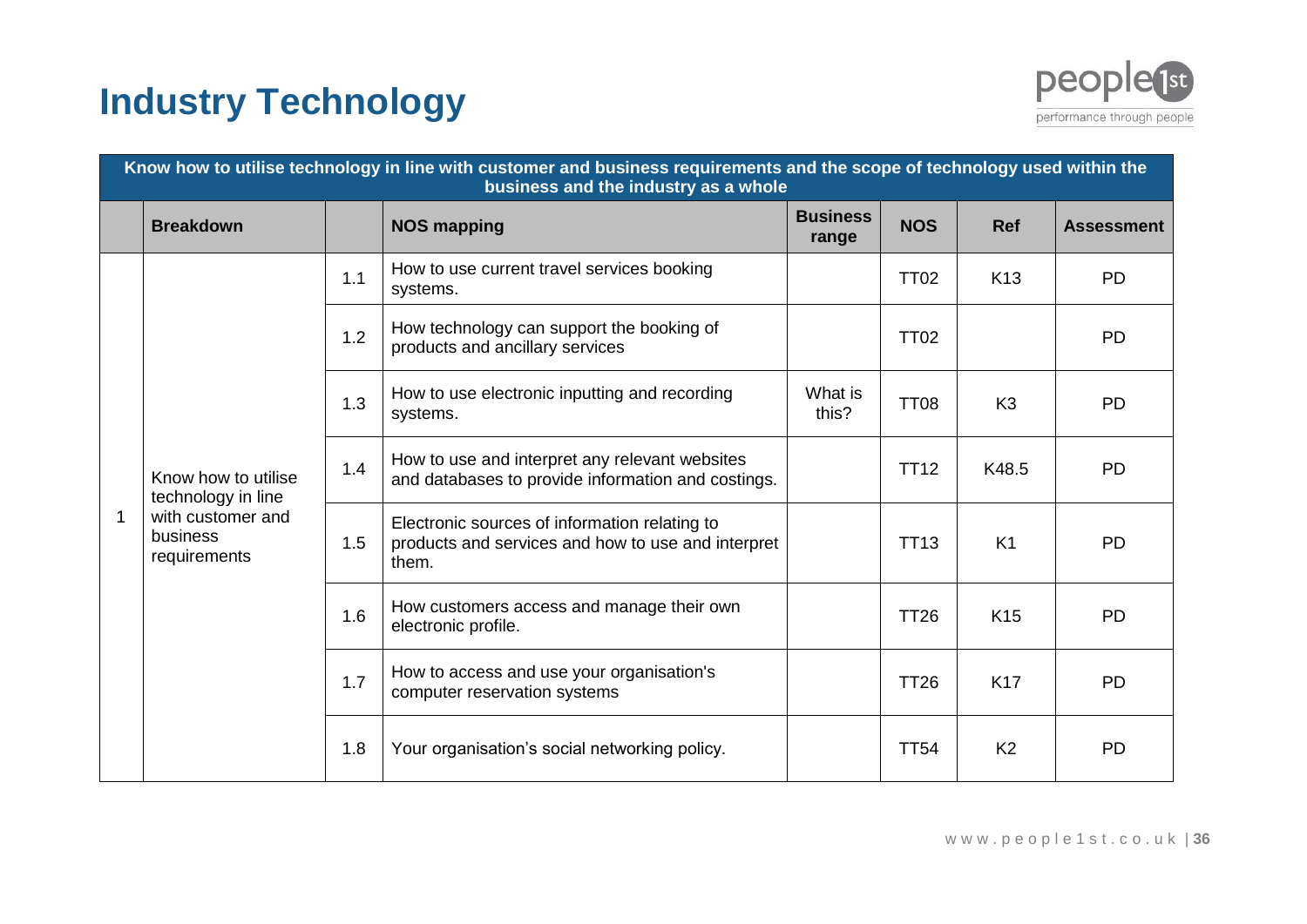

|                |                                                                                          | 1.9  | Which parts of your organisation's business could<br>benefit from or contribute to the success of the<br>social network. |                 | <b>TT54</b> | K <sub>4</sub>  | <b>PD</b>   |
|----------------|------------------------------------------------------------------------------------------|------|--------------------------------------------------------------------------------------------------------------------------|-----------------|-------------|-----------------|-------------|
|                |                                                                                          | 1.10 | How using social networking is expected to help<br>businesses achieve objectives and targets.                            |                 | <b>TT54</b> | K7              | <b>Test</b> |
|                |                                                                                          | 1.12 | How customers learn and develop their skills in<br>using web-based technology                                            |                 |             |                 |             |
|                | The scope of<br>technology used<br>within the business<br>and the industry as a<br>whole |      | Sources of up-to-date information about trends and<br>technological developments relating to social<br>networking        |                 | <b>TT54</b> | K <sub>13</sub> | <b>PD</b>   |
| 2              |                                                                                          | 2.1  | The impact of multi-channel retailing upon in-<br>store/centre selling within the industry                               | Leisure<br>only | <b>TT53</b> | K <sub>3</sub>  | <b>Test</b> |
|                |                                                                                          | 2.2  | The growing range of travel-based mobile apps to<br>use before, during and after travel                                  |                 | <b>NEW</b>  |                 | <b>PD</b>   |
|                |                                                                                          |      | Use technology effectively and efficiently and input data accurately in accordance with business procedures              |                 |             |                 |             |
|                | Use technology<br>effectively and                                                        | 1.1  | Keep up-to-date with trends and developments<br>relating to technology                                                   |                 | <b>TT54</b> | P <sub>12</sub> | MJ/PD       |
|                | efficiently                                                                              | 1.2  | Appropriate systems are used correctly, safely and<br>securely                                                           |                 | <b>TT02</b> | P <sub>2</sub>  | MJ/PD       |
| $\overline{2}$ |                                                                                          | 2.1  | Check data input for accuracy                                                                                            |                 | <b>NEW</b>  |                 | MJ/PD       |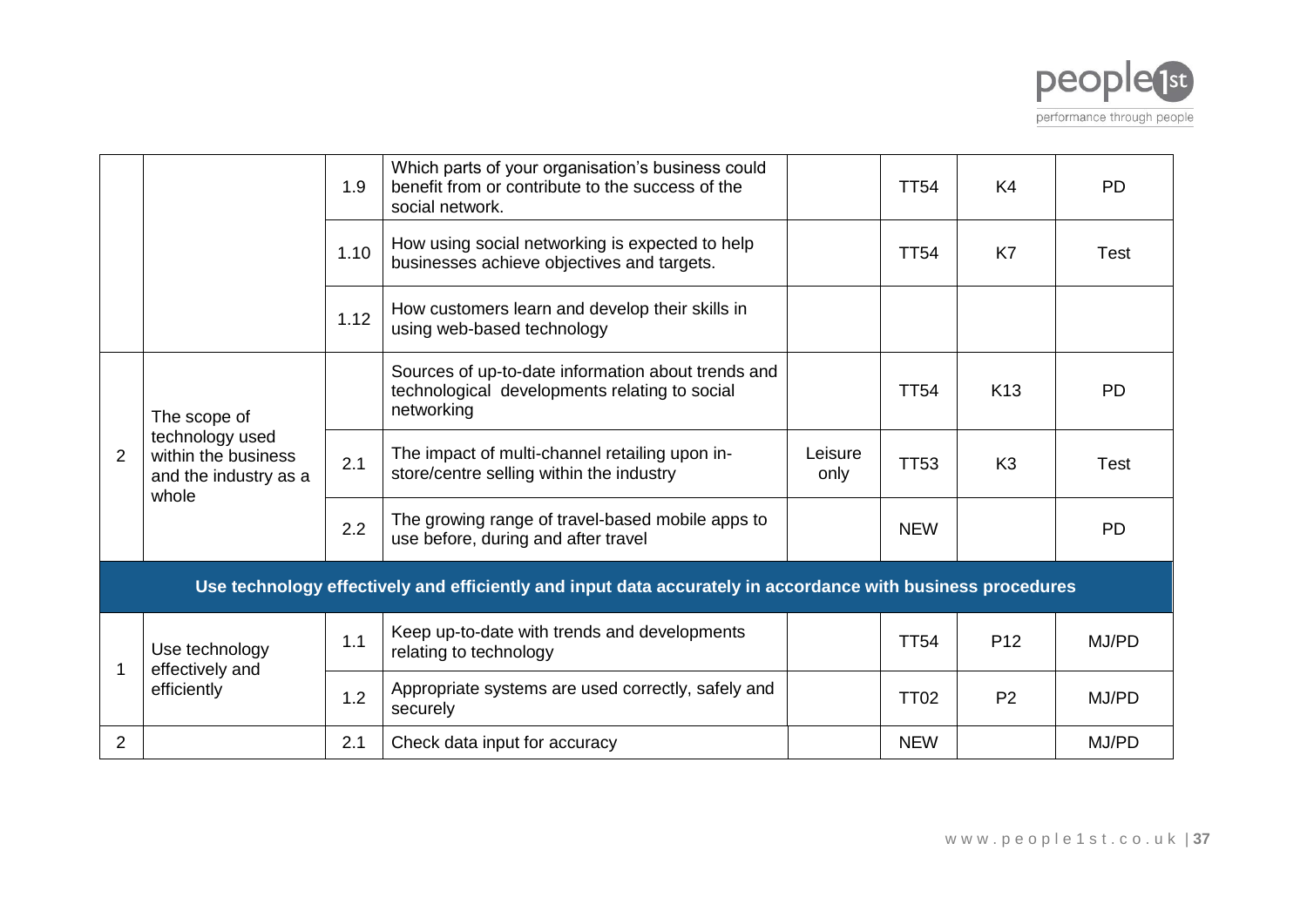

|  | Input data accurately<br>in accordance with<br>business procedures       | 2.2 | Operate all aspects of your organisation's web-<br>based research and selling facilities                                                                            |  | TT53       | P <sub>1</sub> | MJ/PD     |  |  |  |
|--|--------------------------------------------------------------------------|-----|---------------------------------------------------------------------------------------------------------------------------------------------------------------------|--|------------|----------------|-----------|--|--|--|
|  |                                                                          | 2.3 | Promote the use of your organisation's web-based<br>facilities with enthusiasm, relating their features<br>and benefits to the relevant needs of your<br>customers. |  | TT53       | P <sub>3</sub> | MJ/PD     |  |  |  |
|  | Use technology responsibly and embrace developments in travel technology |     |                                                                                                                                                                     |  |            |                |           |  |  |  |
|  |                                                                          | 1.1 | Be a passionate advocate for you organisation's<br>digital offer                                                                                                    |  | <b>NEW</b> |                | <b>PD</b> |  |  |  |
|  |                                                                          | 1.2 | Use technology responsibly and in line with<br>organisational procedures                                                                                            |  | <b>NEW</b> |                | <b>PD</b> |  |  |  |
|  |                                                                          | 1.3 | Seek opportunities to up to date with new<br>technology in line with organisational aims                                                                            |  | <b>NEW</b> |                | <b>PD</b> |  |  |  |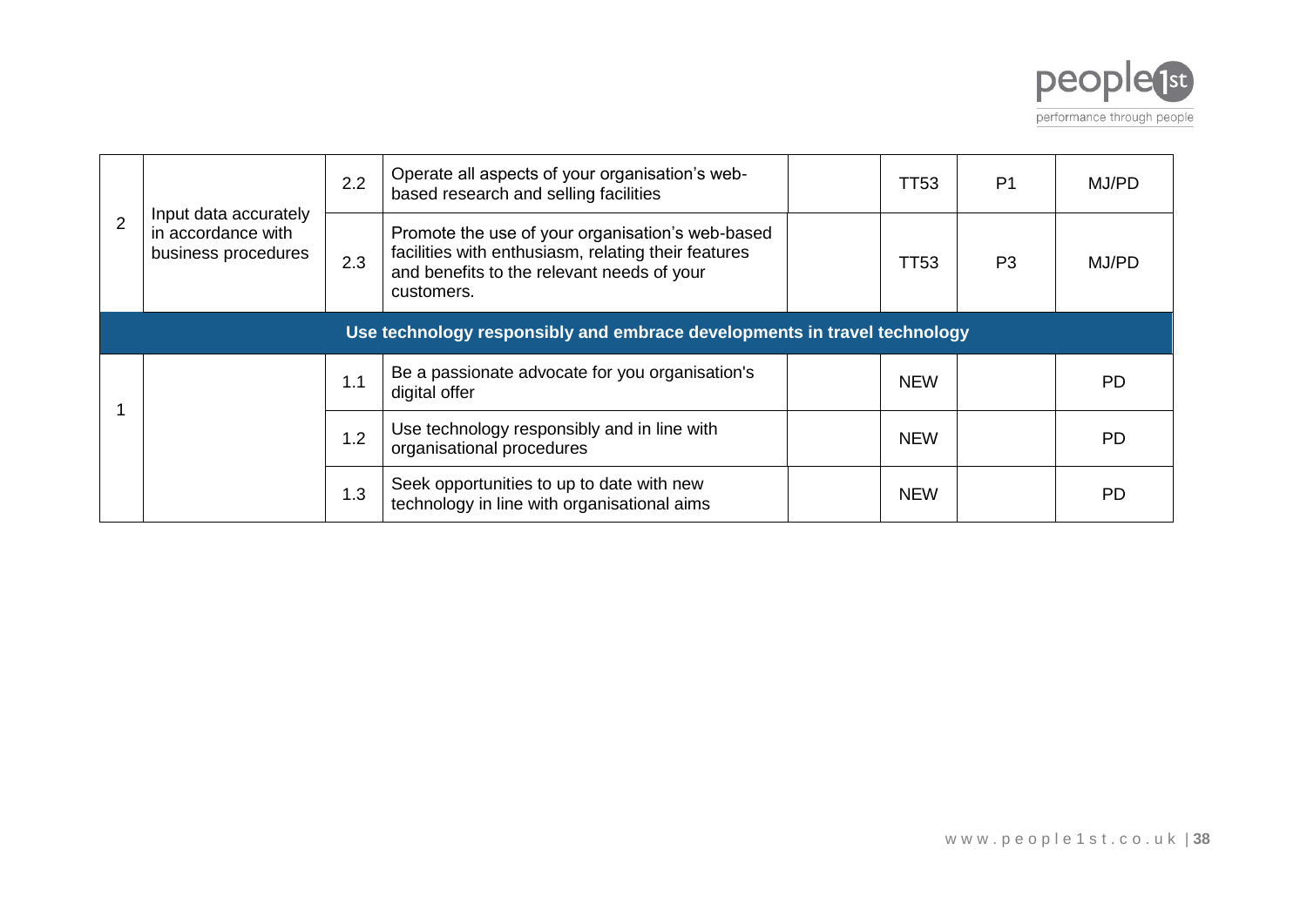# **Business**



|                | Know the business vision, objectives and brand standards, the market it competes in, external factors that affect customer<br>behaviour and business performance and understand the importance of meeting customers' needs profitably |     |                                                                                                                              |                         |             |                 |                   |  |  |  |  |  |  |
|----------------|---------------------------------------------------------------------------------------------------------------------------------------------------------------------------------------------------------------------------------------|-----|------------------------------------------------------------------------------------------------------------------------------|-------------------------|-------------|-----------------|-------------------|--|--|--|--|--|--|
|                | <b>Breakdown</b>                                                                                                                                                                                                                      |     | <b>NOS mapping</b>                                                                                                           |                         | <b>NOS</b>  | <b>Ref</b>      | <b>Assessment</b> |  |  |  |  |  |  |
|                | Know the business<br>vision, objectives<br>and brand<br>standards,                                                                                                                                                                    | 1.1 | How productivity targets and timescales impact<br>on business success.                                                       |                         | <b>TT10</b> | K <sub>18</sub> | <b>PD</b>         |  |  |  |  |  |  |
| $\mathbf{1}$   |                                                                                                                                                                                                                                       | 1.2 | The importance of personal development targets<br>and timescales and how these impact on<br>business success.                |                         | <b>TT10</b> | K <sub>19</sub> | <b>PD</b>         |  |  |  |  |  |  |
|                |                                                                                                                                                                                                                                       | 1.3 | Values and behaviours that are consistent with<br>your organisation's vision and strategy.                                   |                         | FINCFC1     | K <sub>3</sub>  | <b>PD</b>         |  |  |  |  |  |  |
|                |                                                                                                                                                                                                                                       | 1.4 | Your organisation's requirements for corporate<br>image                                                                      |                         | <b>TT05</b> | K12.3           | <b>PD</b>         |  |  |  |  |  |  |
|                |                                                                                                                                                                                                                                       | 1.5 | The brand value of the business.                                                                                             |                         | <b>TT54</b> | K <sub>6</sub>  | <b>PD</b>         |  |  |  |  |  |  |
|                |                                                                                                                                                                                                                                       | 1.6 | The implications of not meeting agreed Service<br><b>Level Agreements</b>                                                    | <b>Business</b><br>only | <b>New</b>  |                 | <b>PD</b>         |  |  |  |  |  |  |
| $\overline{2}$ | The market it<br>competes in                                                                                                                                                                                                          | 2.1 | How to maintain awareness of current and<br>emerging trends and developments within the<br>industry and why it is important. |                         | <b>TT10</b> | K <sub>13</sub> | <b>Test</b>       |  |  |  |  |  |  |
|                | <b>External factors that</b><br>affect customer                                                                                                                                                                                       | 3.1 | Factors affecting customer decision-making within<br>your industry.                                                          |                         | CFAMSSNS3   | K <sub>10</sub> | <b>Test</b>       |  |  |  |  |  |  |
| 3              | behaviour and<br>business<br>performance                                                                                                                                                                                              | 3.2 | Market developments relevant to the<br>industry/sector within which your organisation<br>operates.                           |                         | CFAMSSNS3   | K7              | <b>PD</b>         |  |  |  |  |  |  |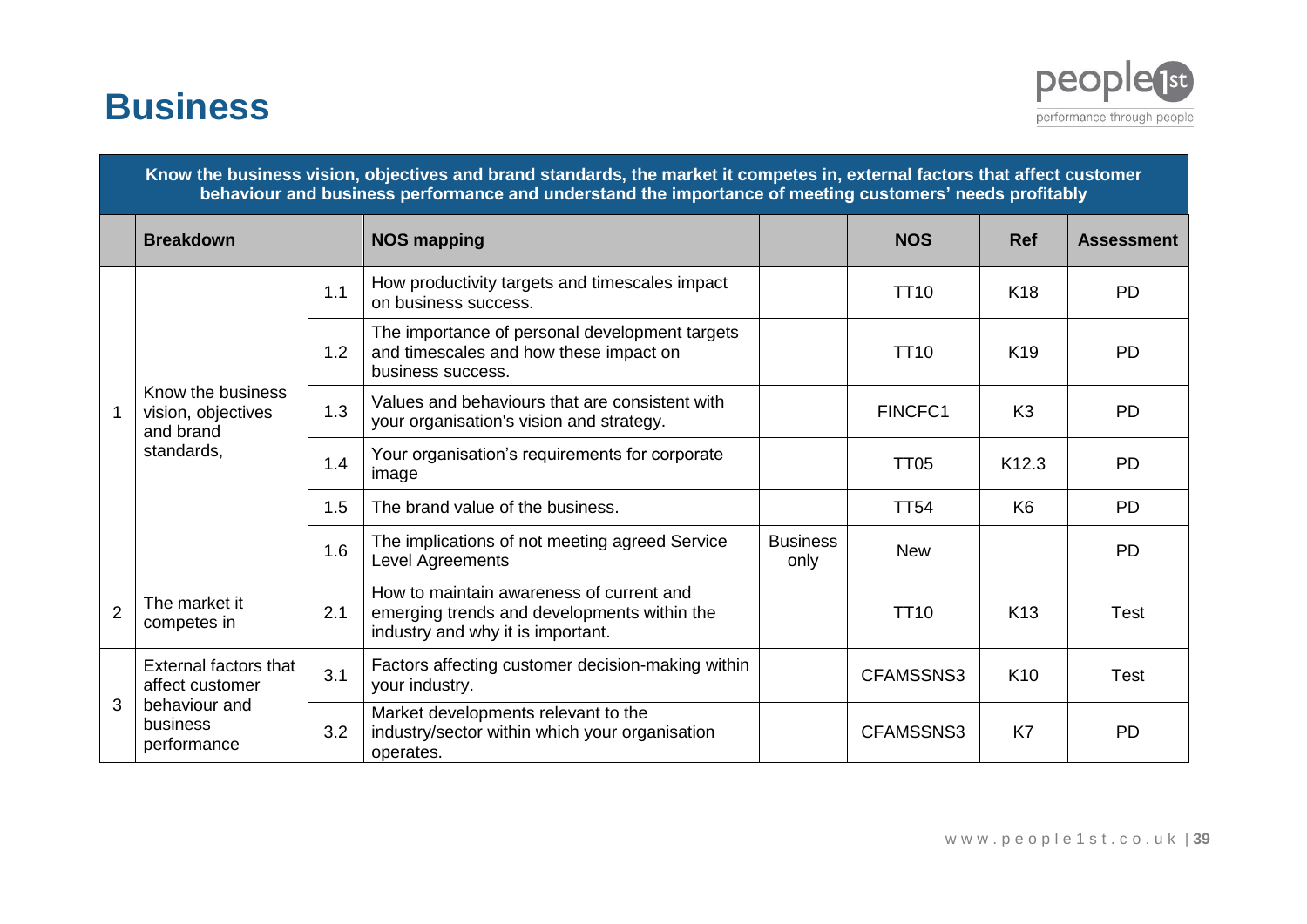

|                |                                                                                                                                                                                       | 3.3 | Your organisation's principal competitors, their<br>products and the nature of their marketing and<br>sales activities. |  | CFAMSSNS3   | K <sub>15</sub> | <b>PD</b> |  |
|----------------|---------------------------------------------------------------------------------------------------------------------------------------------------------------------------------------|-----|-------------------------------------------------------------------------------------------------------------------------|--|-------------|-----------------|-----------|--|
| $\overline{4}$ | Understand the<br>importance of<br>meeting customers'<br>needs profitably                                                                                                             | 4.1 | Commercially viable range of service times                                                                              |  | <b>TT10</b> | K <sub>9</sub>  | PD        |  |
|                |                                                                                                                                                                                       | 4.2 | how to meet customer needs whilst ensuring<br>profitably for the organisation                                           |  |             |                 |           |  |
|                | Actively support business performance by meeting agreed targets and providing travel solutions for customers varying needs<br>and budgets in a way that is profitable to the business |     |                                                                                                                         |  |             |                 |           |  |
|                | Actively support<br>business<br>performance by<br>meeting agreed                                                                                                                      | 1.1 | Your own contribution to business success is<br>accurately identified and discussed with the<br>relevant person.        |  | <b>TT10</b> | P <sub>2</sub>  | MJ/PD     |  |
|                |                                                                                                                                                                                       | 1.2 | Developments and trends in business and wider<br>travel and tourism services industry are regularly<br>reviewed.        |  | <b>TT10</b> | P <sub>6</sub>  | MJ/PD     |  |
|                | targets                                                                                                                                                                               | 1.3 | Work targets are worked towards and met                                                                                 |  | <b>TT10</b> | <b>P7</b>       | MJ/PD     |  |
|                |                                                                                                                                                                                       | 1.4 | Personal presentation and behaviour meets<br>organisational standards                                                   |  | <b>NEW</b>  |                 | MJ/PD     |  |
|                | Provide travel<br>solutions for                                                                                                                                                       | 2.1 | Your organisation's sales objectives are met<br>through proposals put to customers.                                     |  | <b>TT12</b> | P <sub>6</sub>  | MJ/PD     |  |
|                | customers varying<br>needs and budgets<br>in a way that is<br>profitable to the<br>business                                                                                           | 2.2 | Prioritise opportunities and be aware of threats to<br>your organisation's potential income and<br>profitability        |  | CFAMSSNS3   | P7              | MJ/PD     |  |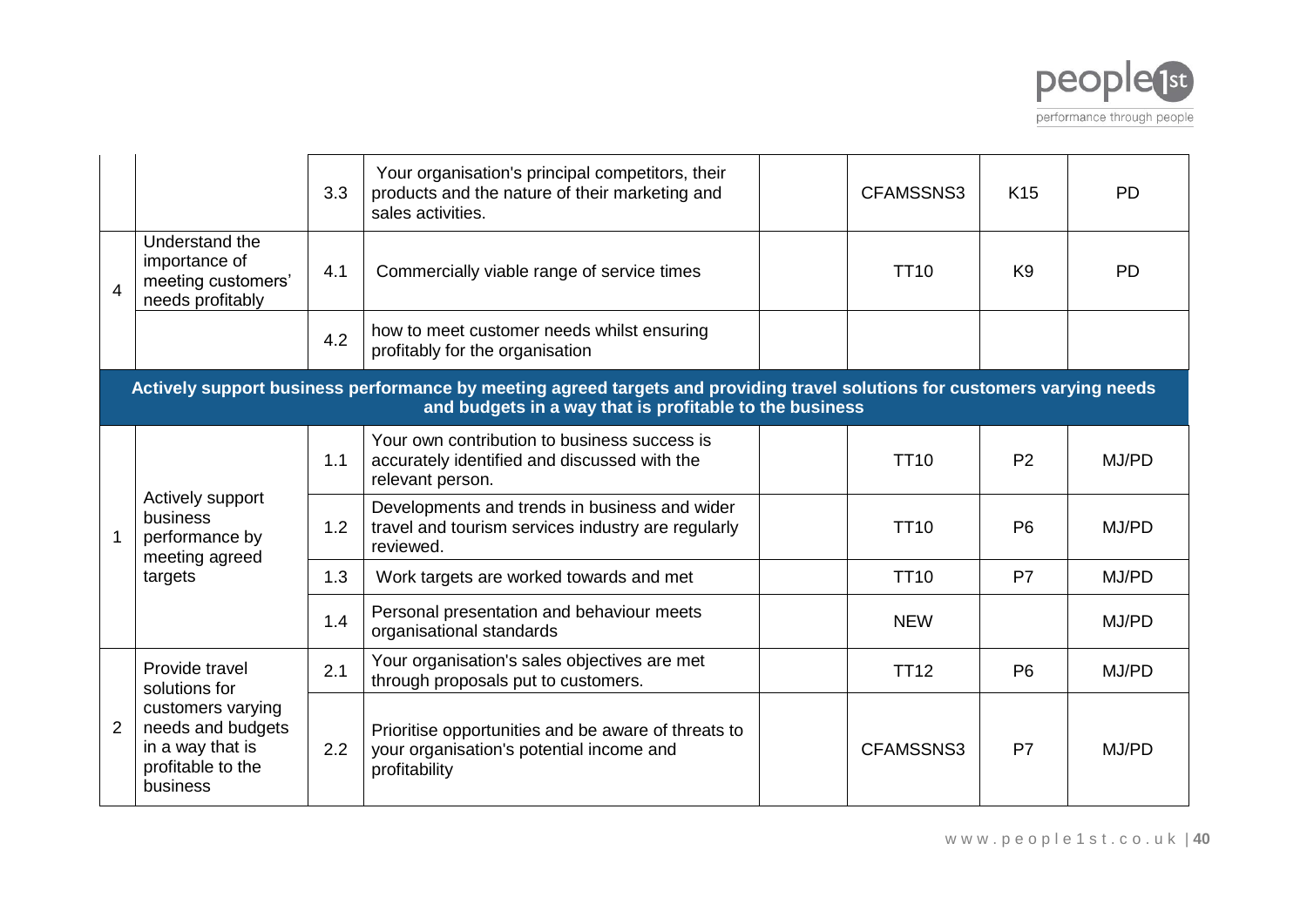

|   | Engage with the culture and ethos of the business and be a positive advocate and driver for high quality performance and<br>achievement |     |                                                                                  |  |                  |                |           |  |  |  |  |
|---|-----------------------------------------------------------------------------------------------------------------------------------------|-----|----------------------------------------------------------------------------------|--|------------------|----------------|-----------|--|--|--|--|
|   | Engage with the<br>culture and ethos of<br>the business                                                                                 | 1.1 | Demonstrate personal drive to deliver the<br>business vision and objectives.     |  | TT10             | B <sub>6</sub> | РD        |  |  |  |  |
| 2 | Be a positive<br>advocate and driver<br>for high quality<br>performance and<br>achievement                                              | 2.1 | Promote a positive image of yourself and your<br>company to customers.           |  | TT <sub>01</sub> | <b>B3</b>      | <b>PD</b> |  |  |  |  |
|   |                                                                                                                                         | 2.2 | Take ownership of goals and targets                                              |  | TT10             | B4             | <b>PD</b> |  |  |  |  |
|   |                                                                                                                                         | 2.3 | Recognise when to escalate feedback around<br>suppliers within your organisation |  |                  |                |           |  |  |  |  |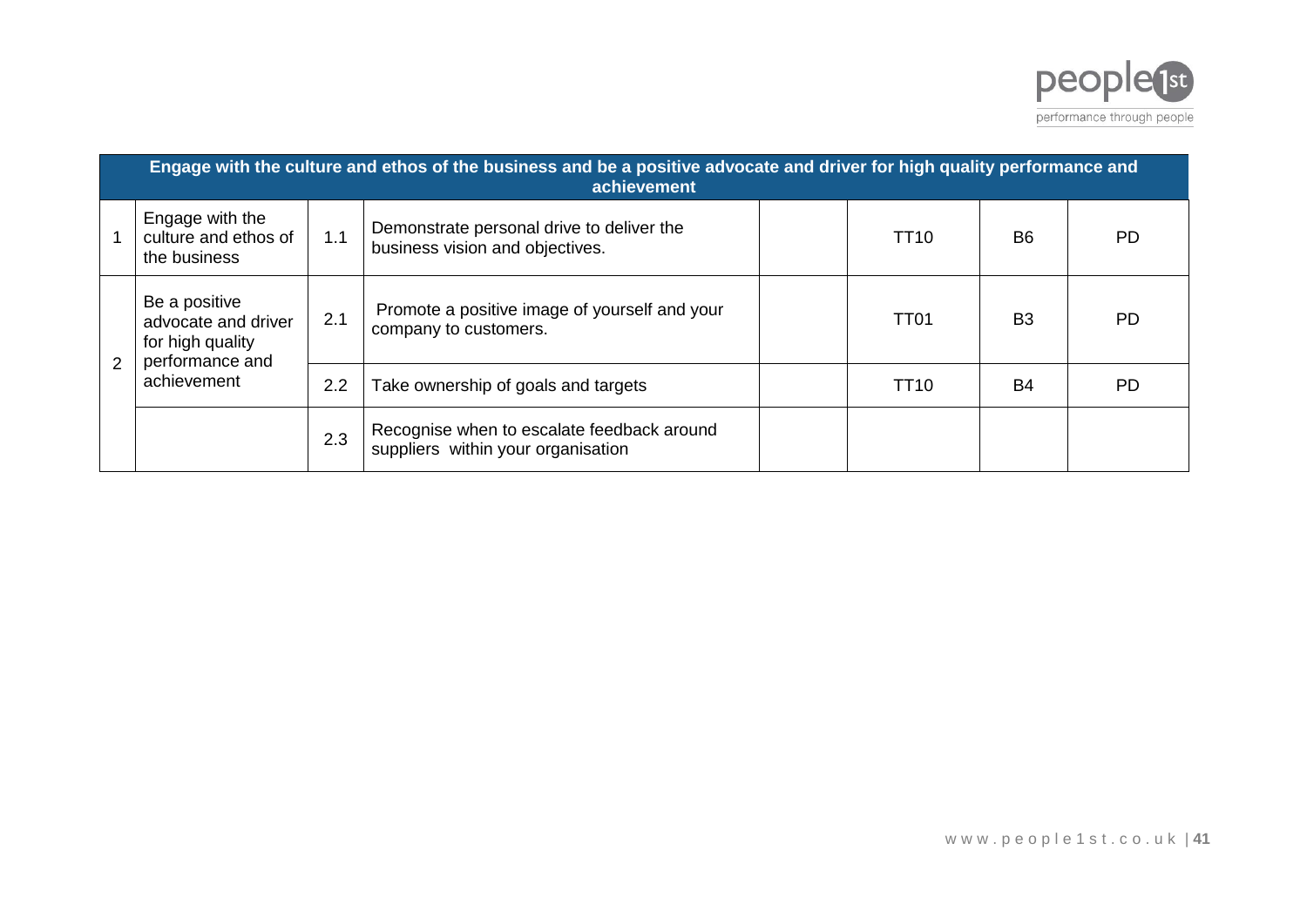## **Sales**



|   | Know how to operate commercially with the aim of exceeding sales target, how to calculate complex travel costings, understanding<br>the difference between turnover and profit, and how own targets contribute to achieving the overall sales budget |     |                                                                                              |                          |                         |                        |             |                 |                   |  |  |  |
|---|------------------------------------------------------------------------------------------------------------------------------------------------------------------------------------------------------------------------------------------------------|-----|----------------------------------------------------------------------------------------------|--------------------------|-------------------------|------------------------|-------------|-----------------|-------------------|--|--|--|
|   | <b>Breakdown</b>                                                                                                                                                                                                                                     |     | <b>NOS mapping</b>                                                                           | <b>Business</b><br>range | <b>Leisure</b><br>range | <b>Shared</b><br>range | <b>NOS</b>  | <b>Ref</b>      | <b>Assessment</b> |  |  |  |
|   |                                                                                                                                                                                                                                                      | 1.1 | How to use selling techniques                                                                |                          |                         |                        | <b>TT01</b> | K <sub>3</sub>  | <b>PD</b>         |  |  |  |
|   |                                                                                                                                                                                                                                                      | 1.2 | The importance of explaining all<br>available alternatives                                   |                          |                         |                        | <b>TT04</b> | K16             | <b>Test</b>       |  |  |  |
|   | Know how to operate<br>commercially with the                                                                                                                                                                                                         | 1.3 | How to attract customer attention and<br>promotes sales                                      | Leisure<br>only          |                         |                        | <b>TT05</b> | K <sub>8</sub>  | Test              |  |  |  |
|   | aim of exceeding<br>sales targets                                                                                                                                                                                                                    | 1.4 | The role of clear and accurate proposals<br>in negotiating and finalising the<br>transaction |                          |                         |                        | <b>TT12</b> | K <sub>10</sub> | <b>Test</b>       |  |  |  |
|   |                                                                                                                                                                                                                                                      | 1.5 | The relationship between agents and<br>suppliers                                             |                          |                         |                        | <b>TT12</b> | K39             | <b>Test</b>       |  |  |  |
|   |                                                                                                                                                                                                                                                      | 1.6 | The commissions payable by different<br>suppliers service charges                            |                          |                         |                        | <b>TT12</b> | K40             | <b>PD</b>         |  |  |  |
| 2 | How to calculate<br>complex travel<br>costings                                                                                                                                                                                                       | 2.1 | How to calculate complex travel costings                                                     |                          |                         |                        | <b>TT03</b> | K <sub>9</sub>  | <b>PD</b>         |  |  |  |
| 3 | Understand the<br>difference between<br>turnover and profit                                                                                                                                                                                          | 3.1 | The difference between turnover and<br>profit                                                |                          |                         |                        | <b>NEW</b>  |                 | <b>Test</b>       |  |  |  |
| 4 | How own targets<br>contribute to<br>achieving the overall<br>sales budget                                                                                                                                                                            | 4.1 | How individual targets contribute to the<br>organisation's overall target                    |                          |                         |                        | <b>NEW</b>  |                 | <b>PD</b>         |  |  |  |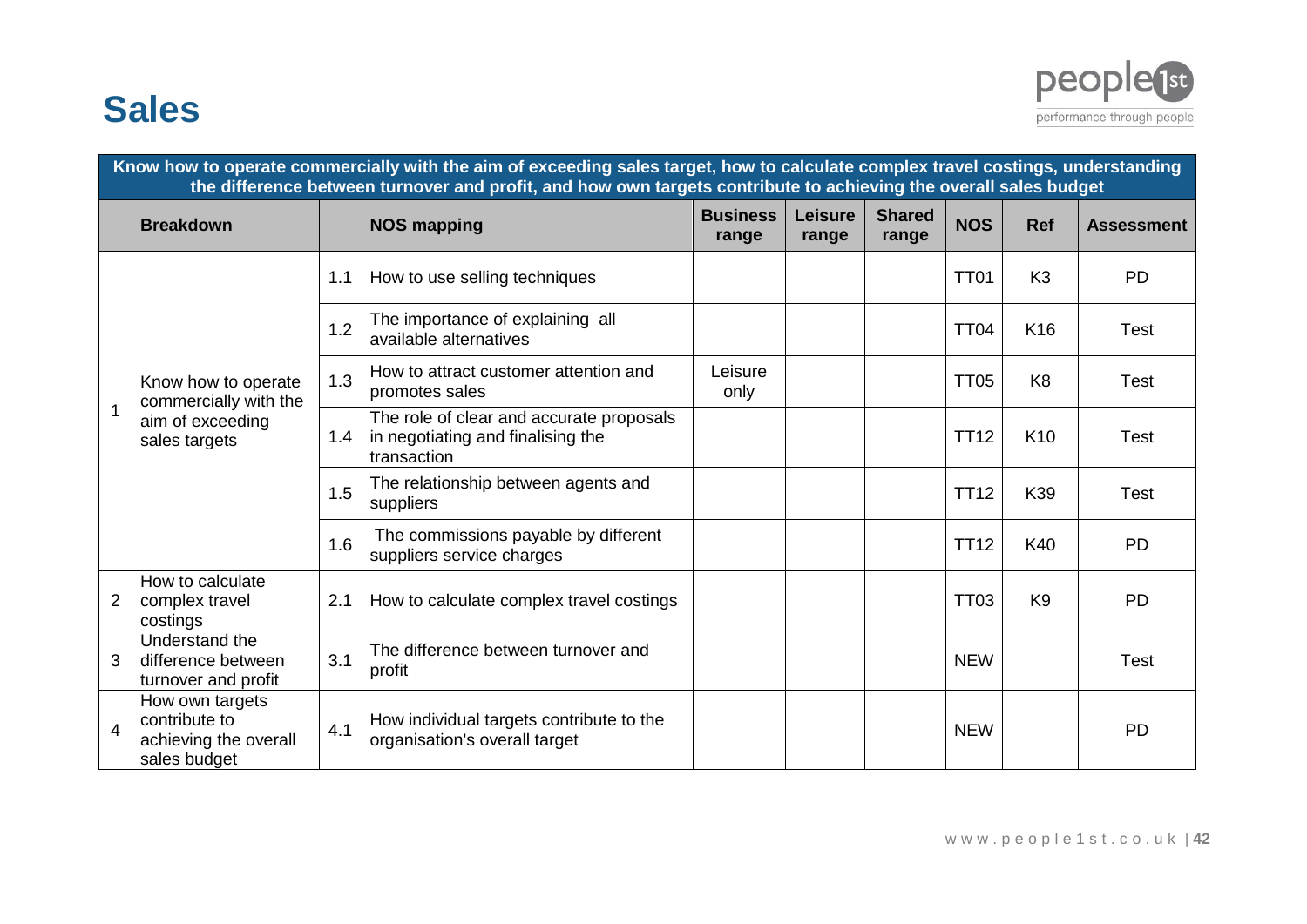

|   | Achieve and exceed commercial targets by applying selling techniques that are appropriate to all customer types, take opportunities<br>to maximise sales for example by selling promotions and preferred supplier programmes and maximise financial performance by<br>upselling, cross-selling and calculating fares and refunds accurately |     |                                                                                                                                                           |  |  |  |             |                 |       |  |  |
|---|---------------------------------------------------------------------------------------------------------------------------------------------------------------------------------------------------------------------------------------------------------------------------------------------------------------------------------------------|-----|-----------------------------------------------------------------------------------------------------------------------------------------------------------|--|--|--|-------------|-----------------|-------|--|--|
|   | Achieve and exceed<br>commercial targets by<br>applying selling                                                                                                                                                                                                                                                                             | 1.1 | Customers are presented with a range of<br>clearly presented and accurate travel<br>options                                                               |  |  |  | <b>TT12</b> | P <sub>1</sub>  | MJ/PD |  |  |
|   | techniques that are<br>appropriate to all<br>customer types                                                                                                                                                                                                                                                                                 | 1.2 | Customers' needs have been<br>understood, summarised and confirmed<br>through the use of appropriate<br>questioning techniques and effective<br>listening |  |  |  | <b>TT12</b> | P <sub>2</sub>  | MJ/PD |  |  |
|   |                                                                                                                                                                                                                                                                                                                                             | 1.3 | Customers have all possible options<br>made available to them to best meet their<br>expectations and enhance their travel<br>experience                   |  |  |  | <b>TT12</b> | P <sub>3</sub>  | MJ/PD |  |  |
| 1 |                                                                                                                                                                                                                                                                                                                                             | 1.4 | Benefits are promoted clearly, accurately<br>and in a way which generates further<br>interest from the customer                                           |  |  |  | <b>TT01</b> | P <sub>8</sub>  | MJ/PD |  |  |
|   |                                                                                                                                                                                                                                                                                                                                             | 1.5 | Customers' objections are dealt with<br>positively                                                                                                        |  |  |  | <b>TT01</b> | P <sub>10</sub> | MJ/PD |  |  |
|   |                                                                                                                                                                                                                                                                                                                                             | 1.6 | Customers are given opportunities to<br>fully discuss and explore features and<br>benefits                                                                |  |  |  | <b>TT01</b> | P <sub>9</sub>  | MJ/PD |  |  |
|   |                                                                                                                                                                                                                                                                                                                                             | 1.7 | Buying signals are correctly interpreted<br>and acted upon                                                                                                |  |  |  | <b>TT27</b> | P <sub>9</sub>  | MJ/PD |  |  |
|   |                                                                                                                                                                                                                                                                                                                                             | 1.8 | Customers' confidence is built and<br>retained                                                                                                            |  |  |  | <b>TT27</b> | P <sub>17</sub> | MJ/PD |  |  |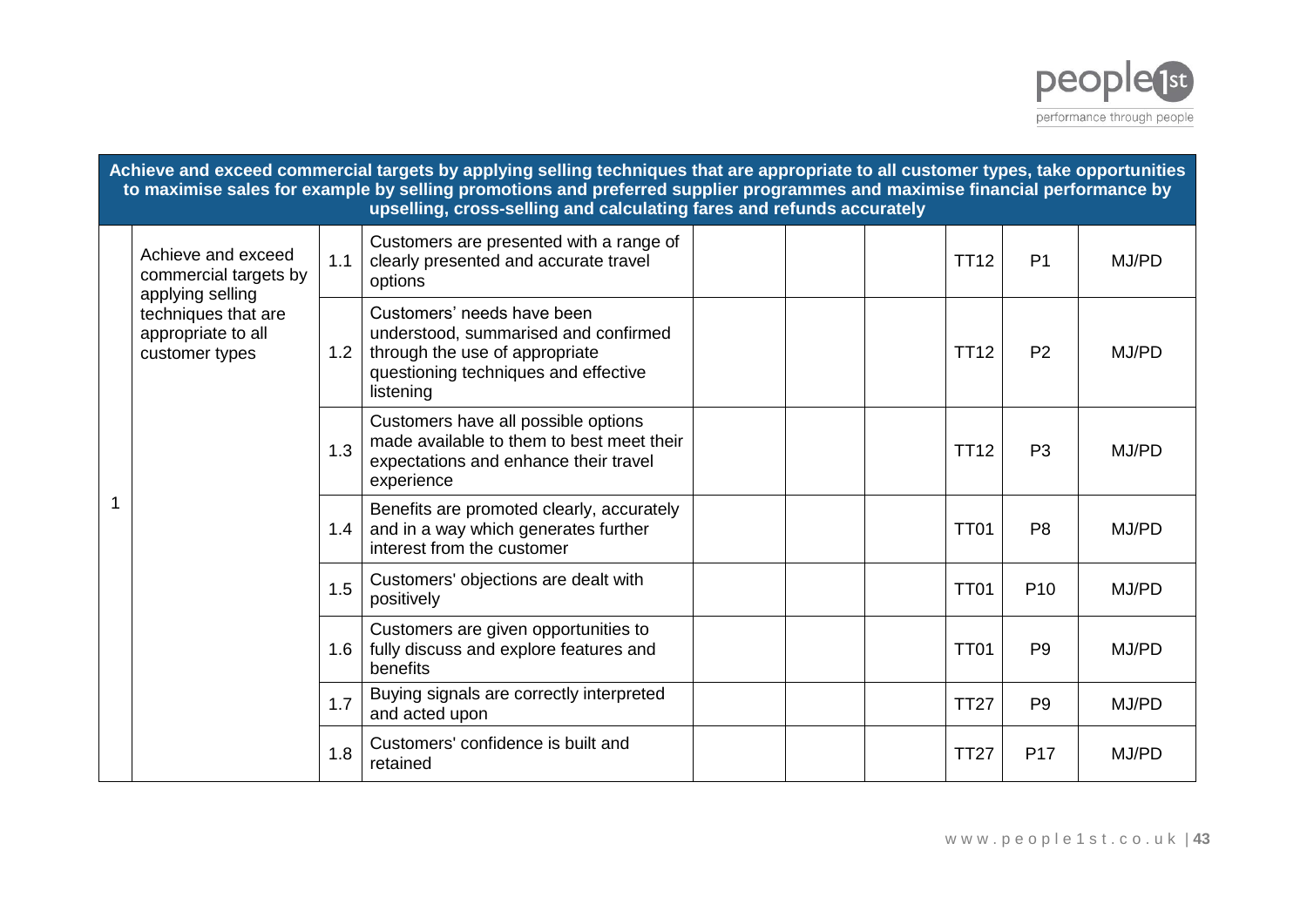

|                |                                                                                                                         | 2.1 | The customer is made aware of any<br>promotions                                                              |                 |  | <b>NEW</b>  |                 | MJ/PD     |
|----------------|-------------------------------------------------------------------------------------------------------------------------|-----|--------------------------------------------------------------------------------------------------------------|-----------------|--|-------------|-----------------|-----------|
| $\overline{2}$ | Take opportunities to<br>maximise sales                                                                                 | 2.2 | Extra travel products and services are<br>identified and sold effectively                                    |                 |  | <b>TT01</b> | P <sub>13</sub> | MJ/PD     |
|                |                                                                                                                         | 2.3 | Encourage the sale of preferred supplier<br>products and services                                            |                 |  | <b>NEW</b>  |                 | MJ/PD     |
|                | Maximise financial<br>performance by<br>upselling, cross-<br>selling and calculating<br>fares and refunds<br>accurately | 3.1 | Customers are aware of the cost<br>breakdown of chosen services and the<br>final total amount to be paid     | Leisure<br>only |  | <b>TT03</b> | P <sub>1</sub>  | MJ/PD     |
| 3              |                                                                                                                         | 3.1 | Calculate charges and refunds<br>accurately                                                                  |                 |  | <b>NEW</b>  |                 | MJ/PD     |
|                |                                                                                                                         | 3.2 | Take opportunities to upsell and cross<br>sell to maximise sales and profit                                  |                 |  | <b>NEW</b>  |                 | MJ/PD     |
|                |                                                                                                                         | 3.3 | Customers are aware of the cost<br>breakdown of chosen services where<br>client contract permits             |                 |  |             |                 | MJ/PD     |
|                |                                                                                                                         |     | Proactively seek ways of engaging customers to increase and enhance sales                                    |                 |  |             |                 |           |
|                |                                                                                                                         | 1.1 | Find out your customers' needs by using<br>suitable questioning techniques and<br>effective listening skills |                 |  | <b>TT01</b> | B <sub>3</sub>  | <b>PD</b> |
|                |                                                                                                                         | 1.2 | Demonstrate a clear understanding and<br>awareness of the range of different<br>customers and their needs    |                 |  | <b>TT01</b> | <b>B5</b>       | MJ/PD     |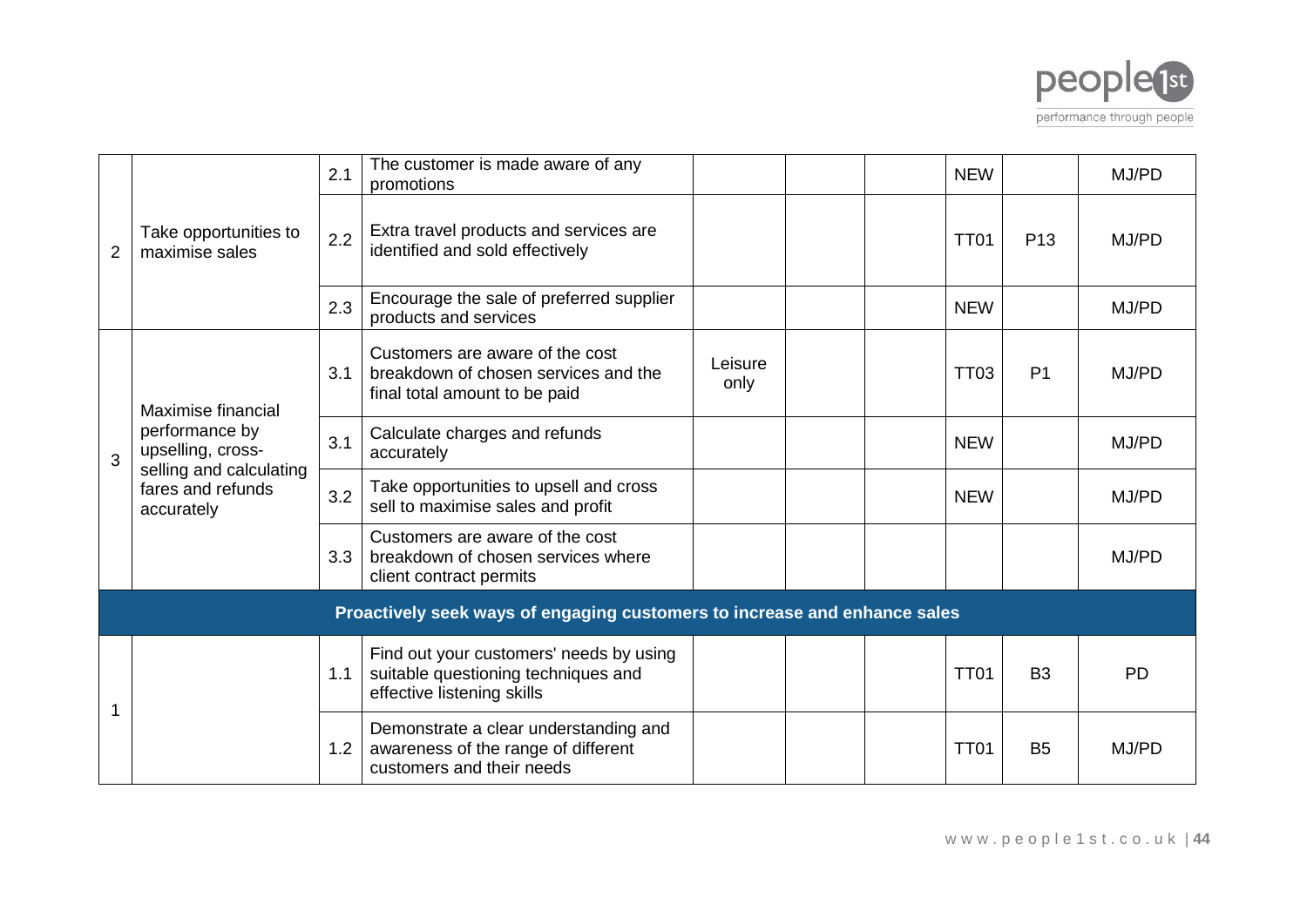

| ن. ا  | Handle queries in ways that promote<br>sales                                                          |  | TT01 | B7             | РD    |
|-------|-------------------------------------------------------------------------------------------------------|--|------|----------------|-------|
| 1.4 I | Take opportunities to promote new and<br>different possibilities to enhance<br>customers' experiences |  | TT01 | B <sub>9</sub> | MJ/PD |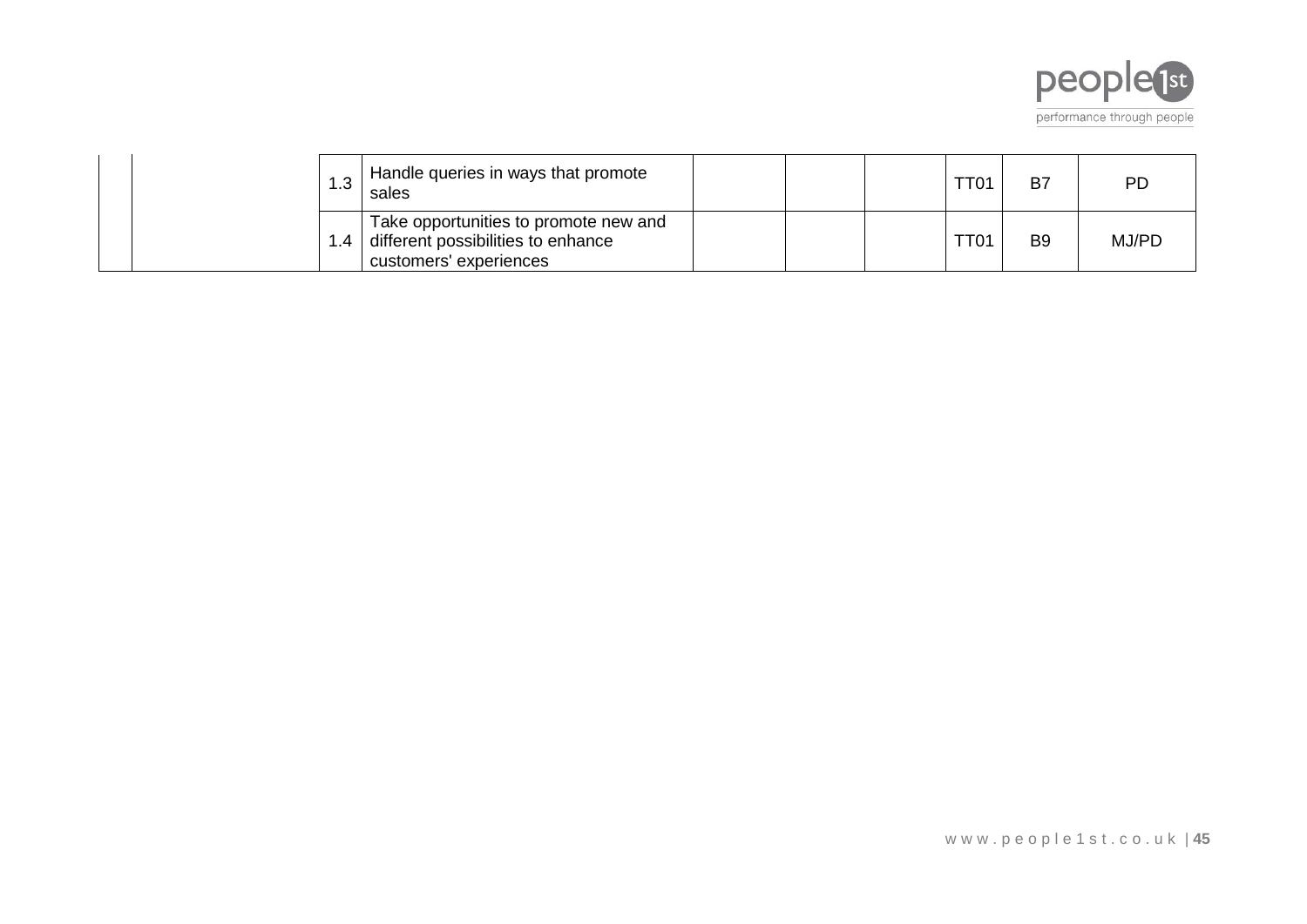# **Team and Personal Performance**



| Know and understand the factors that both motivate and impair individual and team performance and recognise how own and |  |
|-------------------------------------------------------------------------------------------------------------------------|--|
| $\,$ team dynamics impact on the experience of the customer and ultimately business success $\,$                        |  |

|                | <b>Breakdown</b>                                                           |     | <b>NOS mapping</b>                                                                                                    | <b>NOS</b>       | <b>Ref</b>      | <b>Assessment</b> |
|----------------|----------------------------------------------------------------------------|-----|-----------------------------------------------------------------------------------------------------------------------|------------------|-----------------|-------------------|
|                |                                                                            | 1.1 | How to identify your own strengths and weaknesses                                                                     | TT <sub>10</sub> | K <sub>1</sub>  | <b>PD</b>         |
|                |                                                                            | 1.2 | The importance of continually using and updating your own personal work<br>plan                                       | <b>TT10</b>      | K7              | <b>PD</b>         |
|                | Factors that both<br>motivate and impair<br>individual and team            | 1.3 | Why it is important for your own development to maintain awareness of<br>current and emerging trends and developments | <b>TT10</b>      | K <sub>13</sub> | <b>PD</b>         |
|                | performance                                                                | 1.4 | The importance of continuous professional development                                                                 | TT <sub>10</sub> | K <sub>25</sub> | <b>PD</b>         |
| $\overline{2}$ |                                                                            | 2.1 | How individual behaviour can impact wider team performance                                                            | <b>NEW</b>       |                 | <b>PD</b>         |
|                | Recognise how own                                                          | 3.1 | How to react positively to reviews and feedback and why this is important                                             | <b>TT10</b>      | K <sub>25</sub> | <b>PD</b>         |
|                | and team dynamics<br>impact on the                                         | 3.2 | How to support co-operative ways of working                                                                           | <b>TT10</b>      | K <sub>3</sub>  | <b>PD</b>         |
| 3              | experience of the<br>customer and<br>ultimately business<br><b>SUCCESS</b> | 3.3 | How to manage your time effectively, prioritise work and balance different<br>customer needs                          | <b>TT10</b>      | K <sub>4</sub>  | <b>PD</b>         |
|                |                                                                            | 3.4 | How to deal with relationship difficulties and conflicts when working with others                                     | TT <sub>10</sub> | K <sub>5</sub>  | <b>PD</b>         |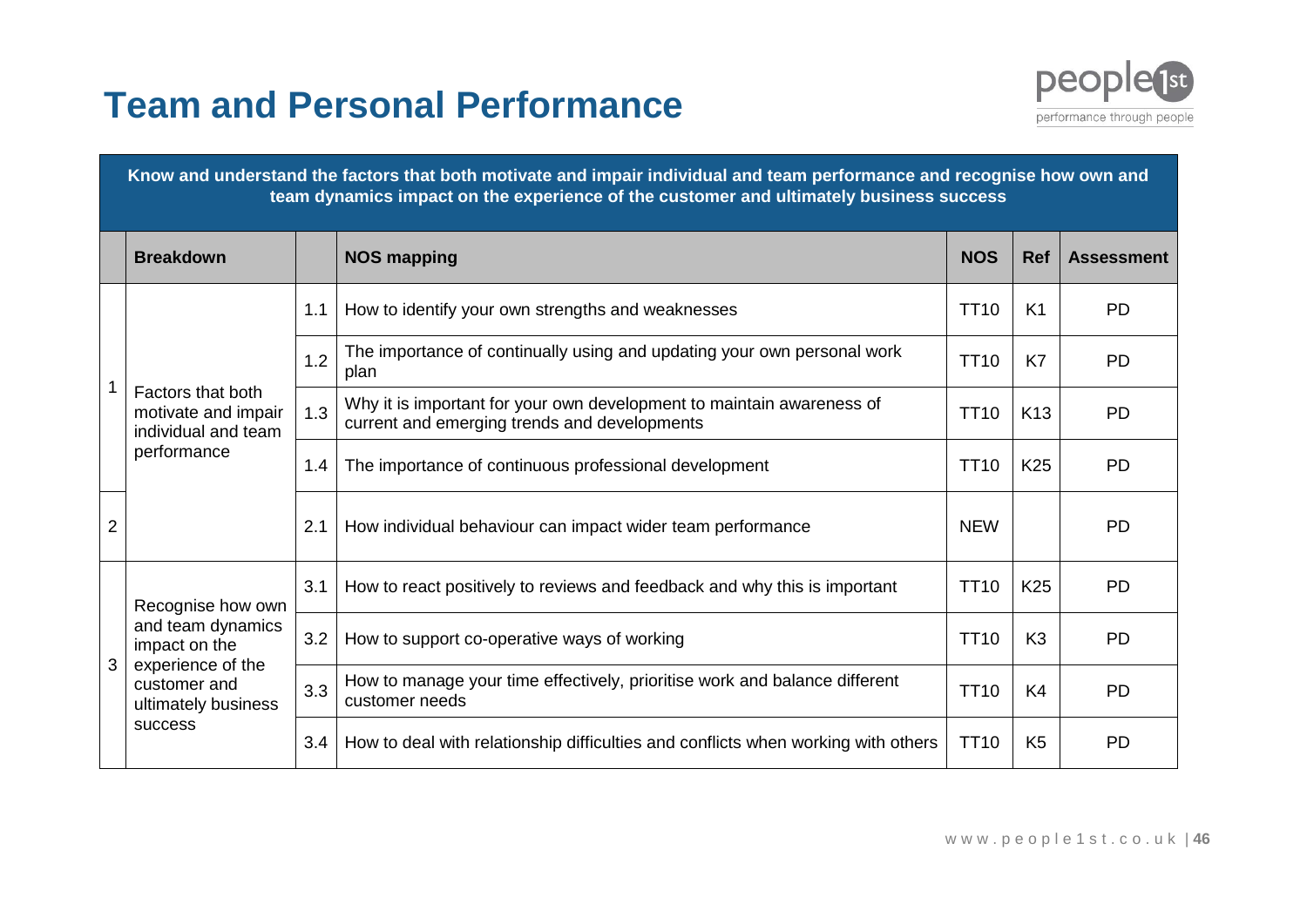

|                |                                                                                                                                                                                            | 3.5 | Why harmonious working relationships are important                                                                            | <b>TT10</b> | K <sub>8</sub>  | <b>PD</b> |  |  |  |  |
|----------------|--------------------------------------------------------------------------------------------------------------------------------------------------------------------------------------------|-----|-------------------------------------------------------------------------------------------------------------------------------|-------------|-----------------|-----------|--|--|--|--|
|                |                                                                                                                                                                                            | 3.6 | Your job role and responsibilities and how this relates to the role of other<br>team members                                  | <b>TT10</b> | K14             | <b>PD</b> |  |  |  |  |
|                |                                                                                                                                                                                            | 3.7 | Who can help you identify and obtain opportunities for your<br>development/training                                           | <b>TT10</b> | K20             | <b>PD</b> |  |  |  |  |
|                |                                                                                                                                                                                            | 3.8 | How to find out and understand about other people's areas of responsibility<br>relevant to your role within your organisation | <b>TT10</b> | K <sub>23</sub> | <b>PD</b> |  |  |  |  |
|                |                                                                                                                                                                                            | 3.9 | How your role fits into the wider business structure                                                                          | <b>NEW</b>  |                 | <b>PD</b> |  |  |  |  |
|                | Work constructively with team members to deliver travel plans and experiences that meet customer needs and recognise<br>opportunities for self and team development to improve performance |     |                                                                                                                               |             |                 |           |  |  |  |  |
|                | Work constructively<br>with team members<br>to deliver travel<br>plans and<br>experiences that<br>meet customer<br>needs                                                                   | 1.1 | Use sources of expert advice within the organisation                                                                          | <b>TT20</b> | P <sub>11</sub> | MJ/PD     |  |  |  |  |
|                |                                                                                                                                                                                            | 1.2 | Any misunderstandings with your colleagues are promptly resolved                                                              | <b>TT10</b> | P <sub>15</sub> | MJ/PD     |  |  |  |  |
|                |                                                                                                                                                                                            | 1.3 | Contact you have with colleagues is friendly, helpful and respectful                                                          | <b>TT10</b> | P <sub>16</sub> | MJ/PD     |  |  |  |  |
|                |                                                                                                                                                                                            | 2.1 | Your own strengths and weaknesses are accurately identified and discussed<br>with the relevant person                         | <b>TT10</b> | P <sub>1</sub>  | MJ/PD     |  |  |  |  |
| $\overline{2}$ | Recognise<br>opportunities for<br>self and team                                                                                                                                            | 2.2 | Your own contribution to business success is accurately identified and<br>discussed with the relevant person                  | <b>TT10</b> | P <sub>2</sub>  | MJ/PD     |  |  |  |  |
|                | development to<br>improve<br>performance                                                                                                                                                   | 2.3 | Realistic work targets are agreed with the relevant person and progress<br>regularly reviewed                                 | <b>TT10</b> | P <sub>7</sub>  | MJ/PD     |  |  |  |  |
|                |                                                                                                                                                                                            | 2.4 | Your personal development plan is regularly reviewed and updated                                                              | <b>TT10</b> | P <sub>8</sub>  | MJ/PD     |  |  |  |  |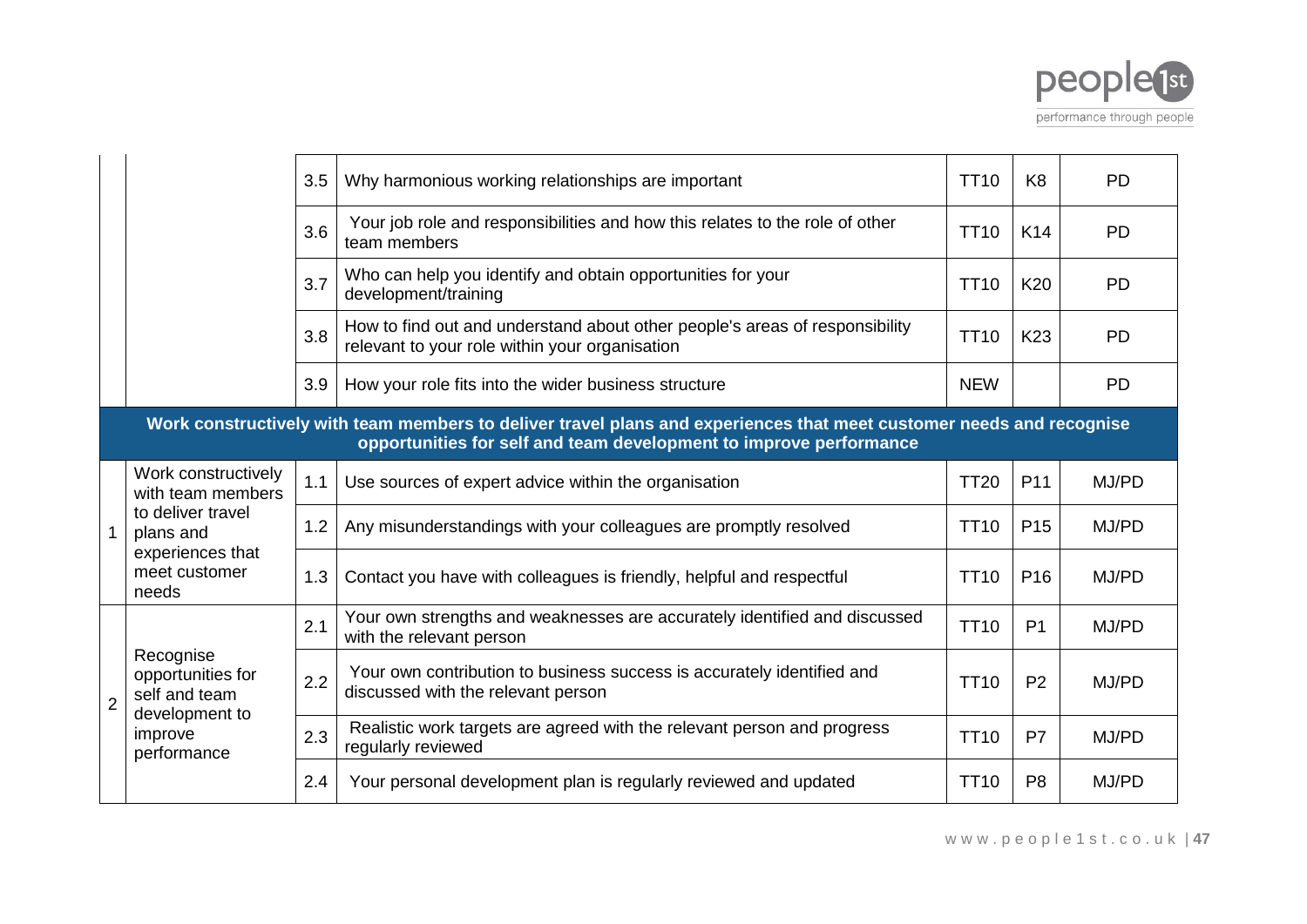

|                |                                                                                                                                                          | 2.5 | Ways of working together to achieve objectives are agreed                                                            | <b>TT10</b> | P <sub>9</sub>  | MJ/PD     |  |  |  |
|----------------|----------------------------------------------------------------------------------------------------------------------------------------------------------|-----|----------------------------------------------------------------------------------------------------------------------|-------------|-----------------|-----------|--|--|--|
|                |                                                                                                                                                          | 2.6 | Necessary help and information from colleagues is politely requested                                                 | <b>TT10</b> | P <sub>10</sub> | MJ/PD     |  |  |  |
|                |                                                                                                                                                          | 2.7 | The needs of others are anticipated and assistance is promptly offered within<br>your capabilities                   | <b>TT10</b> | P <sub>12</sub> | MJ/PD     |  |  |  |
|                |                                                                                                                                                          | 2.8 | Your time is used effectively throughout your working day                                                            | <b>TT10</b> | P <sub>13</sub> | MJ/PD     |  |  |  |
|                |                                                                                                                                                          | 2.9 | Problems likely to affect travel and tourism services are reported to the<br>relevant person promptly and accurately | <b>TT10</b> | P <sub>14</sub> | MJ/PD     |  |  |  |
|                |                                                                                                                                                          | 2.1 | Act upon development opportunities                                                                                   | <b>NEW</b>  |                 | MJ/PD     |  |  |  |
|                | Evaluate own personal performance in a consistently positive and professional manner, take on feedback and welcome personal<br>development opportunities |     |                                                                                                                      |             |                 |           |  |  |  |
|                | Evaluate own<br>personal<br>performance in a<br>consistently positive<br>and professional<br>manner                                                      | 1.1 | Be alert to opportunities for learning and practising skills and knowledge                                           | <b>TT10</b> | <b>B1</b>       | <b>PD</b> |  |  |  |
|                |                                                                                                                                                          | 1.2 | Seek feedback on your performance from colleagues and managers                                                       | <b>TT10</b> | <b>B2</b>       | MJ/PD     |  |  |  |
|                | Take on feedback<br>and welcome<br>personal<br>development<br>opportunities                                                                              | 1.3 | Make effective use of time                                                                                           | <b>TT10</b> | B <sub>3</sub>  | <b>PD</b> |  |  |  |
| $\overline{2}$ |                                                                                                                                                          | 1.4 | Take ownership of goals and targets                                                                                  | <b>TT10</b> | <b>B4</b>       | <b>PD</b> |  |  |  |
|                |                                                                                                                                                          | 1.5 | Seek advice and information from colleagues as necessary                                                             | <b>TT20</b> | <b>B5</b>       | MJ/PD     |  |  |  |
|                |                                                                                                                                                          | 1.6 | Reflect regularly on your own and others' experiences and use these to<br>inform future action                       | <b>TT20</b> | <b>B10</b>      | <b>PD</b> |  |  |  |
|                |                                                                                                                                                          | 1.7 | Evaluate own personal performance                                                                                    | <b>NEW</b>  |                 | MJ/PD     |  |  |  |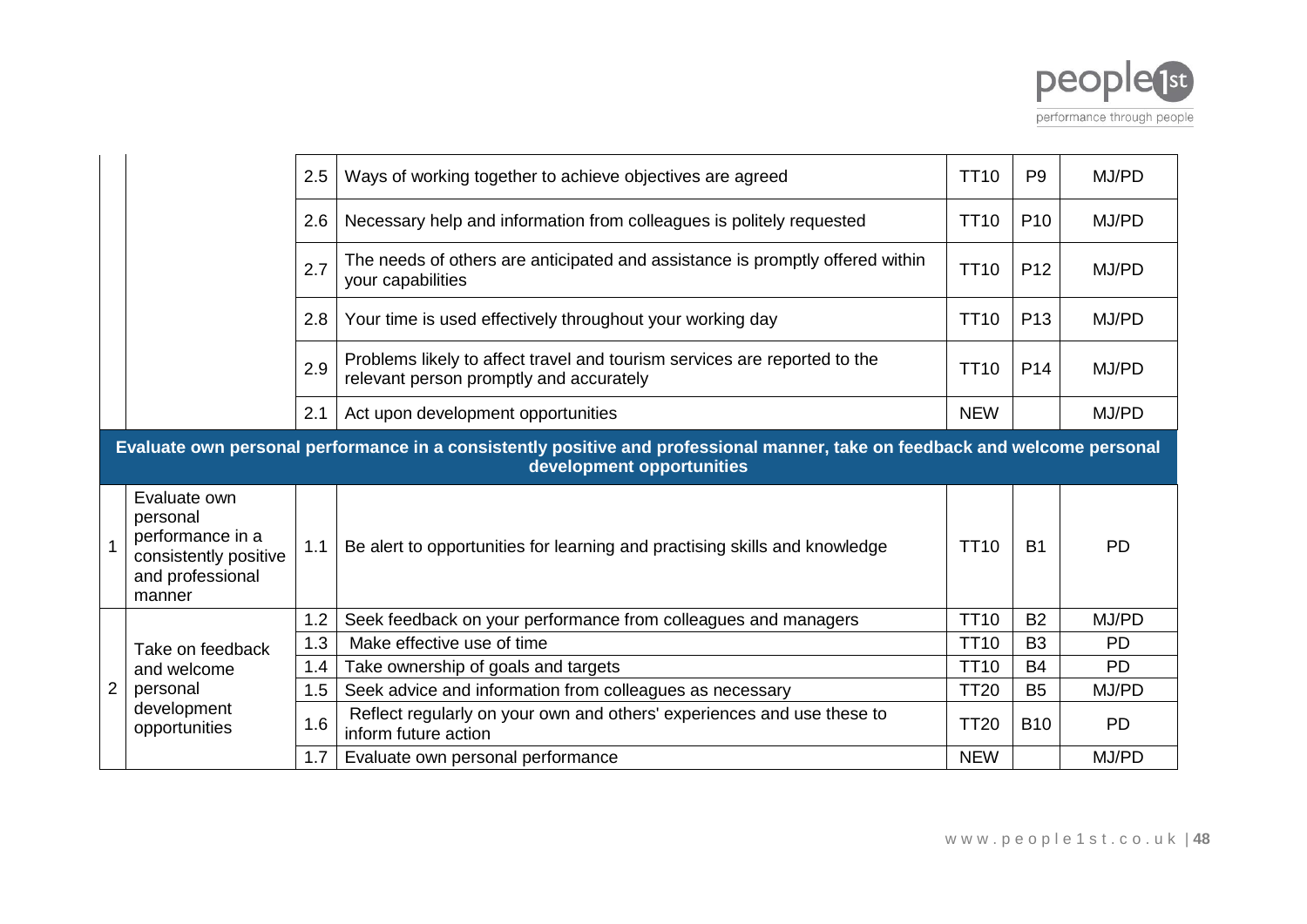

# **Communications**

|  | Understand how to professionally communicate to different audiences using a variety of methods, including<br>available digital resources |      |                                                                                             |             |                 |                   |  |  |  |
|--|------------------------------------------------------------------------------------------------------------------------------------------|------|---------------------------------------------------------------------------------------------|-------------|-----------------|-------------------|--|--|--|
|  | <b>Breakdown</b>                                                                                                                         |      | <b>NOS mapping</b>                                                                          | <b>NOS</b>  | <b>Ref</b>      | <b>Assessment</b> |  |  |  |
|  | Understand how to<br>professionally<br>communicate to different<br>audiences using a variety<br>of methods                               | 1.1  | How to adapt communication methods effectively to suit<br>different situations and audience | <b>TT01</b> | K <sub>4</sub>  | <b>PD</b>         |  |  |  |
|  |                                                                                                                                          | 1.2  | Know how to overcome barriers to communication                                              | <b>NEW</b>  |                 | <b>PD</b>         |  |  |  |
|  |                                                                                                                                          | 1.3  | How to question customers to find out their needs                                           | <b>TT04</b> | K4              | <b>PD</b>         |  |  |  |
|  |                                                                                                                                          | 1.4  | The importance of clear and accurate communication                                          | <b>TT04</b> | K <sub>12</sub> | <b>PD</b>         |  |  |  |
|  |                                                                                                                                          | 1.5  | Why it is important to display professional attitude                                        | <b>TT11</b> | K1              | <b>PD</b>         |  |  |  |
|  |                                                                                                                                          | 1.6  | How to listen effectively                                                                   | <b>TT11</b> | K <sub>3</sub>  | <b>PD</b>         |  |  |  |
|  |                                                                                                                                          | 1.7  | The impact of clear and accurate proposals                                                  | <b>TT12</b> | K <sub>10</sub> | <b>PD</b>         |  |  |  |
|  |                                                                                                                                          | 1.8  | How to present written proposals and information in<br>different situations                 | <b>TT12</b> | K11/K15         | <b>PD</b>         |  |  |  |
|  |                                                                                                                                          | 1.10 | How to move a discussion forward                                                            | <b>TT14</b> | K <sub>11</sub> | <b>PD</b>         |  |  |  |
|  |                                                                                                                                          | 1.11 | How to use visual aids to help others understand points<br>you are making                   | <b>TT14</b> | K14             | MJ/PD             |  |  |  |
|  |                                                                                                                                          | 1.12 | Why it is important to be helpful and polite                                                | <b>TT14</b> | K <sub>16</sub> | <b>PD</b>         |  |  |  |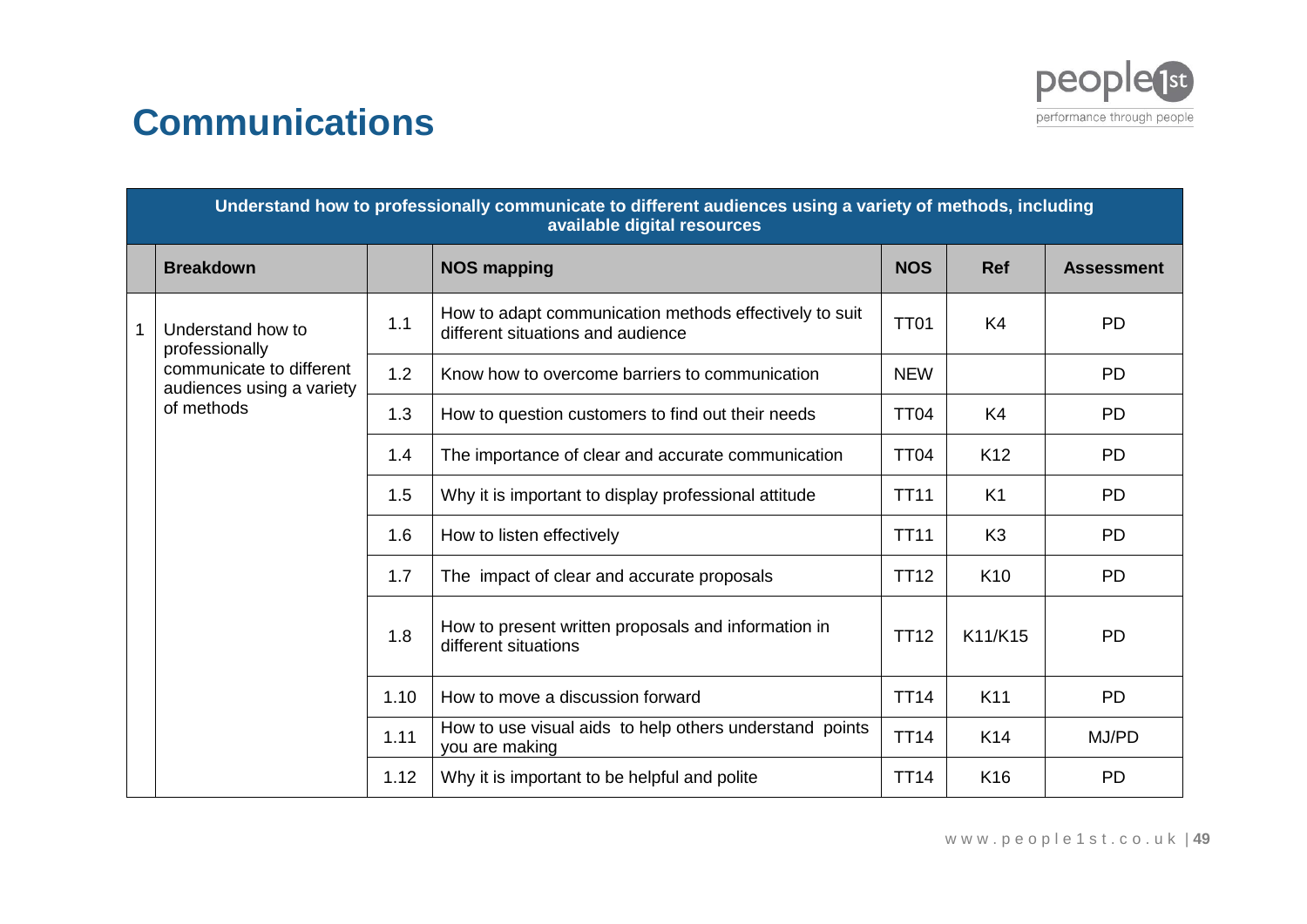

|   |                                                                                                                                                                                                                          | 1.13 | How to ensure accuracy by proof-reading and re-drafting                                  | <b>TT16</b> | K7             | MJ        |
|---|--------------------------------------------------------------------------------------------------------------------------------------------------------------------------------------------------------------------------|------|------------------------------------------------------------------------------------------|-------------|----------------|-----------|
|   | How to communicate<br>using digital resources                                                                                                                                                                            | 2.1  | How to gather information from customers at different<br>contact points                  | <b>TT15</b> | K <sub>2</sub> | <b>PD</b> |
| 2 |                                                                                                                                                                                                                          | 2.2  | Know your organisation's available methods of digital<br>resources to communicate        | <b>NEW</b>  |                | <b>PD</b> |
|   |                                                                                                                                                                                                                          | 2.3  | Know the benefits of different methods of digital<br>communication to a diverse audience | <b>NEW</b>  |                | <b>PD</b> |
|   | Select and use appropriate methods of communication including digital technologies according to the customer and the nature<br>of the travel details being conveyed, ensuring quotes and prices are presented accurately |      |                                                                                          |             |                |           |
|   |                                                                                                                                                                                                                          | 1.1  | Communications are polite and professional at all times                                  | <b>TT04</b> | P7             | MJ/PD     |
|   | Select and use<br>appropriate methods of<br>communication including<br>digital according to the<br>customer                                                                                                              | 1.2  | Adapt communication styles to suit different situations                                  | <b>NEW</b>  |                | MJ/PD     |
|   |                                                                                                                                                                                                                          | 1.3  | Use questioning techniques and listening skills                                          | <b>NEW</b>  |                | MJ/PD     |
|   |                                                                                                                                                                                                                          | 1.4  | Use visual aids to help communicate                                                      | <b>NEW</b>  |                | MJ/PD     |
|   |                                                                                                                                                                                                                          | 1.5  | Communicate clearly and accurately                                                       | <b>NEW</b>  |                | MJ/PD     |
|   |                                                                                                                                                                                                                          | 1.6  | Move discussions forward                                                                 | <b>NEW</b>  |                | MJ/PD     |
|   |                                                                                                                                                                                                                          | 1.7  | Use appropriate styles of communication                                                  | <b>NEW</b>  |                | MJ/PD     |
|   |                                                                                                                                                                                                                          | 1.8  | Use your organisation's digital resources to<br>communicate                              | <b>NEW</b>  |                | MJ/PD     |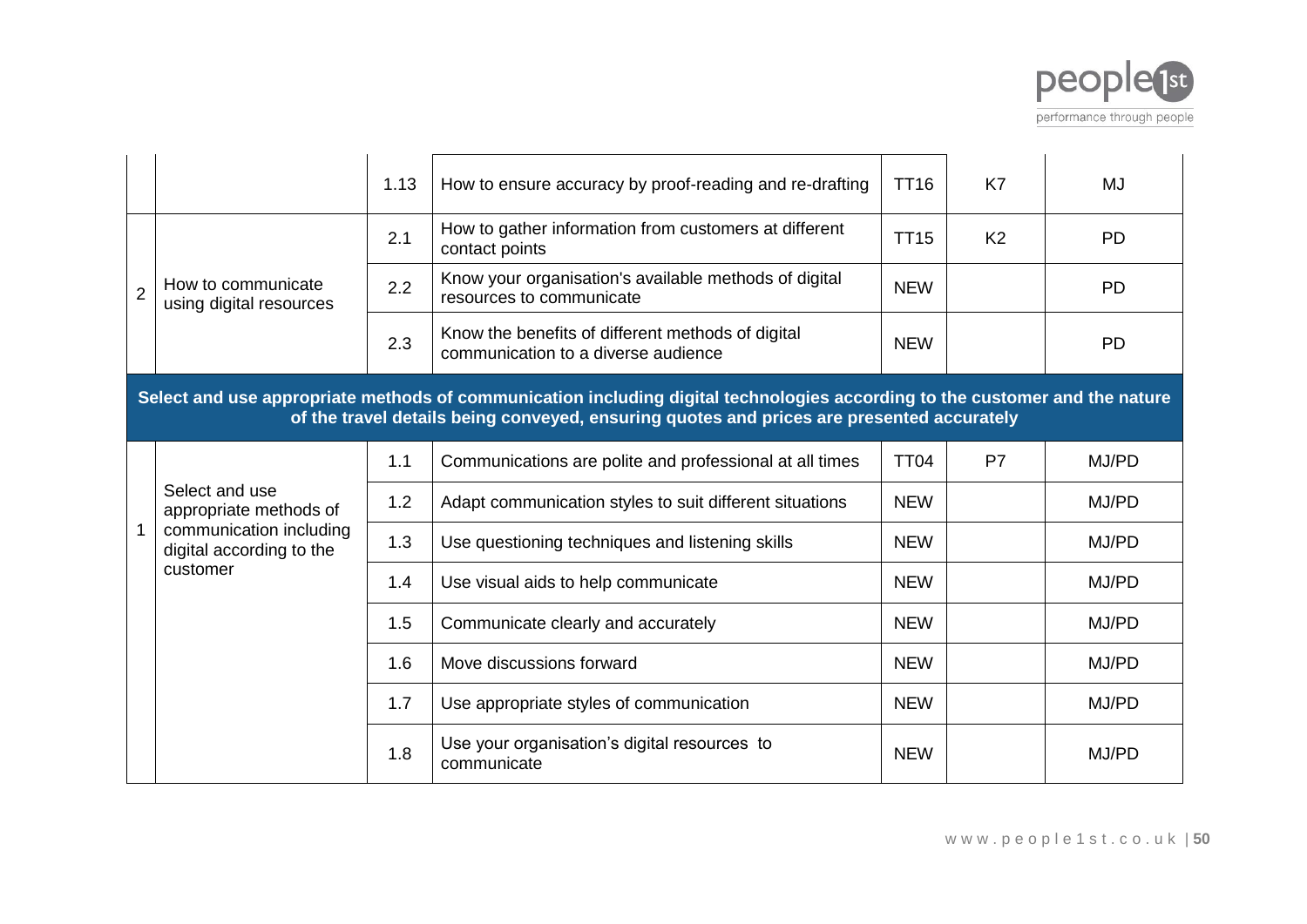

| $\overline{2}$ | Ensure quotes and prices                                                                                                                                                      | 2.1 | Review and check written communication                                                                                               | <b>NEW</b>  |                | MJ/PD     |  |  |  |
|----------------|-------------------------------------------------------------------------------------------------------------------------------------------------------------------------------|-----|--------------------------------------------------------------------------------------------------------------------------------------|-------------|----------------|-----------|--|--|--|
|                | are presented accurately                                                                                                                                                      | 2.2 | Take prompt action to rectify mistakes if necessary                                                                                  | <b>TT03</b> | P <sub>2</sub> | MJ/PD     |  |  |  |
|                | Be clear and coherent to effectively communicate accurate and complex information professionally and confidently to a diverse<br>audience, in line with business expectations |     |                                                                                                                                      |             |                |           |  |  |  |
|                |                                                                                                                                                                               | 1.1 | Greet customers in a prompt, friendly and confident<br>manner                                                                        | <b>TT01</b> | <b>B1</b>      | <b>PD</b> |  |  |  |
|                | Be clear and coherent to<br>effectively communicate<br>accurate and complex<br>information professionally<br>and confidently in line<br>with business<br>expectations         | 1.2 | Find out your customers' needs by using suitable<br>questioning techniques and effective listening skills                            | <b>TT01</b> | B <sub>3</sub> | <b>PD</b> |  |  |  |
|                |                                                                                                                                                                               | 1.3 | Remain open and flexible in responding to customers by<br>following their cues                                                       | <b>TT01</b> | B <sub>8</sub> | <b>PD</b> |  |  |  |
|                |                                                                                                                                                                               | 1.4 | Give and explain any information required by customers<br>clearly and accurately                                                     | <b>TT03</b> | B <sub>3</sub> | MJ/PD     |  |  |  |
|                |                                                                                                                                                                               | 1.5 | Communicate with your customers in a way that<br>maintains their goodwill and confidence in you and your<br>organisation             | <b>TT04</b> | <b>B1</b>      | <b>PD</b> |  |  |  |
|                |                                                                                                                                                                               | 1.6 | Be clear and accurate in your explanations                                                                                           | <b>TT04</b> | <b>B2</b>      | MJ/PD     |  |  |  |
|                |                                                                                                                                                                               | 1.7 | Use varied vocabulary and expressions to suit your<br>purpose and adapting what and how much you say to<br>suit different situations | <b>TT04</b> | B <sub>3</sub> | <b>PD</b> |  |  |  |
|                |                                                                                                                                                                               | 1.8 | Show you are listening closely and responding<br>appropriately (e.g. by using your own and interpreting<br>others' body language)    | <b>TT04</b> | <b>B4</b>      | <b>PD</b> |  |  |  |
|                |                                                                                                                                                                               | 1.9 | Use negotiation and communication skills when finding<br>possible resolutions to customer service problems                           | <b>TT24</b> | <b>B2</b>      | <b>PD</b> |  |  |  |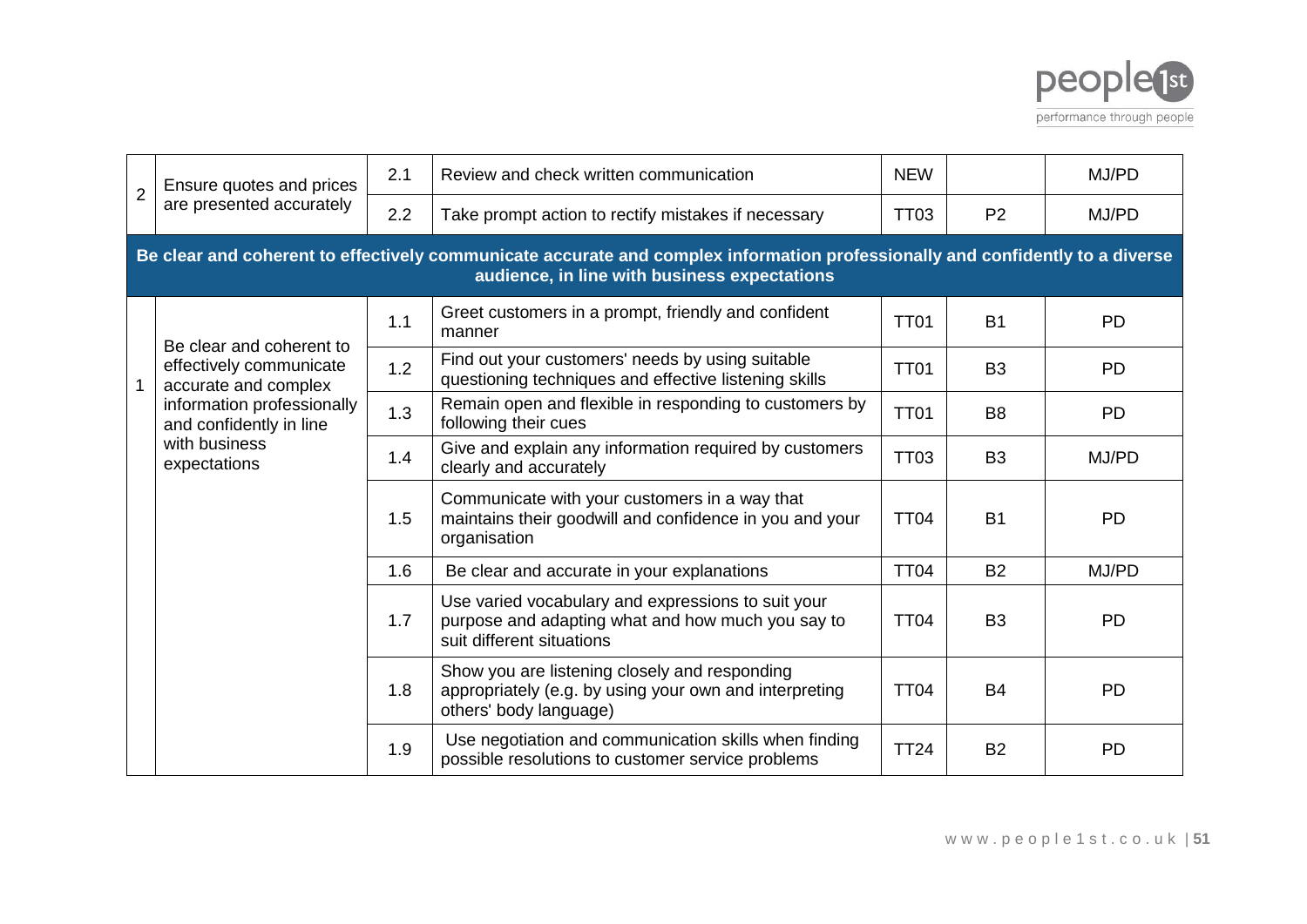

|  | .10 | Summarise your understanding of your customers'<br>needs accurately | TT40 | D'<br>D. | MJ/PD |
|--|-----|---------------------------------------------------------------------|------|----------|-------|
|  |     |                                                                     |      |          |       |